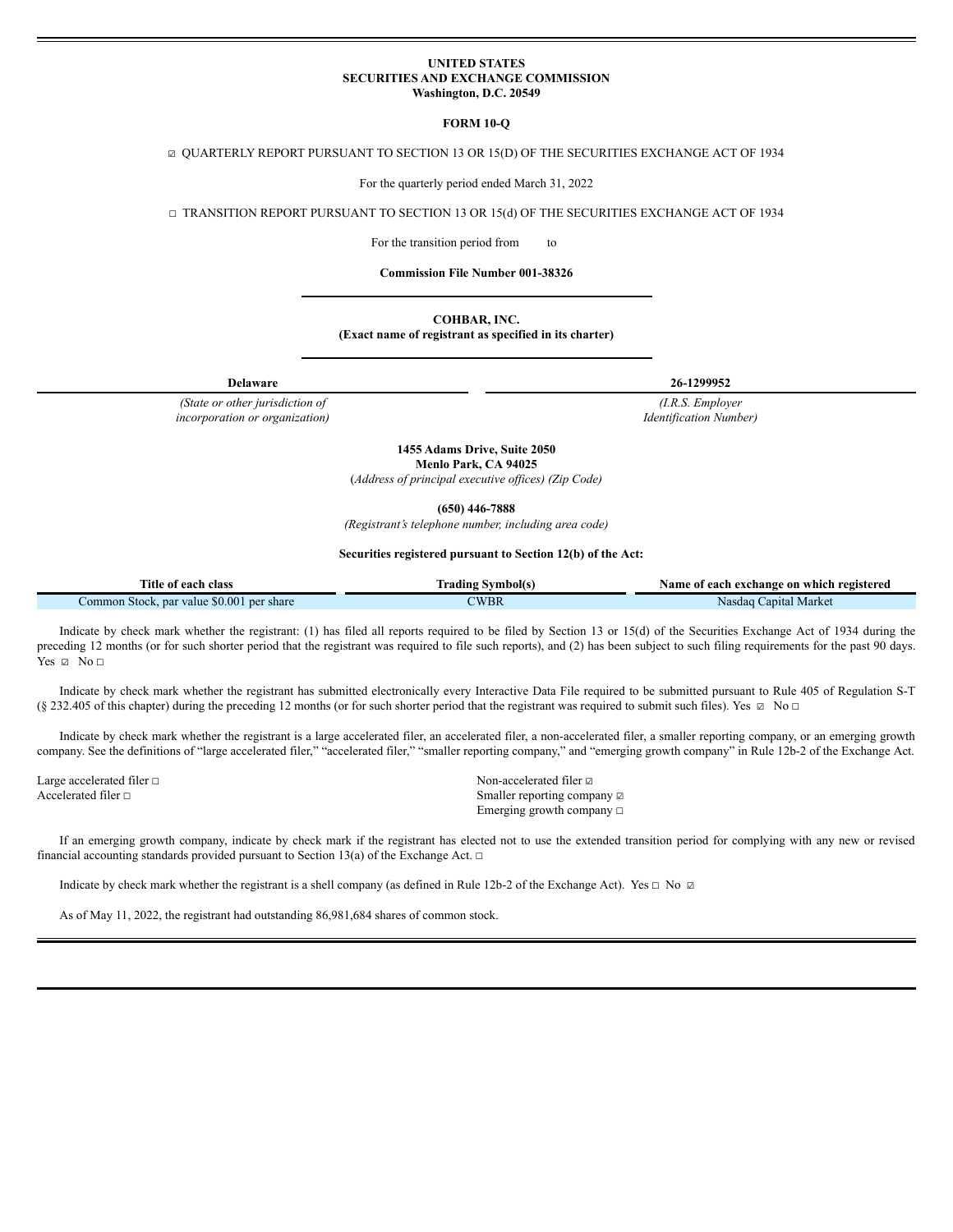## **COHBAR, INC. FORM 10-Q**

# **For the Quarterly Period Ended March 31, 2022**

|         |                                                                                       | Page<br><b>Number</b> |
|---------|---------------------------------------------------------------------------------------|-----------------------|
|         | <b>PART I - FINANCIAL INFORMATION</b>                                                 |                       |
| Item 1  | <b>Financial Statements</b>                                                           | 1                     |
| Item 2  | Management's Discussion and Analysis of Financial Condition and Results of Operations | 12                    |
| Item 3  | Quantitative and Qualitative Disclosures About Market Risk                            | 17                    |
| Item 4  | <b>Evaluation of Disclosure Controls and Procedures</b>                               | 17                    |
|         |                                                                                       |                       |
|         | <b>PART II - OTHER INFORMATION</b>                                                    |                       |
| Item 1  | <b>Legal Proceedings</b>                                                              | 18                    |
| Item 1A | <b>Risk Factors</b>                                                                   | 18                    |
| Item 2  | Unregistered Sales of Equity Securities and Use of Proceeds                           | 38                    |
| Item 3  | <b>Defaults Upon Senior Securities</b>                                                | 38                    |
| Item 4  | <b>Mine Safety Disclosures</b>                                                        | 38                    |
| Item 5  | <b>Other Information</b>                                                              | 38                    |
| Item 6  | <b>Exhibits</b>                                                                       | 39                    |
|         |                                                                                       |                       |
|         | <b>SIGNATURES</b>                                                                     | 40                    |

i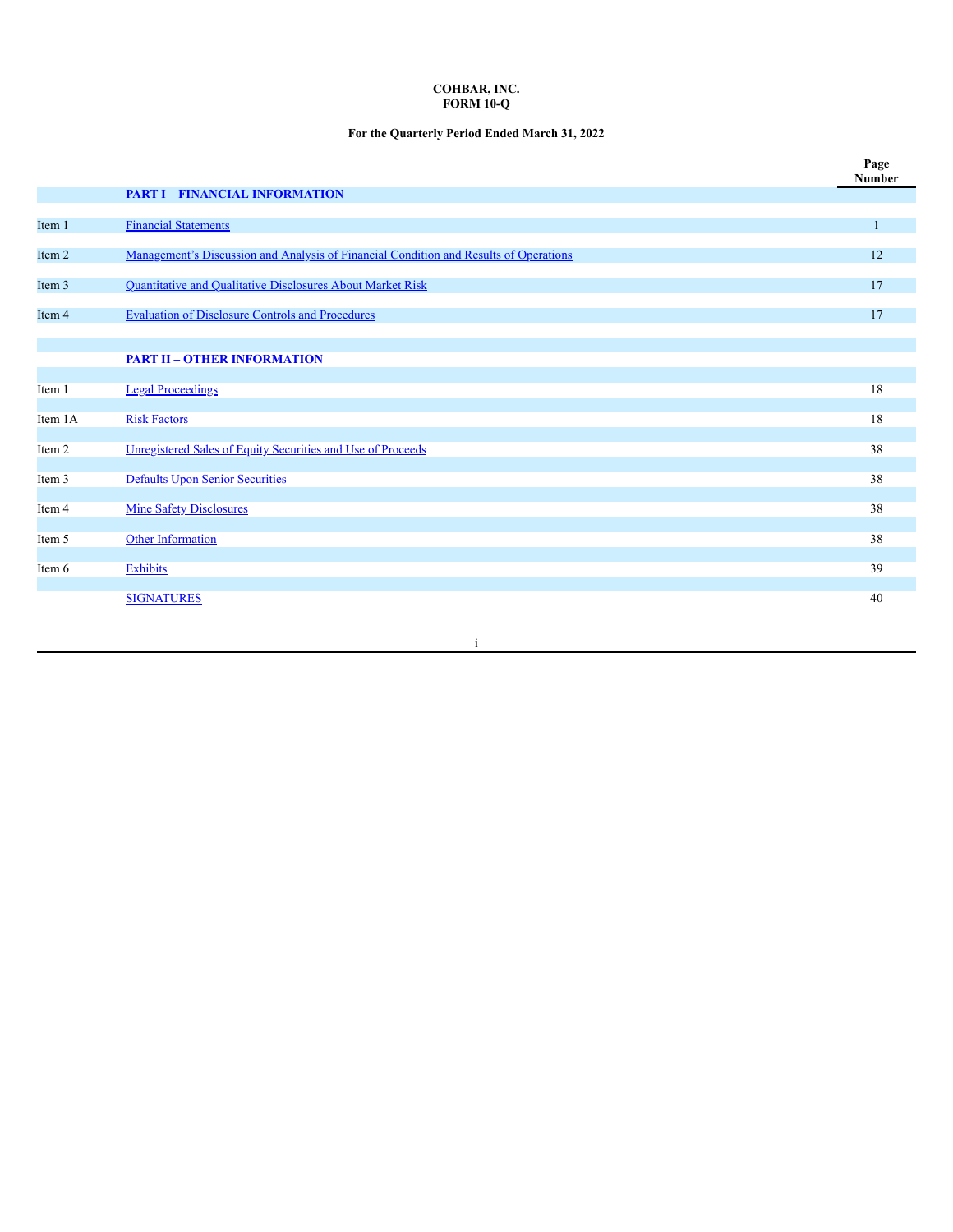# **PART I. FINANCIAL INFORMATION**

# <span id="page-2-1"></span><span id="page-2-0"></span>**Item 1. Financial Statements**

# **CohBar, Inc. Condensed Balance Sheets**

|                                                                                                                                  | As of        |                   |              |                      |
|----------------------------------------------------------------------------------------------------------------------------------|--------------|-------------------|--------------|----------------------|
|                                                                                                                                  |              | March 31.<br>2022 |              | December 31,<br>2021 |
|                                                                                                                                  |              | (unaudited)       |              |                      |
| <b>ASSETS</b>                                                                                                                    |              |                   |              |                      |
| <b>Current assets:</b>                                                                                                           |              |                   |              |                      |
| Cash and cash equivalents                                                                                                        | $\mathbb{S}$ | 1,563,984         | <sup>S</sup> | 4,992,145            |
| Investments                                                                                                                      |              | 21,963,818        |              | 21,253,866           |
| Vendor receivable                                                                                                                |              |                   |              | 173,499              |
| Prepaid expenses and other current assets                                                                                        |              | 375,381           |              | 527,380              |
| Total current assets                                                                                                             |              | 23,903,183        |              | 26,946,890           |
| Property and equipment, net                                                                                                      |              | 228,117           |              | 260,612              |
| Intangible assets, net                                                                                                           |              | 19,003            |              | 19,309               |
| Other assets                                                                                                                     |              | 76,596            |              | 69,620               |
| Total assets                                                                                                                     | \$           | 24,226,899        | <sup>S</sup> | 27,296,431           |
|                                                                                                                                  |              |                   |              |                      |
| <b>LIABILITIES AND STOCKHOLDERS' EQUITY</b><br><b>Current liabilities:</b>                                                       |              |                   |              |                      |
| Accounts payable                                                                                                                 | \$           | 640,693           | $\mathbb{S}$ | 371,993              |
| Accrued liabilities                                                                                                              |              | 136,785           |              | 196,020              |
| Accrued payroll and other compensation                                                                                           |              | 446,320           |              | 754,314              |
| Note payable, net of debt discount and offering costs of \$0 and \$8,723 as of March 31, 2022 and December 31,2021, respectively |              |                   |              | 366,277              |
| <b>Total liabilities</b>                                                                                                         |              | 1,223,798         |              | 1,688,604            |
|                                                                                                                                  |              |                   |              |                      |
| <b>Commitments and contingencies</b>                                                                                             |              |                   |              |                      |
| <b>Stockholders' equity:</b>                                                                                                     |              |                   |              |                      |
| Preferred stock, \$0.001 par value, Authorized 5,000,000 shares;                                                                 |              |                   |              |                      |
| No shares issued and outstanding as of March 31, 2022 and December 31, 2021, respectively                                        |              |                   |              |                      |
| Common stock, \$0.001 par value, Authorized 180,000,000 shares;                                                                  |              |                   |              |                      |
| Issued and outstanding 86,981,684 shares as of March 31, 2022 and 86,339,567 as of December 31, 2021                             |              | 86.982            |              | 86,340               |
| Additional paid-in capital                                                                                                       |              | 110,911,954       |              | 110,255,549          |
| Accumulated deficit                                                                                                              |              | (87,995,835)      |              | (84, 734, 062)       |
| Total stockholders' equity                                                                                                       |              | 23,003,101        |              | 25,607,827           |
| Total liabilities and stockholders' equity                                                                                       |              | 24,226,899        | \$           | 27,296,431           |
|                                                                                                                                  |              |                   |              |                      |

*The accompanying notes are an integral part of these condensed financial statements*

1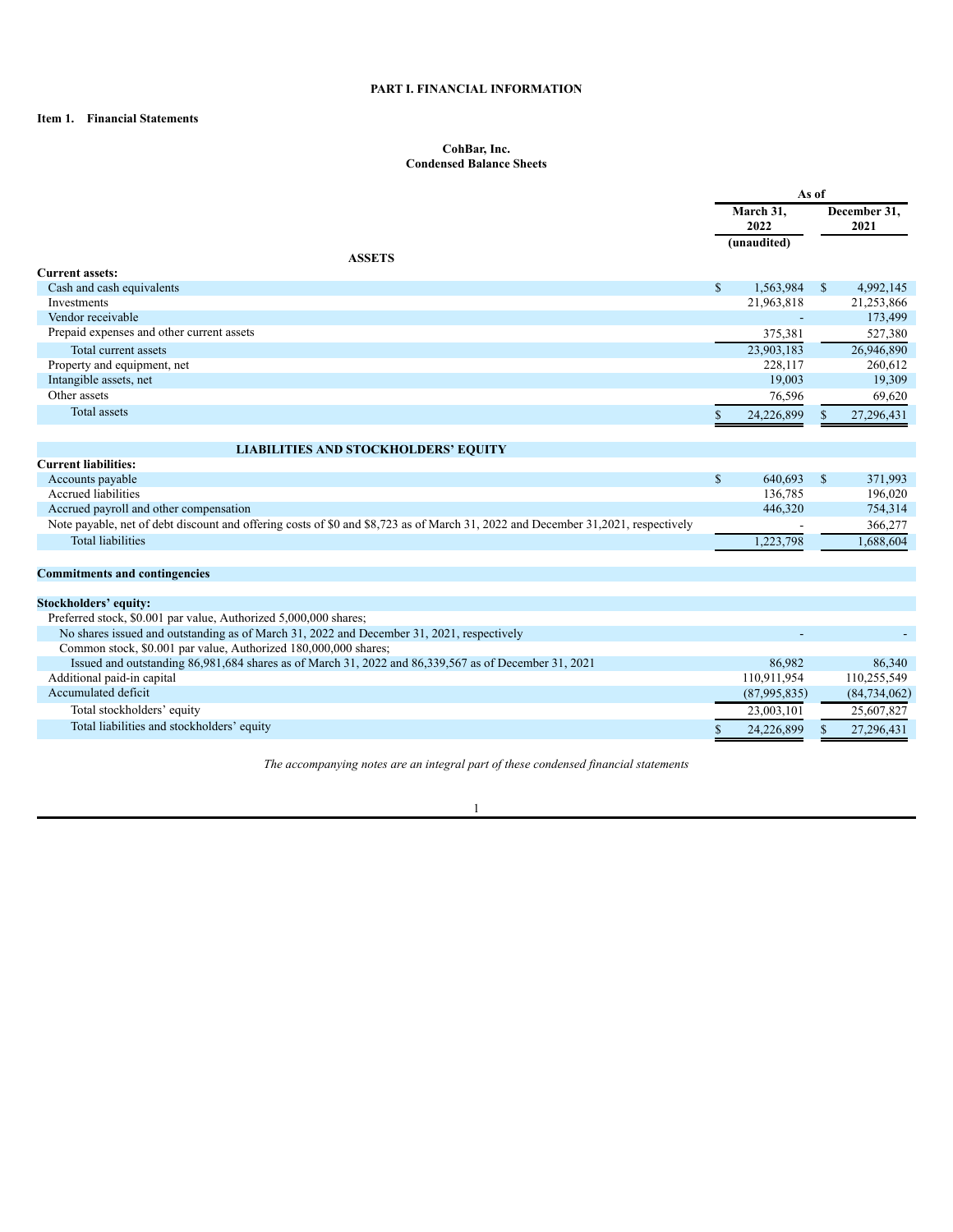## **CohBar, Inc. Condensed Statements of Operations (unaudited)**

|                                                                |             | <b>For The Three Months</b><br><b>Ended March 31,</b> |             |  |  |
|----------------------------------------------------------------|-------------|-------------------------------------------------------|-------------|--|--|
|                                                                | 2022        |                                                       | 2021        |  |  |
| <b>Revenues</b>                                                |             | S<br>٠                                                |             |  |  |
| <b>Operating expenses:</b>                                     |             |                                                       |             |  |  |
| Research and development                                       | 1,506,308   |                                                       | 2,654,772   |  |  |
| General and administrative                                     | 1,744,918   |                                                       | 1,358,679   |  |  |
| Total operating expenses                                       | 3,251,226   |                                                       | 4,013,451   |  |  |
| Operating loss                                                 | (3,251,226) |                                                       | (4,013,451) |  |  |
| Other income (expense):                                        |             |                                                       |             |  |  |
| Interest income                                                |             |                                                       | 3,173       |  |  |
| Interest expense                                               | (1,824)     |                                                       | (14, 560)   |  |  |
| Amortization of debt discount and offering costs               | (8, 723)    |                                                       | (13,506)    |  |  |
| Total other expense                                            | (10, 547)   |                                                       | (24, 893)   |  |  |
| Net loss                                                       | (3,261,773) | Ж                                                     | (4,038,344) |  |  |
| Basic and diluted net loss per share                           | (0.04)      |                                                       | (0.07)      |  |  |
| Weighted average common shares outstanding - basic and diluted | 86,726,347  |                                                       | 61,560,279  |  |  |

*The accompanying notes are an integral part of these condensed financial statements*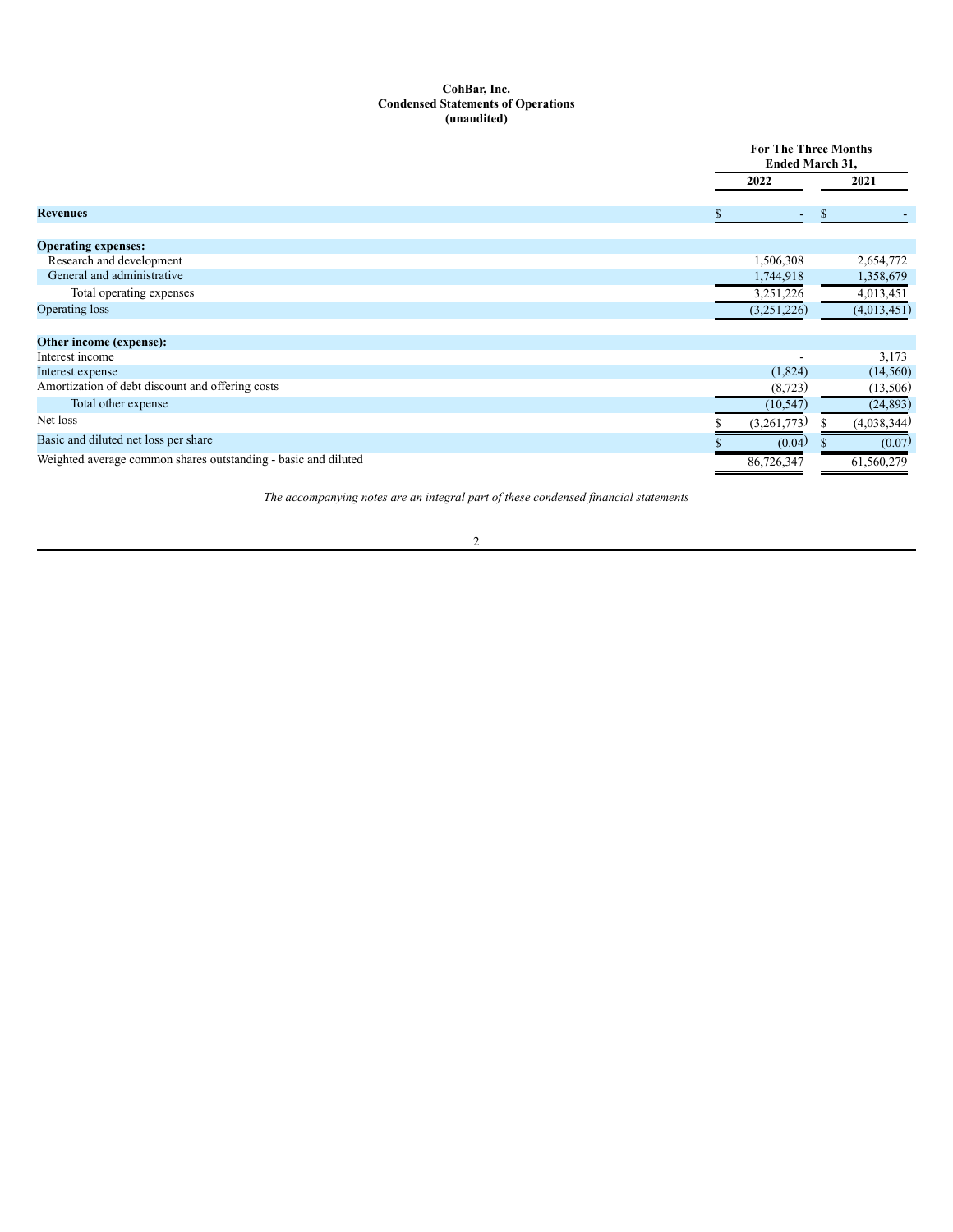## **CohBar, Inc. Statements of Changes in Stockholders' Equity (unaudited)**

|                                   | Three Month Period Ended March 31, 2022 |   |        |          |                   |         |                |               |              |               |
|-----------------------------------|-----------------------------------------|---|--------|----------|-------------------|---------|----------------|---------------|--------------|---------------|
|                                   |                                         |   |        |          | <b>Additional</b> |         |                |               | <b>Total</b> |               |
|                                   | Common Stock                            |   |        | Paid-in- |                   |         |                | Accumulated   |              | Stockholders' |
|                                   | Number                                  |   | Amount | Captial  |                   | Deficit |                | <b>Equity</b> |              |               |
| <b>Balance, December 31, 2021</b> | 86,339,567                              | ж | 86,340 |          | 110,255,549       |         | (84, 734, 062) |               | 25,607,827   |               |
| Stock-based compensation          |                                         |   |        |          | 456.423           |         |                |               | 456.423      |               |
| Sale of common stock in ATM, net  | 642.117                                 |   | 642    |          | 199,982           |         |                |               | 200,624      |               |
| Net loss                          |                                         |   |        |          |                   |         | (3,261,773)    |               | (3,261,773)  |               |
| <b>Balance, March 31, 2022</b>    | 86,981,684                              |   | 86,982 |          | 110.911.954       |         | (87,995,835)   |               | 23,003,101   |               |

|                                    | <b>Three Month Period Ended March 31, 2021</b> |              |        |          |                   |         |                |             |              |  |               |  |
|------------------------------------|------------------------------------------------|--------------|--------|----------|-------------------|---------|----------------|-------------|--------------|--|---------------|--|
|                                    |                                                |              |        |          | <b>Additional</b> |         |                |             | <b>Total</b> |  |               |  |
|                                    |                                                | Common Stock |        | Paid-in- |                   | Captial |                | Accumulated |              |  | Stockholders' |  |
|                                    | Number                                         |              | Amount | Deficit  | <b>Equity</b>     |         |                |             |              |  |               |  |
| <b>Balance, December 31, 2020</b>  | 61, 117, 524                                   | ъ            | 61,118 |          | 87,684,323        |         | (69, 258, 286) |             | 18,487,155   |  |               |  |
| Stock-based compensation           |                                                |              |        |          | 320,444           |         |                |             | 320,444      |  |               |  |
| Exercise of employee stock options | 623.901                                        |              | 624    |          | 958.223           |         |                |             | 958,847      |  |               |  |
| Exercise of warrants               | 46.900                                         |              | 46     |          | 67,490            |         |                |             | 67.536       |  |               |  |
| Net loss                           |                                                |              |        |          |                   |         | (4,038,344)    |             | (4,038,344)  |  |               |  |
| Balance, March 31, 2021            | 61,788,325                                     |              | 61,788 |          | 89,030,480        |         | (73, 296, 630) |             | 15,795,638   |  |               |  |

*The accompanying notes are an integral part of these condensed financial statements*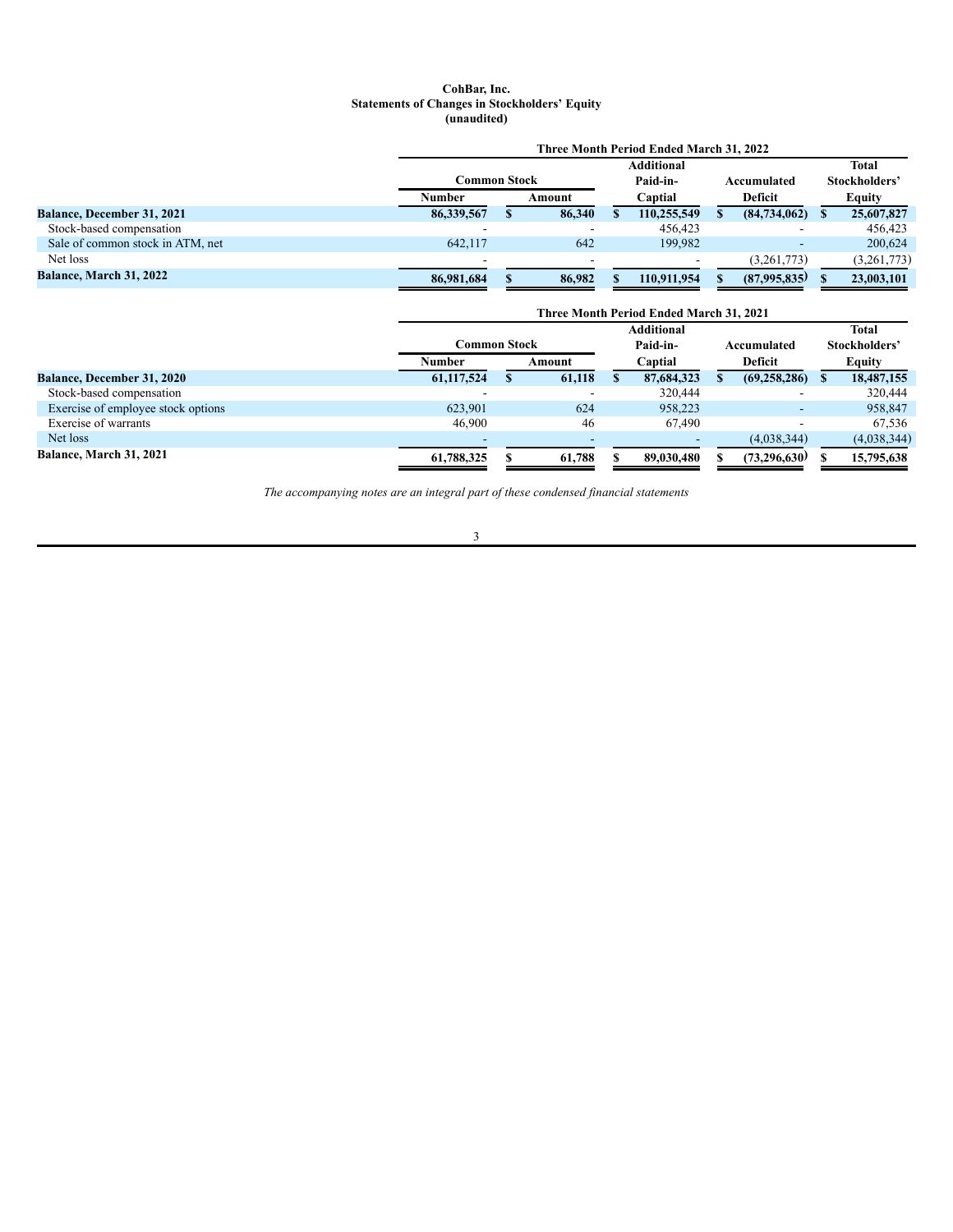## **CohBar, Inc. Statements of Cash Flows (unaudited)**

|                                                                             |                             | <b>For The Three Months</b><br><b>Ended March 31.</b> |               |  |
|-----------------------------------------------------------------------------|-----------------------------|-------------------------------------------------------|---------------|--|
|                                                                             | 2022                        |                                                       | 2021          |  |
| Cash flows from operating activities:                                       |                             |                                                       |               |  |
| Net loss                                                                    | $\mathbb{S}$<br>(3,261,773) | - \$                                                  | (4,038,344)   |  |
| Adjustments to reconcile net loss to net cash used in operating activities: |                             |                                                       |               |  |
| Depreciation and amortization                                               | 32,801                      |                                                       | 36,685        |  |
| Stock-based compensation                                                    | 456,423                     |                                                       | 320,444       |  |
| Amortization of debt discount                                               | 8,350                       |                                                       | 12,932        |  |
| Amortization of debt issuance costs                                         | 373                         |                                                       | 574           |  |
| Discount on investments                                                     | 18,048                      |                                                       | (2, 424)      |  |
| Changes in operating assets and liabilities:                                |                             |                                                       |               |  |
| Vendor receviable                                                           | 173,499                     |                                                       |               |  |
| Prepaid expenses and other current assets                                   | 151,999                     |                                                       | 70,019        |  |
| Accounts payable                                                            | 268,700                     |                                                       | 324,432       |  |
| Accrued liabilities                                                         | (59, 235)                   |                                                       | (826,920)     |  |
| Accrued payroll and other compensation                                      | (307, 994)                  |                                                       | (36, 785)     |  |
| Net cash used in operating activities                                       | (2,518,809)                 |                                                       | (4, 139, 387) |  |
| Cash flows from investing activities:                                       |                             |                                                       |               |  |
| Payment for security deposit                                                | (6.976)                     |                                                       | (2,217)       |  |
| Purchases of investments                                                    | (21,983,000)                |                                                       | (8,029,000)   |  |
| Proceeds from redemptions of investments                                    | 21,255,000                  |                                                       | 10,152,000    |  |
| Net cash (used in) provided by investing activities                         | (734, 976)                  |                                                       | 2,120,783     |  |
| Cash flows from financing activities:                                       |                             |                                                       |               |  |
| Proceeds from the At-the-Market Offering, net                               |                             |                                                       |               |  |
| Proceeds from exercise of warrants                                          | 200,624                     |                                                       | 67,536        |  |
|                                                                             | (375,000)                   |                                                       |               |  |
| Repayment of promissory notes                                               |                             |                                                       | (85,000)      |  |
| Proceeds from exercise of employee stock options                            |                             |                                                       | 958,847       |  |
| Net cash (used in) provided by financing activities                         | (174, 376)                  |                                                       | 941,383       |  |
| Net decrease in cash and cash equivalents                                   | (3,428,161)                 |                                                       | (1,077,221)   |  |
| Cash at beginning of period                                                 | 4,992,145                   |                                                       | 2,894,575     |  |
| Cash at end of period                                                       | \$<br>1,563,984             | \$                                                    | 1,817,354     |  |
| Supplemental disclosure of cash flow information:                           |                             |                                                       |               |  |
| Cash paid for interest                                                      | \$<br>114,411               | S                                                     | 20,437        |  |
|                                                                             |                             |                                                       |               |  |

*The accompanying notes are an integral part of these condensed financial statements*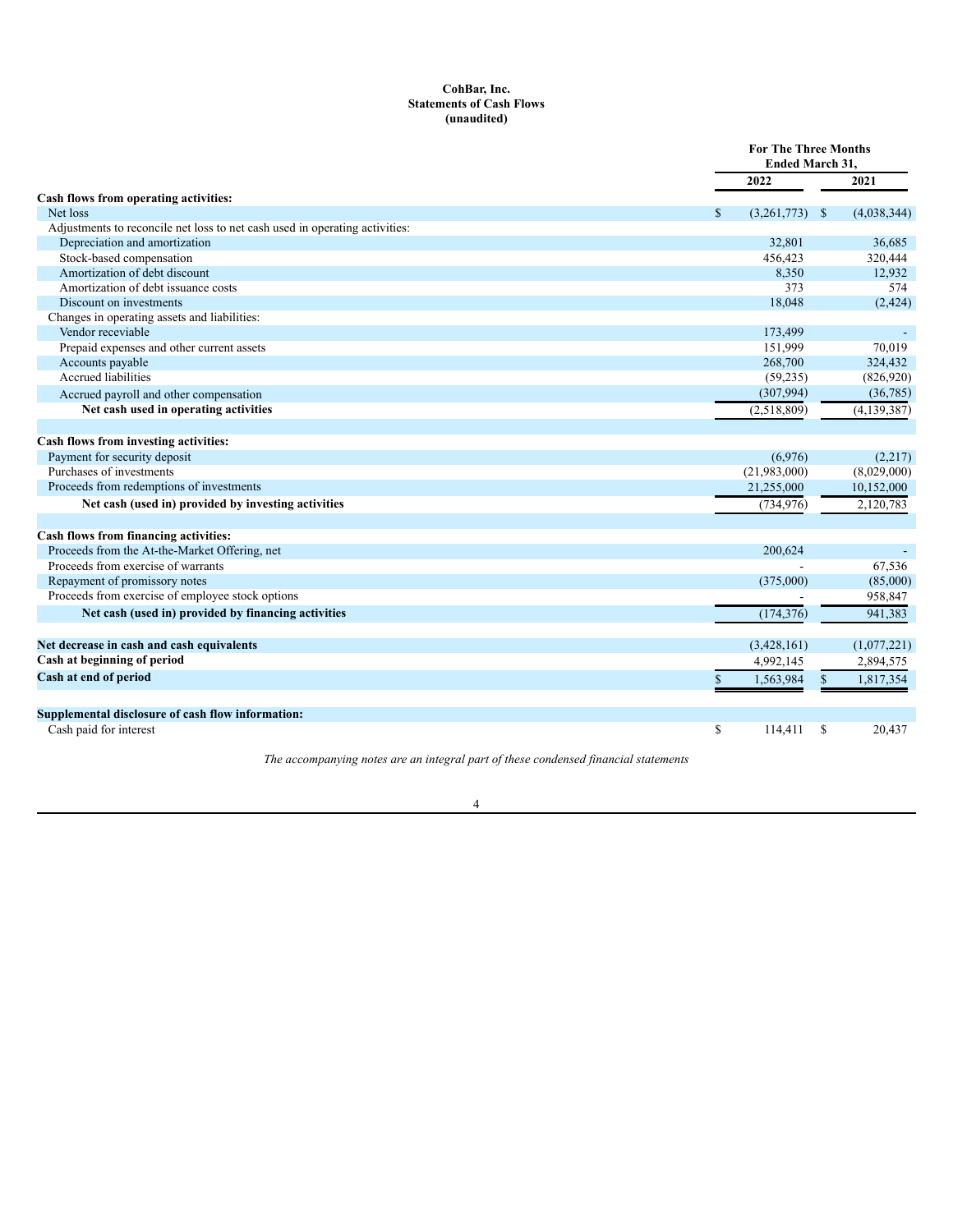### **NOTE 1 - BUSINESS ORGANIZATION AND NATURE OF OPERATIONS**

CohBar, Inc. ("CohBar," "its" or the "Company") is a clinical stage biotechnology company leveraging the power of the mitochondria and the peptides encoded in its genome to develop potential breakthrough therapeutics targeting chronic and age-related diseases with limited to no treatment options.

The Company's primary activities include utilizing its MITO+ platform to identify and develop novel peptide analogs, the research and development of its pipeline, securing intellectual property protection for its discoveries and assets, managing collaborations and clinical trials with contract research organizations ("CROs") and raising capital to fund the Company's operations. To date, the Company has not generated any revenues from operations and does not expect to generate any revenues in the near future. The Company has financed its operations primarily with proceeds from sales of its equity securities, private placements, the exercise of outstanding warrants and stock options and the issuance of debt instruments.

The Company is monitoring the COVID-19 pandemic, which continues to rapidly evolve, and has taken steps to mitigate the potential impacts on its business. The extent to which the pandemic may impact the Company's business, preclinical studies and its clinical trial will depend on future developments, which are highly uncertain and cannot be predicted with confidence. The Company has modified its business practices by restricting nonessential travel, implementing a partial work from home policy for its employees and instituting new safety protocols for its lab to enable essential on-site work to continue. The Company expects to continue to take actions that are in the best interests of its employees and business partners. Due to the uncertainty surrounding the pandemic, the Company's visibility into the duration of these actions is limited.

The unaudited interim condensed financial statements of the Company have been prepared in accordance with United States generally accepted accounting principles ("U.S. GAAP") for interim financial information and the rules and regulations of the Securities and Exchange Commission ("SEC"). They do not include all information and footnotes required by U.S. GAAP for complete financial statements. Except as disclosed herein, there have been no material changes in the information disclosed in the notes to the financial statements for the year ended December 31, 2021, included in the Company's Annual Report on Form 10-K (the "2021 Form 10-K"), filed with the SEC on March 29, 2022. The interim unaudited condensed financial statements should be read in conjunction with those audited financial statements included in the 2021 Form 10-K. In the opinion of management, all adjustments considered necessary for fair presentation, consisting solely of normal recurring adjustments, have been made. Operating results for the three-month period ended March 31, 2022 are not necessarily indicative of the results that may be expected for the year ending December 31, 2022, or any other period.

### **NOTE 2 – LIQUIDITY AND MANAGEMENT'<sup>S</sup> PLANS**

As of March 31, 2022, the Company had working capital and stockholders' equity of \$22.7 million and \$23.0 million, respectively. During the three months ended March 31, 2022, the Company incurred a net loss of \$3.3 million and utilized cash of \$2.5 million in its operating activities. Based on the cash and investments on hand as of March 31, 2022 of approximately \$23.5 million, current budget assumptions and projected cash burn, the Company believes that it has sufficient capital to meet its operating expenses and obligations for the next twelve months from the date of this filing. However, if unanticipated difficulties or circumstances arise, the Company may require additional capital sooner to support its operations. If the Company is unable to raise additional capital whenever necessary, it may be forced to decelerate or curtail its research and development activities and/or other operations until such time as additional capital becomes available. Such limitation of the Company's activities would allow it to slow its rate of spending and extend its use of cash until additional capital is raised. There can be no assurance that such a plan would be successful. There is no assurance that additional financing will be available when needed or that the Company will be able to obtain such financing on reasonable terms.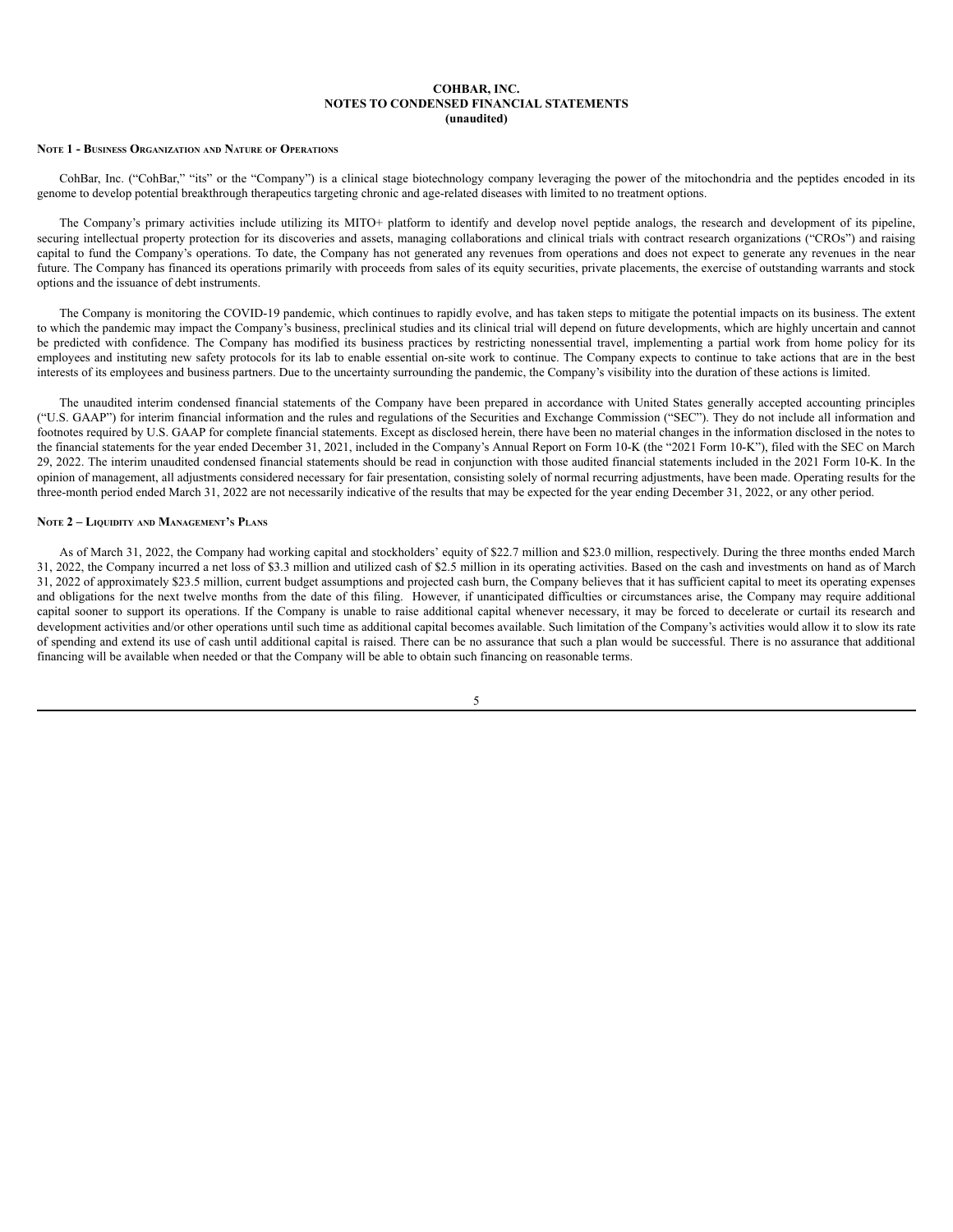#### **NOTE 3 - SUMMARY OF SIGNIFICANT ACCOUNTING POLICIES**

#### *BASIS OF PRESENTATION*

All amounts are presented in U.S. Dollars.

### *USE OF ESTIMATES*

The preparation of financial statements in conformity with U.S. GAAP requires management to make estimates and assumptions that affect the reported amounts of assets and liabilities and disclosure of contingent liabilities at dates of the financial statements and the reported amounts of revenue and expenses during the periods. Actual results could differ from these estimates. The Company's significant estimates and assumptions include the fair value of financial instruments, stock-based compensation and the valuation allowance relating to the Company's deferred tax assets.

### *CONCENTRATIONS OF CREDIT RISK*

The Company maintains deposits in a financial institution which is insured by the Federal Deposit Insurance Corporation ("FDIC"). At various times, the Company has deposits in this financial institution in excess of the amount insured by the FDIC. The Company has not experienced any losses in such accounts and believes it is not exposed to any significant credit risk.

#### *INVESTMENTS*

Investments as of March 31, 2022 and December 31, 2021 consist of U.S. Treasury Bills, which are classified as held-to-maturity, totaling \$22.0 million and \$21.3 million, respectively. The Company determines the appropriate balance sheet classification of its investments at the time of purchase and evaluates the classification at each balance sheet date. All of the Company's U.S. Treasury Bills mature within the subsequent twelve months from the date of purchase. Unrealized gains and losses were *de minimus*. As of March 31, 2022 and December 31, 2021, the carrying value of the Company's U.S. Treasury Bills approximates their fair value due to their short-term maturities.

#### *CAPITALIZATION OF PATENT COSTS*

The Company capitalizes the costs of its patents which consists of legal and filing fees related to the prosecution of patent filings. The patents will be amortized using the straight-line method over the estimated remaining lives of the patents which is 20 years from the initial filing of the patent.

### *COMMON STOCK PURCHASE WARRANTS*

The Company classifies as equity any contracts that (i) require physical settlement or net-share settlement or (ii) provide the Company with a choice of net-cash settlement or settlement in its own shares (physical settlement or net-share settlement) provided that such contracts are indexed to the Company's own stock. The Company classifies as assets or liabilities any contracts that (i) require net-cash settlement (including a requirement to net cash settle the contract if an event occurs and if that event is outside the Company's control) or (ii) give the counterparty a choice of net-cash settlement or settlement in shares (physical settlement or net-share settlement).

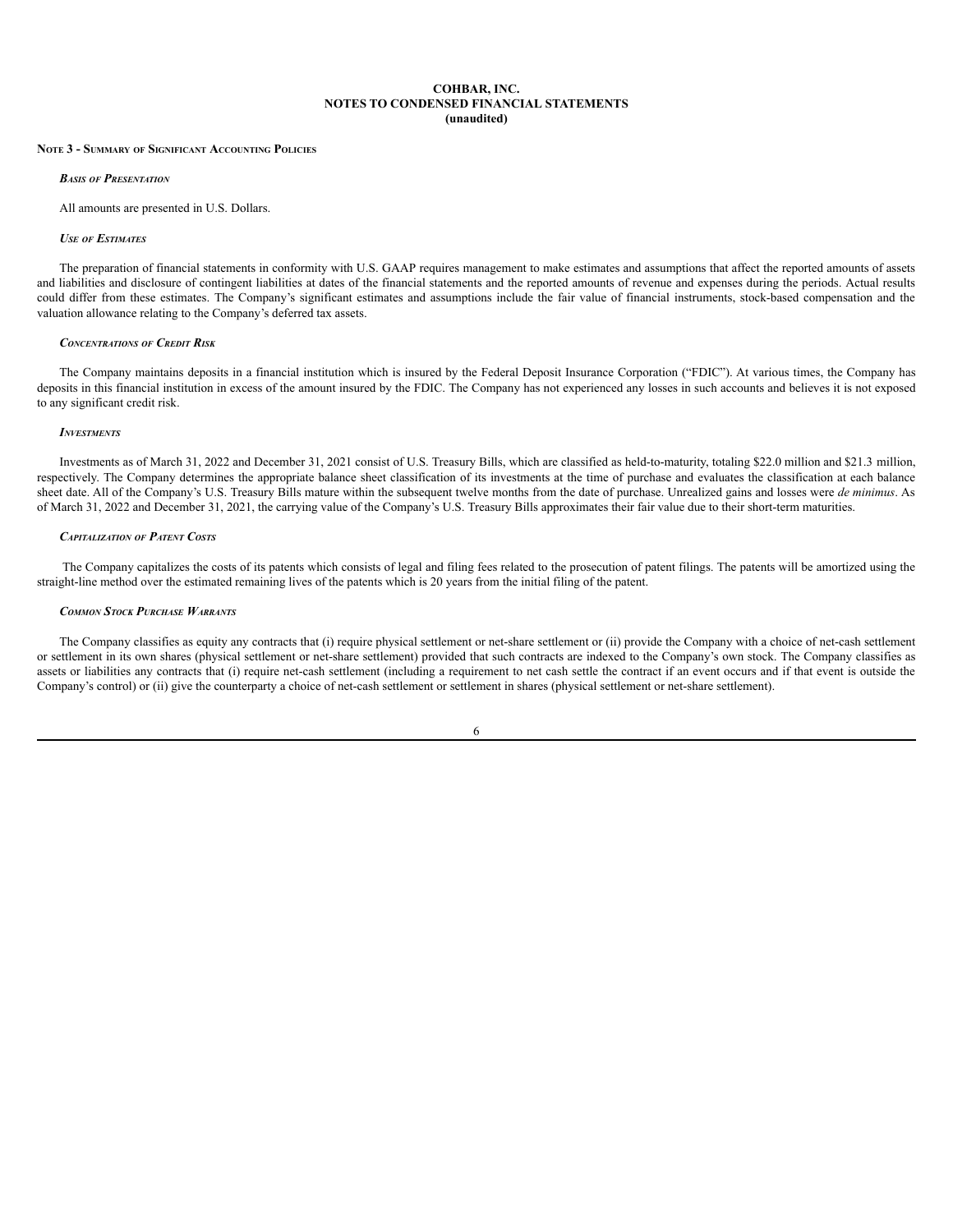### **Note 3 - Summary of Significant Accounting Policies (continued)**

#### *COMMON STOCK PURCHASE WARRANTS (CONTINUED)*

The Company assesses classification of its common stock purchase warrants and other free-standing derivatives at each reporting date to determine whether a change in classification between assets, liabilities and equity is required. The Company's free-standing derivatives consist of warrants to purchase common stock that were issued in connection with its notes payable and a private offering. The Company evaluated these warrants to assess their proper classification using the applicable criteria enumerated under U.S. GAAP and determined that the common stock purchase warrants meet the criteria for equity classification in the accompanying balance sheets as of March 31, 2022 and December 31, 2021.

### *SHARE-BASED PAYMENT*

The Company accounts for share-based payments using the fair value method. For employees and directors, the fair value of the award is measured, as discussed below, on the grant date. For non-employees, fair value is generally valued based on the fair value of the services provided or the fair value of the equity instruments on the measurement date, whichever is more readily determinable. The Company accounts for performance-based share payments by measuring the fair value of the grant when the performance criteria are deemed satisfied and recognizing the associated expense at that time. The Company has granted stock options at exercise prices equal to the closing price of the Company's common stock as reported by The Nasdaq Capital Market, with input from management on the date of grant. Upon exercise of an option or warrant, the Company issues new shares of common stock out of its authorized shares.

The weighted-average fair value of options and warrants has been estimated on the grant date or measurement date using the Black-Scholes pricing model. The fair value of each instrument is estimated on the grant date or measurement date utilizing certain assumptions for a risk-free interest rate, volatility and expected remaining lives of the awards. The risk-free interest rate used is the United States Treasury rate for the day of the grant having a term equal to the life of the equity instrument. The assumptions used in calculating the fair value of share-based payment awards represent management's best estimates, but these estimates involve inherent uncertainties and the application of management judgment. As a result, if factors change and the Company uses different assumptions, the Company's stock-based compensation expense could be materially different in the future.

The weighted-average Black-Scholes assumptions are as follows:

|                         | <b>For the Three Months</b><br>Ended March 31, |      |
|-------------------------|------------------------------------------------|------|
|                         | 2022                                           | 2021 |
| Expected life           | 6.25 years                                     | N/A  |
| Risk free interest rate | 1.47%                                          | N/A  |
| Expected volatility     | 92%                                            | N/A  |
| Expected dividend yield | N/A                                            | N/A  |
| Forfeiture rate         | N/A                                            | N/A  |

As of March 31, 2022, total unrecognized stock option compensation expense was \$5.4 million, which will be recognized as those options vest over a period of approximately four years. The amount of future stock option compensation expense could be affected by any future option grants or by any option holders leaving the Company before their grants are fully vested.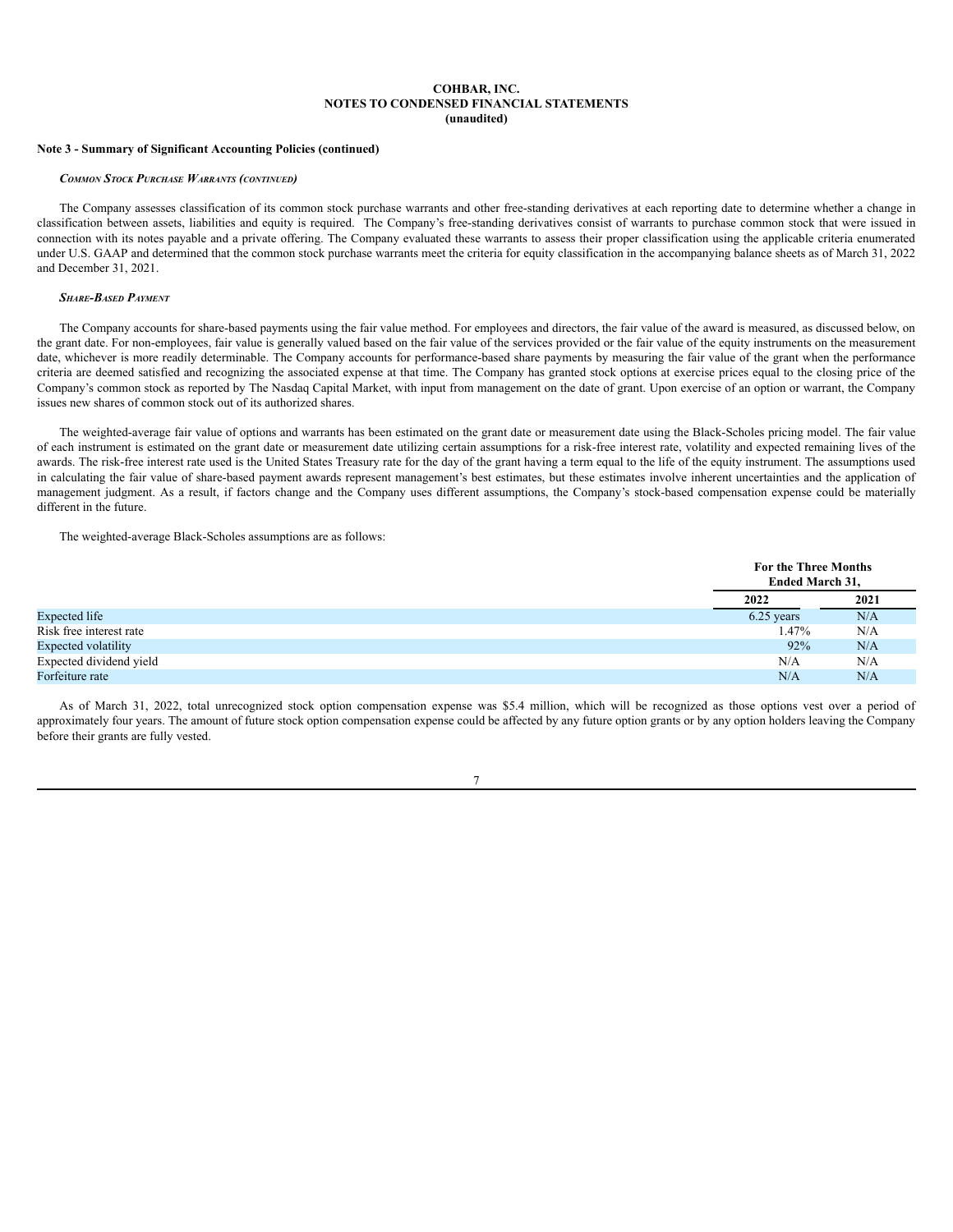### **Note 3 - Summary of Significant Accounting Policies (continued)**

### *NET LOSS PER SHARE OF COMMON STOCK*

Basic net loss per share is computed by dividing net loss attributable to common stockholders by the weighted average number of common shares outstanding during the period. Diluted net earnings per share reflects the potential dilution that could occur if securities or other instruments to issue common stock were exercised or converted into common stock. Potentially dilutive securities are excluded from the computation of diluted net loss per share as their inclusion would be anti-dilutive and consist of the following as of March 31, 2022 and 2021:

|          | As of March 31. |            |
|----------|-----------------|------------|
|          | 2022            | 2021       |
| Options  | 11,337,127      | 6,805,538  |
| Warrants | 35,475,075      | 19.368.918 |
| Totals   | 46,812,202      | 26,174,456 |

#### *RECENT ACCOUNTING PRONOUNCEMENTS*

There were no recently issued accounting standards not yet adopted which would have a material effect on the Company's consolidated financial statements or related disclosures.

### **Note 4 - Accrued Liabilities**

## Accrued liabilities consist of:

| 2022<br>2021                         |         |
|--------------------------------------|---------|
| 13,080<br>Lab services $\&$ supplies | 6,080   |
| Professional fees<br>121,253         | 73,090  |
| Interest<br>$\overline{\phantom{0}}$ | 112,932 |
| Other<br>2,452                       | 3,918   |
| Total accrued liabilities<br>136,785 | 196,020 |

#### **NOTE 5 - COMMITMENTS AND CONTINGENCIES**

## *LITIGATION, CLAIMS AND ASSESSMENTS*

The Company may from time to time be party to litigation and subject to claims incident to the ordinary course of business. As the Company grows and gains prominence in the marketplace, it may become party to an increasing number of litigation matters and claims. The outcome of litigation and claims cannot be predicted with certainty, and the resolution of these matters could materially affect the Company's future results of operations, cash flows or financial position. The Company is not currently a party to any legal proceedings.

### *OPERATING LEASES*

The Company is a party to (i) a lease agreement for laboratory space leased on a month-to month basis that is part of a shared facility in Menlo Park, California and (ii) a one-year lease agreement for office space in Fairfield, New Jersey, which expires in September 2022.

Rent expense was \$0.1 million in each of the three months ended March 31, 2022 and 2021.

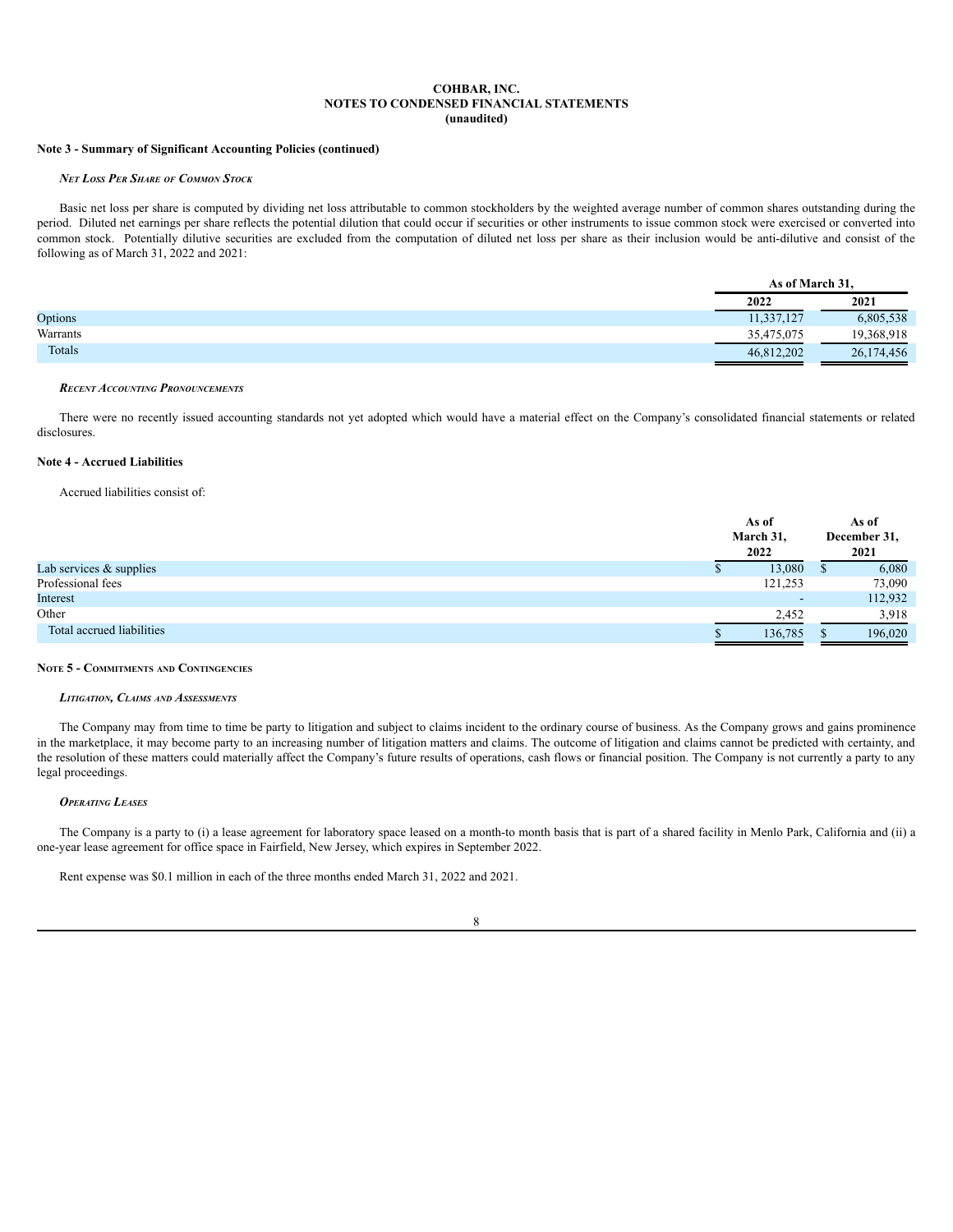### **Note 6 - Stockholders' Equity**

## *AUTHORIZED CAPITAL*

The Company has authorized the issuance and sale of up to 185.0 million shares of stock, consisting of 180.0 million shares of common stock having a par value of \$0.001 and 5.0 million shares of Preferred Stock having a par value of \$0.001 per share. As of March 31, 2022 and December 31, 2021, there were no shares of Preferred Stock outstanding and there were no declared but unpaid dividends or undeclared dividend arrearages on any shares of the Company's capital stock.

### *STOCK OPTIONS*

The Company has an incentive stock plan, the Amended and Restated 2011 Equity Incentive Plan (the "2011 Plan"), and has granted stock options to employees, nonemployee directors and consultants from the 2011 Plan. Options granted under the 2011 Plan may be Incentive Stock Options or Non-statutory Stock Options, as determined by the Administrator at the time of grant. As of March 31, 2022, there were 2.9 million shares remaining available for issuance under the 2011 Plan.

During the three months ended March 31, 2022, stock options to purchase 0.4 million shares of common stock were granted at an exercise price of \$0.43 per share. The stock options have a term of ten years and are subject to vesting based on continuous service of the awardee over a period of four years. The stock options have an aggregate grant date fair value of \$0.1 million.

During the three months ended March 31, 2022, stock options to purchase 30,208 shares of common stock expired, were cancelled and returned to the option pool for future issuance.

The Company recorded stock-based compensation as follows:

|                            | <b>For the Three Months</b><br><b>Ended March 31,</b> |         |
|----------------------------|-------------------------------------------------------|---------|
|                            | 2022                                                  | 2021    |
| Research and development   | 28,808<br><b>D</b>                                    | 57,102  |
| General and administrative | 427,615                                               | 263,342 |
| Total                      | 456.423                                               | 320,444 |

The following table represents stock option activity for the three months ended March 31, 2022:

|                             |                      |             | <b>Weighted Average</b> |                       |             |      |               |                   |              |                        |        |
|-----------------------------|----------------------|-------------|-------------------------|-----------------------|-------------|------|---------------|-------------------|--------------|------------------------|--------|
|                             | <b>Stock Options</b> |             |                         | <b>Exercise Price</b> |             |      |               | <b>Fair Value</b> | Contractual  | Aggregate              |        |
|                             | Outstanding          | Exercisable | Outstanding             |                       | Exercisable |      | <b>Vested</b> |                   | Life (Years) | <b>Intrinsic Value</b> |        |
| Balance – December 31, 2021 | 10,992,335           | 6,126,901   |                         | 1.71                  |             | l.58 |               | .58               | 6.27         |                        |        |
| Granted                     | 375,000              |             |                         |                       |             |      |               |                   |              |                        |        |
| Exercised                   |                      |             |                         |                       |             |      |               |                   |              |                        |        |
| Cancelled                   | (30,208)             |             |                         |                       |             | -    |               | -                 |              |                        |        |
| Balance – March 31, 2022    | 11,337,127           | 6,317,609   |                         | 1.67                  |             | 1.56 |               | 1.56              | 6.27         |                        | 20,912 |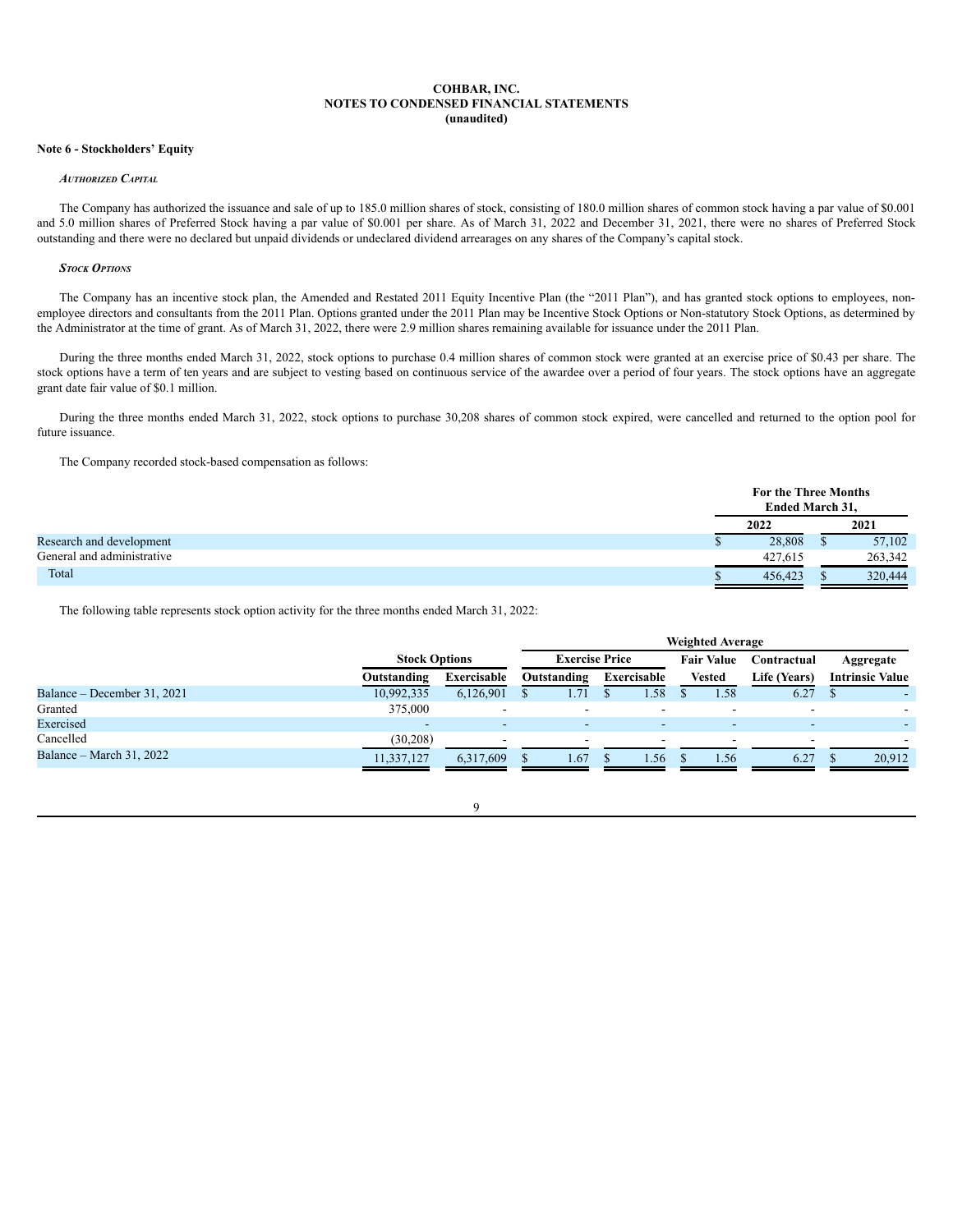## **Note 6 - Stockholders' Equity (continued)**

The following table summarizes information on stock options outstanding and exercisable as of March 31, 2022:

|    |      | <b>Grant Price</b> |      | Weighted |                                  | <b>Total</b> | <b>Number</b> | Weighted<br>Average<br>Remaining<br>Contractual |
|----|------|--------------------|------|----------|----------------------------------|--------------|---------------|-------------------------------------------------|
|    | From |                    | To   |          | Average<br><b>Exercise Price</b> | Outstanding  | Exercisable   | Term                                            |
| P. | 0.26 |                    | 2.02 |          | 1.17                             | 8,356,377    | 3,149,818     | 7.83 years                                      |
| \$ | 2.10 |                    | 4.60 |          | 2.47                             | 2,537,750    | 2,724,791     | 6.48 years                                      |
| \$ | 5.30 |                    | 8.86 |          | 6.44                             | 443,000      | 443,000       | $6.10$ years                                    |
|    |      |                    |      |          | <b>Totals</b>                    | 11,337,127   | 6,317,609     |                                                 |

## *WARRANTS*

During the three months ended March 31, 2022, warrants to purchase 0.2 million shares of common stock expired and were cancelled.

The following table summarizes information on warrants outstanding as of March 31, 2022:

|                             | <b>Weighted Average</b> |             |                       |             |  |             |               |                   |                     |                               |        |
|-----------------------------|-------------------------|-------------|-----------------------|-------------|--|-------------|---------------|-------------------|---------------------|-------------------------------|--------|
|                             | Warrants                |             | <b>Exercise Price</b> |             |  |             |               | <b>Fair Value</b> | Contractual<br>Life | Aggregate<br><b>Intrinsic</b> |        |
|                             | Outstanding             | Exercisable |                       | Outstanding |  | Exercisable | <b>Vested</b> |                   | (Years)             | Value                         |        |
| Balance – December 31, 2021 | 35,634,075              | 35,629,908  |                       | 1.04        |  | .04         |               | 0.53              | 4.38                |                               |        |
| Granted                     |                         |             |                       |             |  |             |               |                   |                     |                               |        |
| Exercised                   | -                       | -           |                       |             |  |             |               | -                 |                     |                               |        |
| Cancelled                   | (159,000)               |             |                       |             |  |             |               |                   |                     |                               |        |
| Balance – March 31, 2022    | 35,475,075              | 35,475,075  |                       | 1.03        |  | 1.03        |               | 0.61              | 4.15                |                               | 43.042 |

## **Note 7 – At-the-Market Offering**

In May 2020, the Company entered into an At-the-Market Offering Sales Agreement (the "ATM") with Virtu Americas, LLC as sales agent. During the three months ended March 31, 2022, the Company sold 0.6 million shares of its common stock under the ATM program for proceeds of \$0.2 million, net of commissions.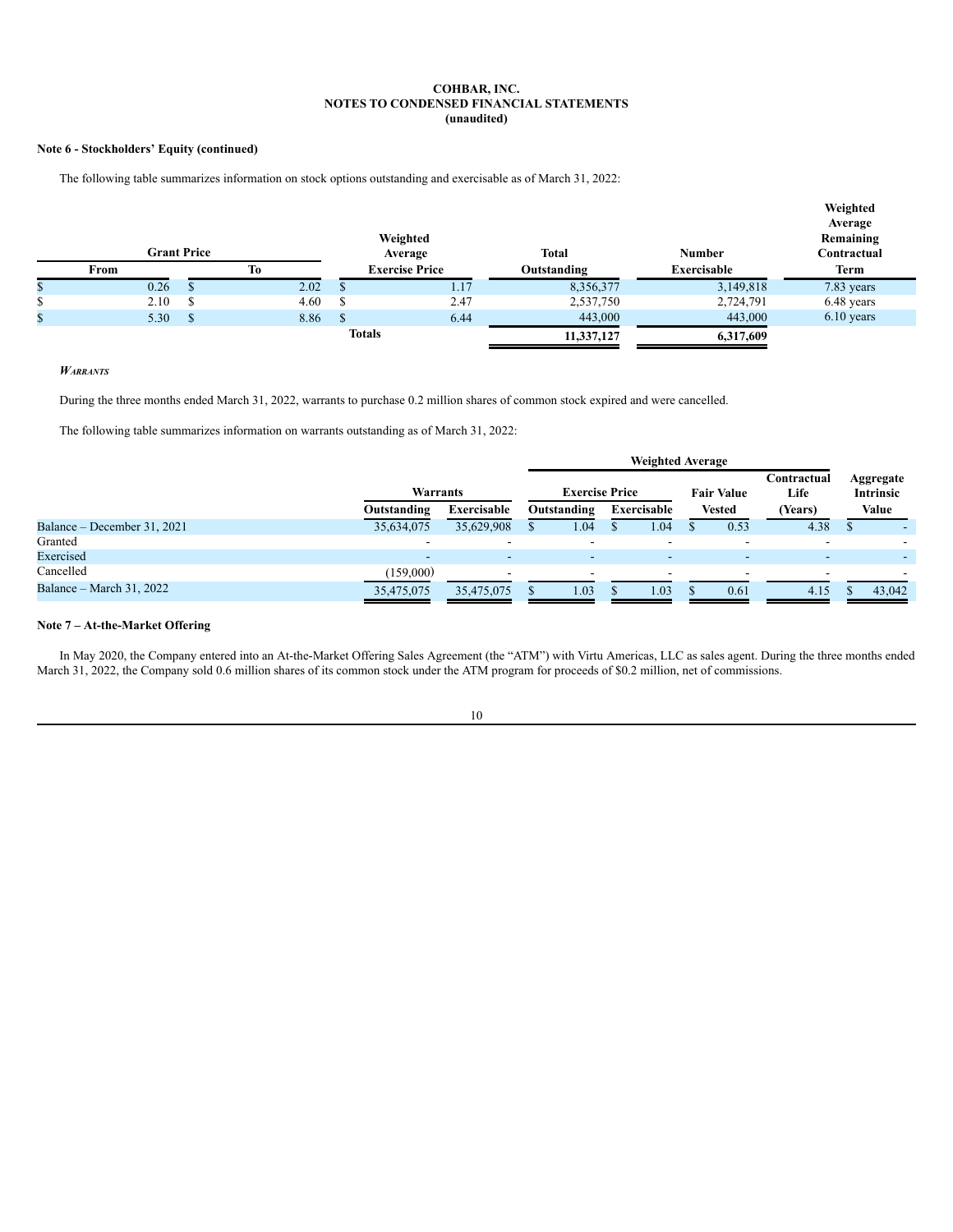# **Note 8 – Non-Cash Expenses**

The following table details the Company's non-cash expenses included in the accompanying condensed statements of operations:

|                                | <b>For the Three Months</b><br><b>Ended March 31,</b> |              |         |  |
|--------------------------------|-------------------------------------------------------|--------------|---------|--|
|                                | 2022                                                  |              | 2021    |  |
| <b>Operating expenses:</b>     |                                                       |              |         |  |
| Stock-based compensation       | \$<br>456,423                                         | <sup>S</sup> | 320,444 |  |
| Depreciation & amortization    | 32,801                                                |              | 36,685  |  |
| <b>Subtotal</b>                | 489,224                                               |              | 357,129 |  |
| Other expense:                 |                                                       |              |         |  |
| Amortization of debt discount  | 8,350                                                 |              | 12,932  |  |
| <b>Subtotal</b>                | 8,350                                                 |              | 12,932  |  |
| <b>Total non-cash expenses</b> | 497,574                                               |              | 370,061 |  |

#### **NOTE 9 – PROMISSORY NOTES**

During the three months ended March 31, 2022, the Company repaid a promissory note, held by a director of the Company, totaling \$0.5 million in principal and interest.

During the three months ended March 31, 2021, the Company paid \$0.1 million in principal and interest for two promissory notes that matured.

## **NOTE 10 – SUBSEQUENT EVENTS**

Management has evaluated subsequent events to determine if events or transactions occurring through the date on which the condensed financial statements were issued require adjustment or disclosure in the Company's condensed financial statements.

As of the filing date of this Form 10-Q, there were no subsequent events which require adjustment or disclosure in the Company's condensed financial statements.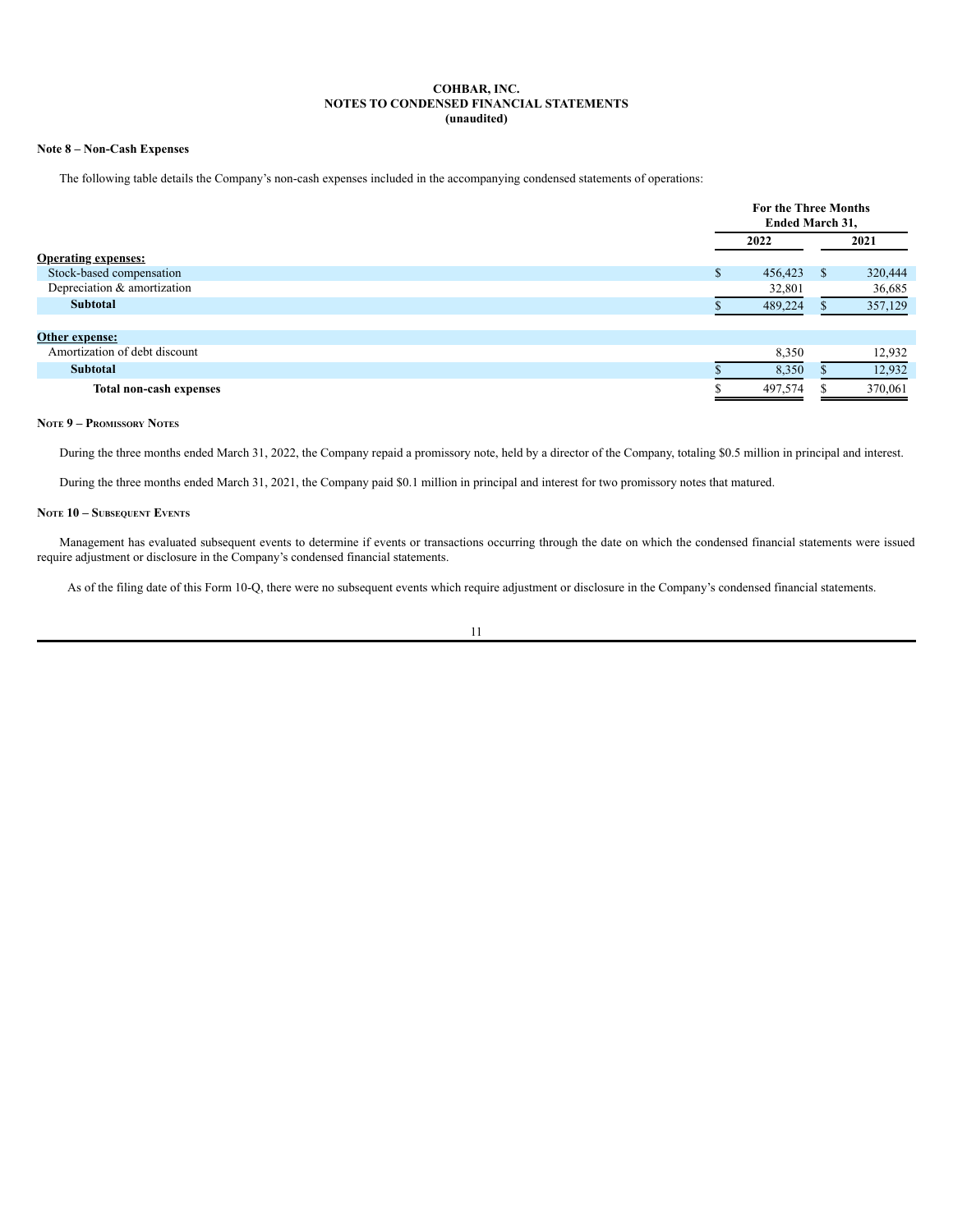#### <span id="page-13-0"></span>**Item 2. Management's Discussion and Analysis of Financial Condition and Results of Operations**

The following discussion and analysis is based upon our financial statements as of the dates and for the periods presented in this section. You should read this discussion and analysis in conjunction with the financial statements and notes thereto found in Part I, Item 1 of this Form 10-Q and our financial statements and notes thereto included in our Annual Report on Form 10-K for the year ended December 31, 2021 (the "2021 Form 10-K"). All references to the first quarter mean the three-month period ended March *31, 2022. Unless the context otherwise requires, "CohBar," "we," "us" and "our" refer to CohBar, Inc.*

#### **Special Note Regarding Forward-Looking Statements**

This report, including the "Management's Discussion and Analysis of Financial Condition and Results of Operations," contains forward-looking statements regarding future events and our future results that are based on our current expectations, estimates, forecasts and projections about our business, our potential drug candidates, our capital resources and ability to fund our operations, our results of operations, the industry in which we operate and the beliefs and assumptions of our management. Words such as "expect," "anticipate," "target," "goal," "project," "would," "could," "intend," "plan," "believe," "seek" and "estimate," variations of these words, and similar expressions are intended to identify those forward-looking statements. These forward-looking statements are only predictions and are subject to risks, uncertainties and assumptions that are difficult to predict. Therefore, actual results may differ materially from those expressed in any forward-looking statements. Factors that might cause or contribute to such differences include, but are not limited to, those discussed in this report under the section entitled "Risk Factors" in Item 1A of Part I of the 2021 Form 10-K, as supplemented or modified in our quarterly reports on Form 10-Q. We undertake no obligation to revise or update publicly any forward-looking statements for any reason, whether as a result of new information, future events or otherwise, except as may be required by law.

#### **Overview**

We are a clinical stage biotechnology company leveraging the power of the mitochondria and the peptides encoded in its genome to develop potential breakthrough therapeutics targeting chronic and age-related diseases with limited to no treatment options. Our novel approach is built on the key insights of our founders that certain mitochondrially encoded peptides produce effects that are not limited to local regulation within the mitochondria and may have important roles to play in critical systemic biological pathways. Many of these effects are quite distinct from traditional mitochondrial function such as energy production and metabolism, involving diverse processes including inflammation, fibrosis and cell signaling.

We believe we have achieved a leading position in exploring the mitochondrial genome and its utility for the development of novel therapeutics, including world-renowned expertise in mitochondrial biology, a broad intellectual property estate with more than 65 patent applications filed, key opinion leaders and disciplined drug discovery and development processes. Our proprietary processes of identifying nucleic acid sequences encoding native peptides in the mitochondrial genome, developing and optimizing novel analogs of these natural mitochondrial derived peptides ("MDPs"), as well as developing and conducting proprietary screens to identify and characterize the activities of these peptides are referred to as our Mito+ platform. We are using our Mito+ platform to identify and develop novel modified versions of natural peptides, which we call analogs, to treat a variety of serious conditions, with a focus on chronic diseases involving inflammation and fibrosis. We believe that the mitochondrial genome may be transformative in the field of drug discovery and that our novel peptide analogs may become a new and major class of drugs with broad therapeutic application. We are currently advancing a pipeline of novel peptide analogs through varying stages of development: CB5138-3 for idiopathic pulmonary fibrosis ("IPF"), CB4211 for the treatment of nonalcoholic steatohepatitis ("NASH") and obesity, and several preclinical and discovery-stage programs.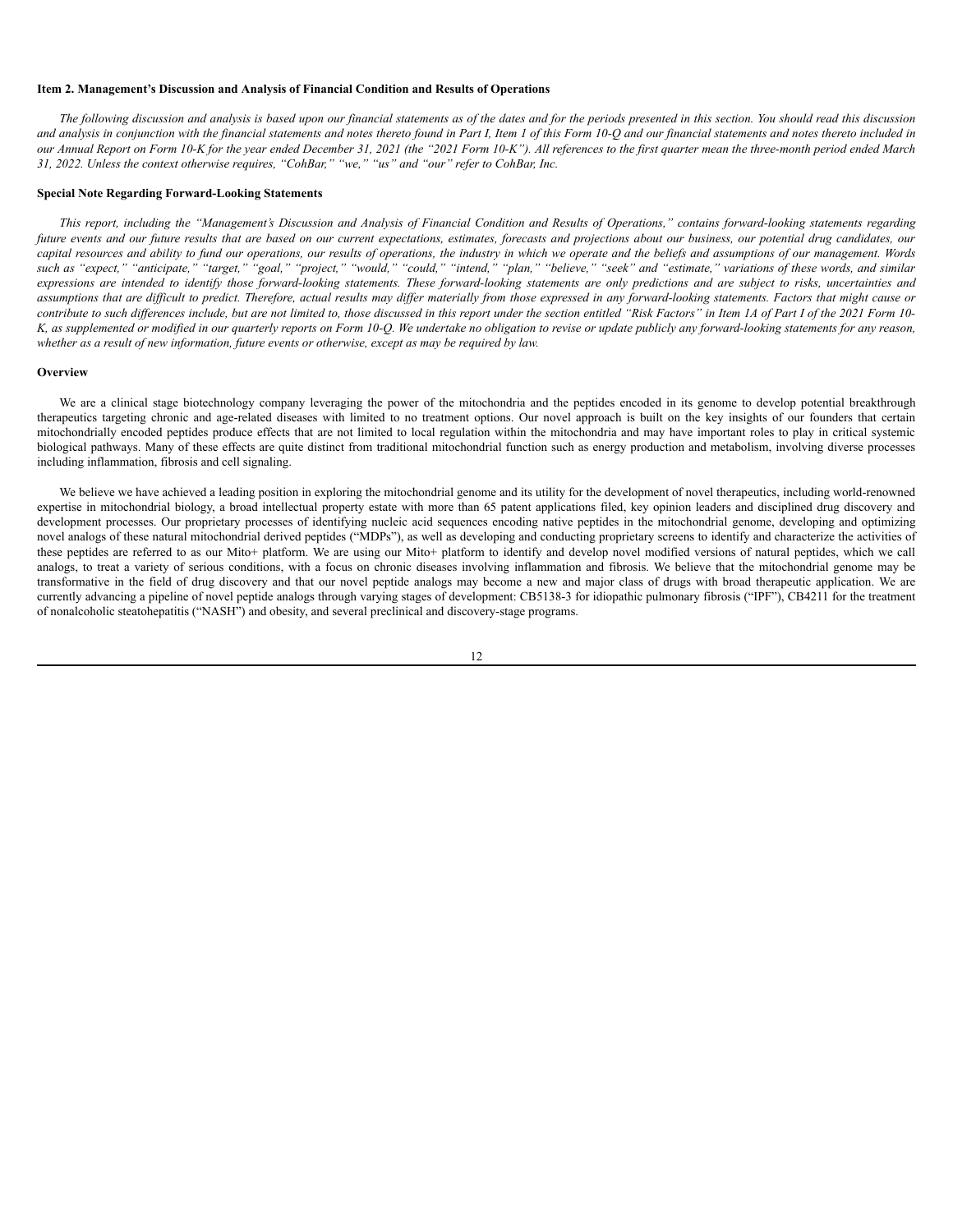#### *Our Programs*

- *CB5138-3:* In 2021, we nominated our second clinical candidate, CB5138-3, a first-in-class therapeutic under development for the treatment of idiopathic pulmonary fibrosis and other fibrotic diseases. Our CB5138-3 product candidate has shown positive preclinical results, with significant anti-fibrotic and anti-inflammatory properties in models of IPF. In addition, we believe CB5138-3 has the potential to provide a better safety and tolerability profile than currently approved IPF drugs, which are poorly tolerated with significant gastrointestinal and/or skin toxicity. When combined with our promising preclinical data, we believe CB5138-3 could provide important clinical and commercial advantages over current standard of care. This program is currently in IND-enabling studies. To date, we have not seen any notable systemic toxicity in rodent or non-human primate studies. Due to additional planned formulation work, we plan to file an Investigational New Drug ("IND") Application in the second half of 2023 and begin a first-in-human study shortly thereafter.
- *CB4211:* Our most advanced clinical candidate, CB4211, is a first-in-class therapeutic under development for the treatment of NASH and obesity. In August 2021, we released positive topline data from our Phase 1a/1b clinical study of CB4211. The Phase 1b stage of this study was designed to assess the safety, tolerability, and activity of CB4211 in obese subjects with nonalcoholic fatty liver disease. The study met its primary endpoint as CB4211 was well-tolerated and appeared safe with no serious adverse events. The evaluation of the exploratory endpoints in the Phase 1b portion of the trial showed significant reductions from baseline in key biomarkers of liver damage, ALT and AST, and in glucose levels in the CB4211 group compared to placebo after four weeks of treatment, with a trend towards lower body weight. We believe the positive clinical data from our CB4211 trial is an important validation of our overall approach to drug discovery, serving as a proof point that novel analogs of peptides encoded in the mitochondrial genome can impact systemic biological pathways in humans while having an attractive safety and tolerability profile. We have been working to further improve the formulation for CB4211 and intend to partner this program before moving forward into further clinical trials.
- CB5064 Analogs: Our discovery efforts have identified CB5064 Analogs, a family of peptides that are agonists of the apelin receptor. By utilizing the protective apelin signaling pathway, our CB5064 Analogs have the potential to address a variety of unmet medical needs such as our initial target of Acute Respiratory Distress Syndrome ("ARDS"). We believe our CB5064 Analogs could be effective in ARDS from a variety of different causes, such as bacterial or viral pneumonia, including COVID-19 associated ARDS. In a preclinical mouse model of ARDS, treatment with CB5064 Analogs reduced fluid accumulation in the lungs and a corresponding broad reduction in levels of key pro-inflammatory cytokines secreted into the lung fluid, when compared to treatment with a placebo control.
- **Discovery Efforts:** Our discovery efforts have resulted in the identification of multiple unique and previously unidentified peptides encoded within the mitochondrial genome. Many of these natural sequences and their novel analogs have demonstrated various degrees of biological activity in cell based and/or animal models relevant to a wide range of diseases. Our research efforts have identified and focused on certain of these novel analogs that have demonstrated greatest therapeutic potential. We plan to further explore these peptide families for the potential treatment of a variety of diseases, subject to resource availability and the requirements of our moreadvanced programs.

### *Business Overview*

We have financed our operations primarily with proceeds from sales of our equity securities, including our initial public offering, private placements of our securities, public sales of our securities and the exercise of outstanding warrants and stock options, as well as through a debt offering. Since our inception through March 31, 2022, our operations have been funded with an aggregate of approximately \$97.3 million from the sale and issuance of equity instruments and debt.

Since inception, we have incurred significant operating losses. Our net losses were \$3.3 million and \$4.0 million for the three months ended March 31, 2022 and 2021, respectively. We incurred \$0.5 million and \$0.4 million in non-cash expenses during the three months ended March 31, 2022 and 2021, respectively. Our net losses excluding non-cash expenses were \$2.8 million and approximately \$3.7 million for the three months ended March 31, 2022 and 2021, respectively. As of March 31, 2022, we had an accumulated deficit of \$88.0 million. Although we anticipate incurring expenses consistent with prior periods, our net losses may fluctuate significantly from quarter to quarter and from year to year and are subject to the ongoing COVID-19 pandemic and other factors.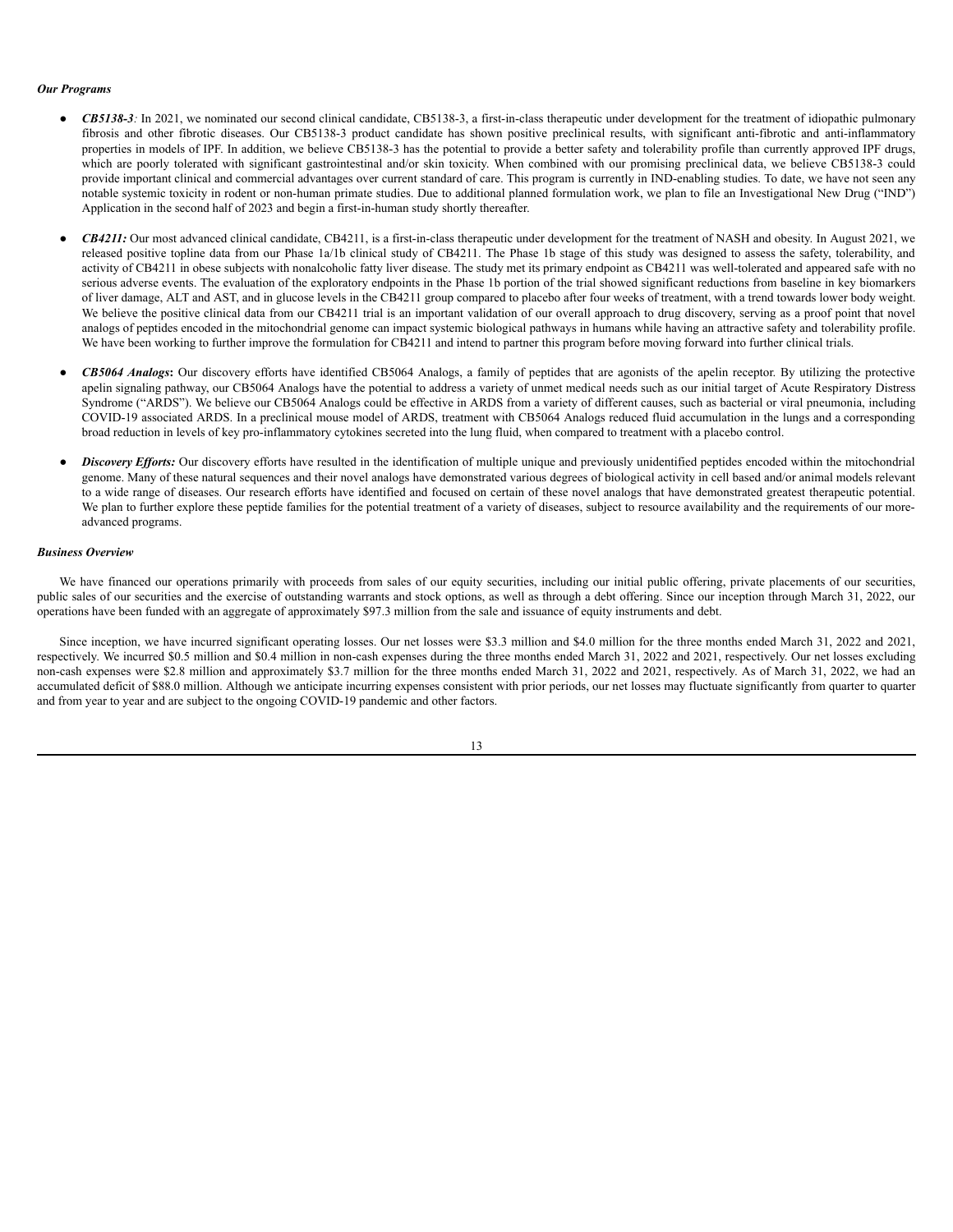#### **Financial Operations Review**

### *Revenue*

To date, we have not generated any revenue from product sales and do not expect to generate any revenue from the sale of products in the near future. In the future, we will seek to generate revenue from product sales, either directly or under any future licensing, development or similar relationship with a strategic partner.

#### *Research and Development Expenses*

Research and development expenses consist primarily of costs incurred for our research activities, including our drug discovery efforts, and the development of our product candidates, which include:

- employee-related expenses including salaries, benefits and stock-based compensation expense;
- expenses incurred under agreements with third parties, including contract research organizations ("CROs") that conduct research and development and preclinical activities on our behalf and the cost of consultants;
- the cost of laboratory equipment, supplies and manufacturing MDP and proprietary analog test materials; and
- depreciation and other personnel-related costs associated with research and product development.

We record all research and development expenses as incurred.

## *Our Research Programs*

Our research and development programs include activities in support of our continuing evaluation of CB5138-3 in IPF and CB4211 in NASH and obesity, as well as the operation of our platform technology related to the discovery and development additional novel analogs of MDPs, evaluation of newly discovered natural sequences, design of novel improved analogs, evaluation of their therapeutic potential and optimization of their characteristics as potential drug development candidates. Depending on factors of capability, cost, efficiency and intellectual property rights, we conduct our research programs at our laboratory facility, or externally, pursuant to contractual arrangements with CROs or under collaborative arrangements with academic institutions.

The success of our research programs and the timing of those programs and the possible development of research peptides into drug candidates is highly uncertain. As such, at this time, we cannot reasonably estimate or know the nature, timing or estimated costs of the efforts that will be necessary to complete research and development of a commercial drug. We are also unable to predict when, if ever, we will receive material net cash inflows from our operations. This is due to the numerous risks and uncertainties associated with developing medicines, including the uncertainty of:

- developing appropriate manufacturing processes and formulations;
- establishing an appropriate safety profile with toxicology studies;
- obtaining appropriate regulatory approval for conducting clinical trials;
- successfully designing, enrolling and completing clinical trials;
- receiving marketing approvals from applicable regulatory authorities;
- establishing commercial manufacturing capabilities or making arrangements with third-party manufacturers;
- obtaining and enforcing patent and trade secret protection for our product candidates;
- launching commercial sales of the products, if and when approved, whether alone or in collaboration with others;
- receiving desirable payor reimbursement and formulary access for potential drugs that are approved and commercially launched; and
- maintaining an acceptable safety profile of the products following approval.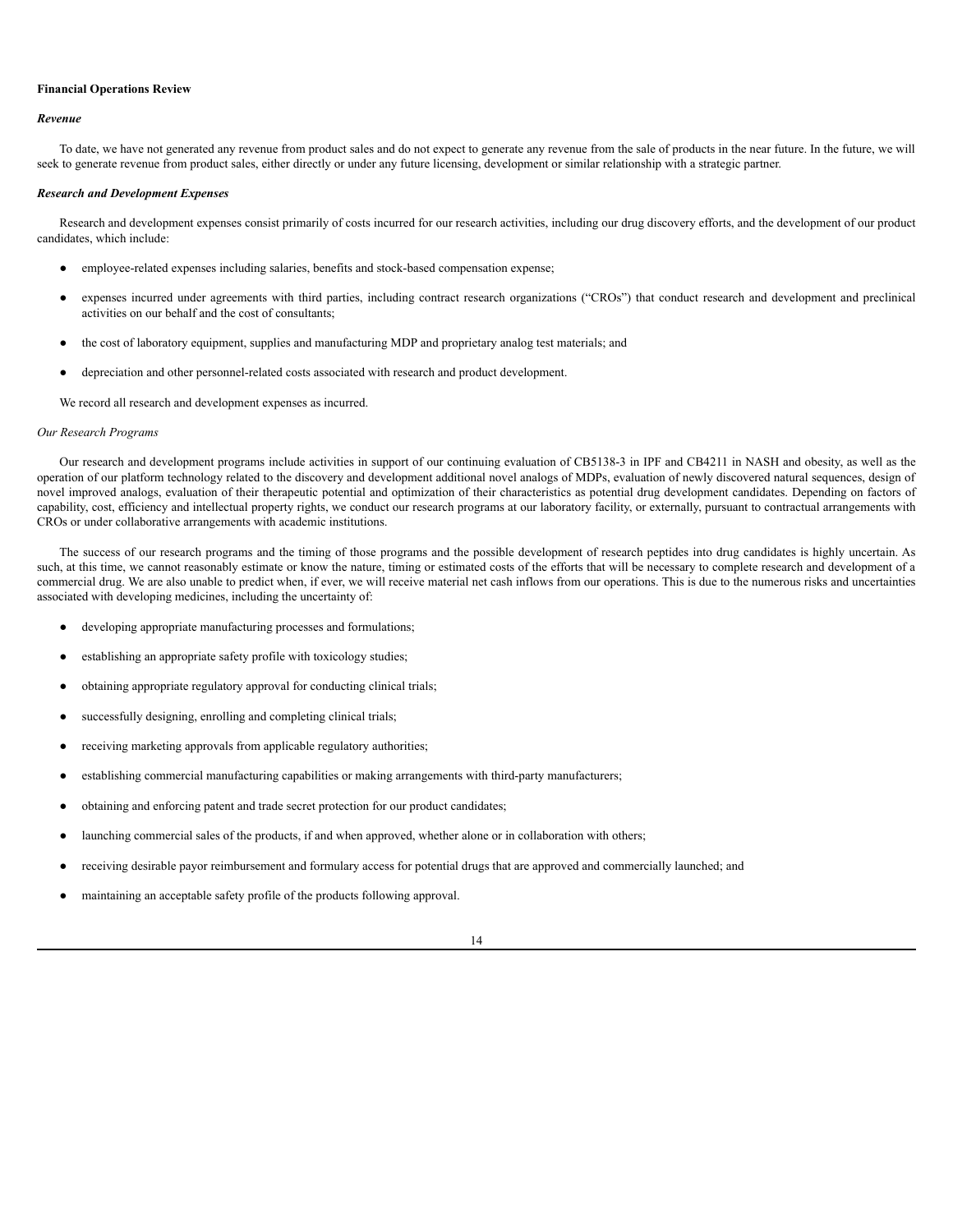A change in the outcome of any of these variables with respect to the development of any of our product candidates would significantly change the costs and timing associated with the development of that product candidate.

Research and development activities are central to our business model. Most of our potential drug candidates are in early stages of investigational research. Candidates in later stages of clinical development generally have higher development costs than those in earlier stages of clinical development, primarily due to the increased size and duration of later-stage clinical trials. We expect research and development costs to increase for the foreseeable future as we incur costs related to our IND-enabling studies and potential initial clinical costs for our CB5138-3 program in addition to general program costs and the discovery and evaluation of other MDPs and optimization of novel analogs as potential drug candidates. However, we do not believe that it is possible at this time to accurately project total program-specific expenses through commercialization. There are numerous factors associated with the successful commercialization of any of our product candidates, including future trial design and various regulatory requirements, many of which cannot be determined with accuracy at this time based on our stage of development. Additionally, future commercial and regulatory factors beyond our control may impact our clinical development programs and plans.

## *General and Administrative Expenses*

General and administrative expenses consist primarily of salaries and other related costs, including stock-based compensation, for personnel in executive, finance and administrative functions. Other significant costs include legal fees relating to patent and corporate matters and fees for accounting and consulting services and directors' and officers' insurance. We anticipate that our general and administrative expenses will remain relatively constant in the year ending December 31, 2022.

### **Results of Operations**

The following table sets forth our results of operations for the periods presented. The period-to-period comparison of financial results is not necessarily indicative of financial results to be achieved in future periods.

|                            | <b>For The Three Months</b><br><b>Ended March 31,</b> |           | Change |             |               |  |
|----------------------------|-------------------------------------------------------|-----------|--------|-------------|---------------|--|
|                            | 2022                                                  | 2021      |        |             | $\frac{6}{9}$ |  |
| <b>Operating expenses:</b> |                                                       |           |        |             |               |  |
| Research and development   | 1,506,308                                             | 2,654,772 |        | (1,148,464) | $-43%$        |  |
| General and administrative | .744.918                                              | .358.679  |        | 386.239     | 28%           |  |
| Total operating expenses   | 3,251,226                                             | 4,013,451 |        | (762, 225)  | $-19%$        |  |

## *Comparison of Three Months Ended March 31, 2022 and 2021*

*Research and development* expenses were \$1.5 million in the three months ended March 31, 2022 compared to \$2.7 million in the prior year period, a decrease of approximately \$1.1 million, or 43%. The decrease in research and development expenses was primarily due to a decrease of \$0.9 million in expenses associated with our research programs focused on continuing the development of our peptides and a \$0.6 million decrease in clinical trial and program related costs of our CB4211 program due to the timing of those expenses. The decrease in research and development costs was partially offset by an increase of \$0.1 million in compensation costs primarily due to the severance costs related to the resignation of our former Chief Scientific Officer and an increase of \$0.1 million in contract services primarily related to the founders of our company moving to our Scientific Advisory Board and the increased use of outside consultants during the first quarter of 2022.

*General and administrative expenses* were \$1.7 million in the three months ended March 31, 2022 compared to \$1.4 million in the prior year period, an increase of approximately \$0.4 million, or 28%. The increase in general and administrative expenses was primarily due to an increase of \$0.2 million in stock-based compensation costs and a \$0.1 million increase in legal expenses primarily related to the expenses of protecting our intellectual property portfolio.

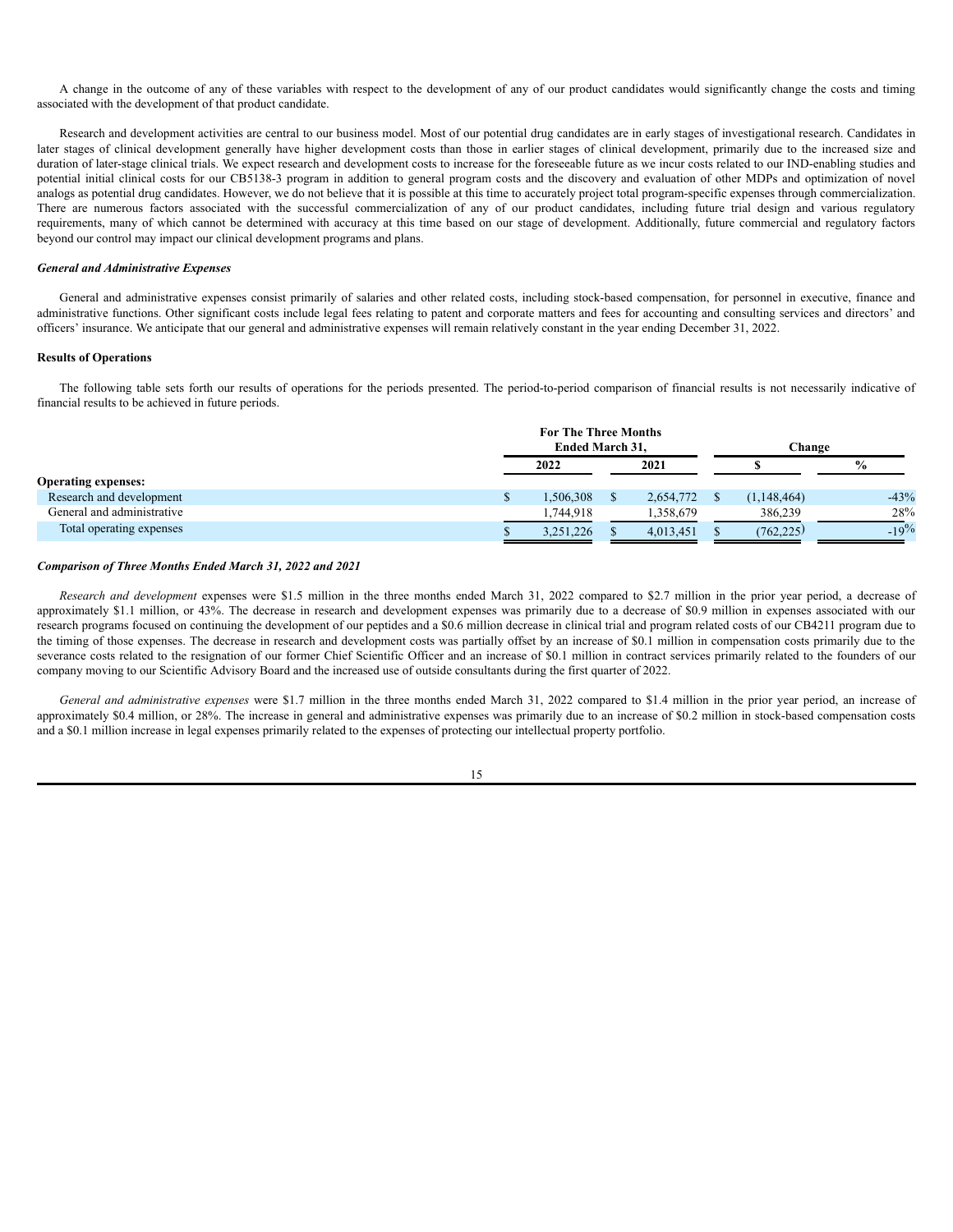#### **Liquidity and Capital Resources**

As of March 31, 2022, we had cash, cash equivalents and investments totaling \$23.5 million. We maintain our cash in a checking and savings account on deposit with a banking institution in the United States.

On May 27, 2020, we entered into an At-the-Market Offering Sales Agreement (the "ATM") with Virtu Americas, LLC, as sales agent. In connection with the ATM, we filed a prospectus Supplement on March 29, 2022, pursuant to which we may currently sell shares of common stock with an aggregate offering price of up to \$5.0 million.

During the three months ended March 31, 2022, we sold 0.6 million shares of our common stock under our ATM program for proceeds of \$0.2 million, net of commissions.

As of March 31, 2022, we had working capital and stockholders' equity of \$22.7 million and \$23.0 million, respectively. During the three months ended March 31, 2022, we incurred a net loss of \$3.3 million. Based on cash and investments on hand as of March 31, 2022 of approximately \$23.5 million and our projected cash burn, we believe that we have sufficient capital to meet our operating expenses and obligations for the next twelve months from the date of this filing. However, if unanticipated difficulties or circumstances arise, we may require additional capital sooner to support our operations. If we are unable to raise additional capital whenever necessary, we may be forced to decelerate or curtail our research and development activities and/or other operations until such time as additional capital becomes available. Such limitation of our activities would allow us to slow our rate of spending and extend our use of cash until additional capital is raised. There can be no assurance that such a plan would be successful. There is no assurance that additional financing will be available when needed or that we will be able to obtain such financing on reasonable terms.

#### *Cash Flows from Operating Activities*

Net cash used in operating activities for the three months ended March 31, 2022 and 2021 was \$2.5 million and \$4.1 million, respectively. The cash used in operations for the three months ended March 31, 2022 was primarily due to our reported net loss of \$3.3 million, partially offset by the total of non-cash expenses of \$0.5 million. The cash used in operations for the three months ended March 31, 2021 was primarily due to our reported net loss of \$4.0 million.

#### *Cash Flows from Investing Activities*

Net cash used in investing activities was \$0.7 million in the three months ended March 31, 2022 and was due to the timing of the purchases of our investments, partially offset by the maturities of our investments. Net cash provided by investing activities was \$2.1 million in the three months ended March 31, 2021 and was due to the timing of the maturity of our investments, partially offset by the purchases of new investments.

#### *Cash Flows from Financing Activities*

Net cash used in financing activities in the three months ended March 31, 2022 was \$0.2 million. Net cash used in financing activities in the three months ended March 31, 2022 was due to the repayment of a promissory note, partially offset by the proceeds received from our ATM program. Net cash provided by financing activities in the three months ended March 31, 2021 was \$0.9 million and was due to the proceeds received from the exercise of stock options and warrants, partially offset by the repayment of promissory notes.

### *Contractual Obligations*

We are a party to (i) a lease agreement for laboratory space leased on a month-to month basis that is part of a shared facility in Menlo Park, California and (ii) a one-year lease agreement for office space in Fairfield, New Jersey, which expires in September 2022.

Rent expense was \$0.1 million for each of the three months ended March 31, 2022 and 2021.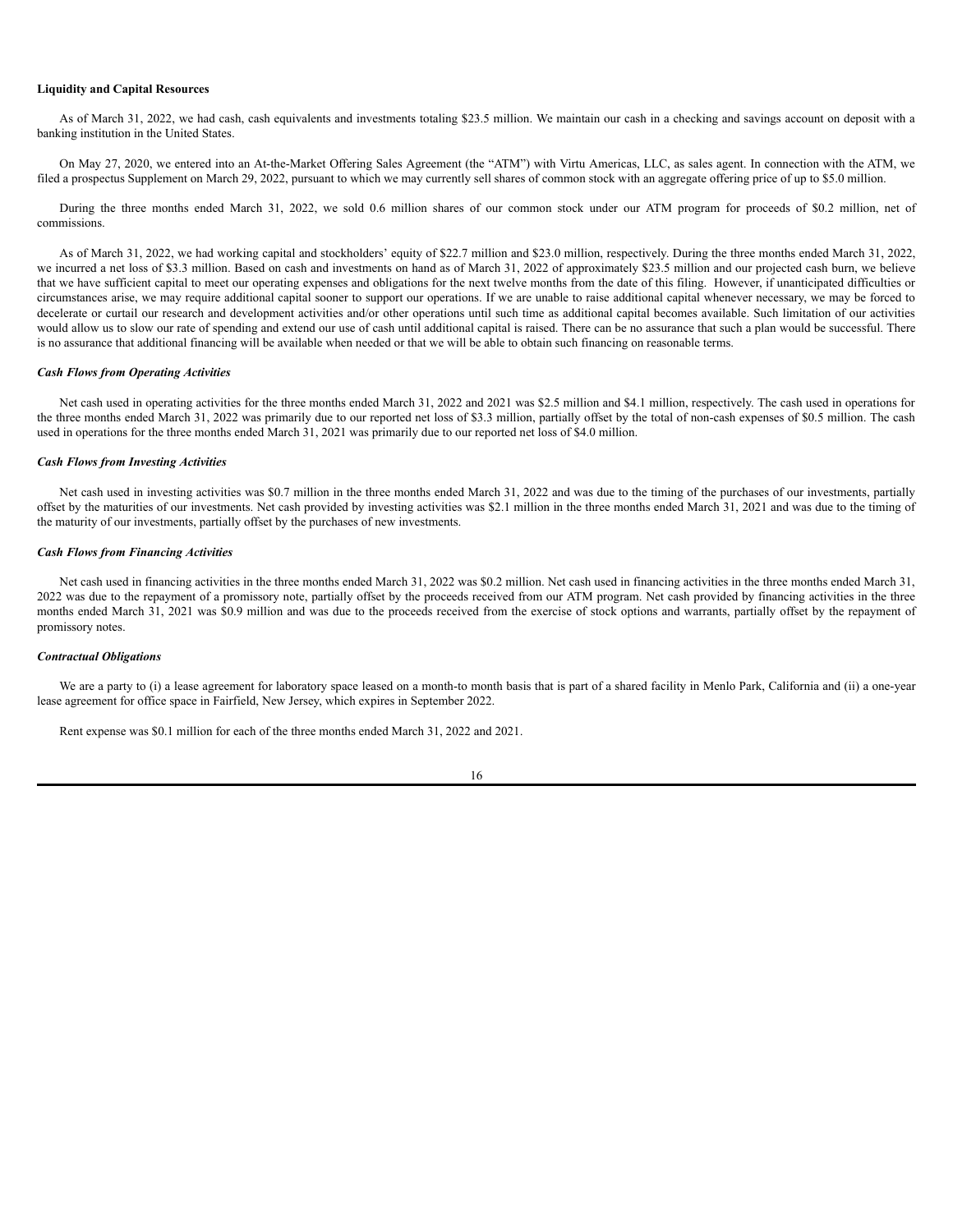### <span id="page-18-0"></span>**Item 3.Quantitative and Qualitative Disclosures About Market Risk**

As a smaller reporting company as defined by the rules and regulations of the SEC, we are not required to provide this information.

## <span id="page-18-1"></span>**Item 4.Evaluation of Disclosure Controls and Procedures**

In accordance with Rule 13a-15 of the Securities Exchange Act of 1934, as amended (the "Exchange Act"), as of the end of the period covered by this Quarterly Report on Form 10-Q, our management evaluated, with the participation of our Chief Executive Officer and our Chief Financial Officer, the effectiveness of our disclosure controls and procedures (as defined in Rule 13a-15(e) and Rule 15d-15(e) under the Exchange Act). Based upon their evaluation of these disclosure controls and procedures, our management, including the Chief Executive Officer and Chief Financial Officer, have concluded that our disclosure controls and procedures were effective as of the end of the period covered by this report.

## **Changes in Internal Control over Financial Reporting**

There were no changes in our internal control over financial reporting identified in connection with the evaluation required by Rule 13a-15(d) and 15d-15(d) of the Exchange Act that occurred during the three months ended March 31, 2022 that have materially affected, or are reasonably likely to materially affect, our internal control over financial reporting.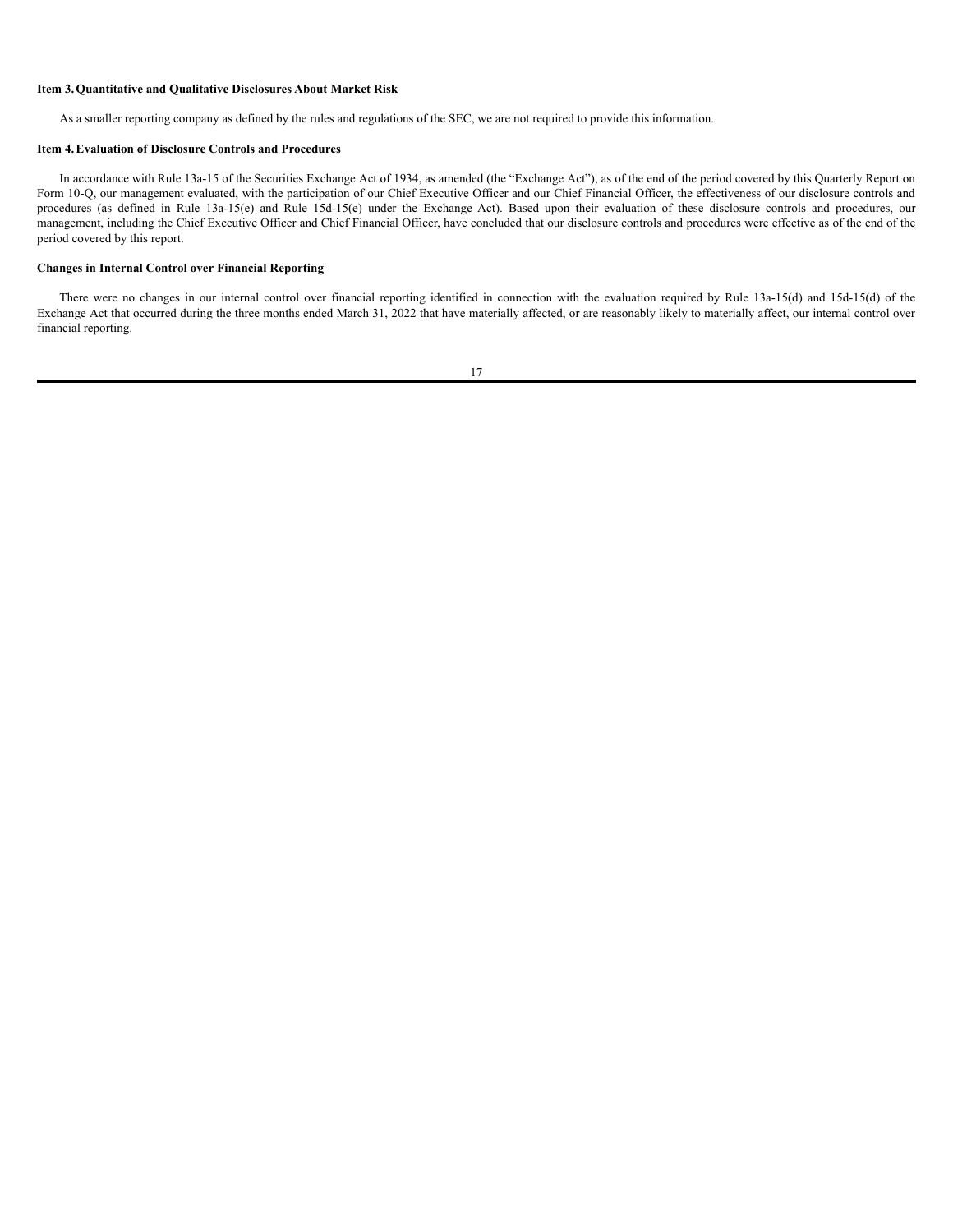## **PART II. OTHER INFORMATION**

## <span id="page-19-1"></span><span id="page-19-0"></span>**Item 1.Legal Proceedings**

We may from time to time be party to litigation and subject to claims incident to the ordinary course of business. As we grow and gain prominence in the marketplace, we may become party to an increasing number of litigation matters and claims. The outcome of litigation and claims cannot be predicted with certainty, and the resolution of these matters could materially affect our future results of operations, cash flows or financial position. We are not currently a party to any legal proceedings.

### <span id="page-19-2"></span>**Item 1A. Risk Factors**

## **Summary of Risk Factors**

An investment in our common stock involves various risks, and prospective investors are urged to carefully consider the matters discussed in the section titled "Risk Factors" prior to making an investment in our common stock. These risks include, but are not limited to, the following:

- we are an early-stage biotechnology company and may never be able to successfully develop marketable products or generate any revenue. We have a limited relevant operating history upon which an evaluation of our performance and prospects can be made. There is no assurance that our future operations will result in profits. If we cannot generate sufficient revenues, we may suspend or cease operations;
- we have had a history of losses and no revenue;
- the outbreak of the novel strain of coronavirus, SARS-CoV-2, which causes COVID-19, and the ongoing COVID-19 pandemic, could adversely impact our business, including our clinical trials and preclinical studies;
- if we fail to demonstrate efficacy or safety in our research and clinical trials, our future business prospects, financial condition and operating results will be materially adversely affected;
- if any future clinical trials are delayed, suspended or terminated, we may be unable to develop our product candidates on a timely basis, which would adversely affect our ability to obtain regulatory approvals, increase our development costs and delay or prevent commercialization of any approved products;
- if we do not achieve our projected development goals in the time frames we announce and expect, the commercialization of our products may be delayed and, as a result, our stock price may decline;
- our future success depends on key members of our scientific team and our ability to attract, retain and motivate qualified personnel;
- we may seek to establish development and commercialization collaborations, and, if we are not able to establish them on commercially reasonable terms, we may have to alter our development and commercialization plans;
- we may not be successful in our efforts to identify or discover potential drug development candidates;
- we may not be successful in our efforts to develop commercially viable formulations for our product candidates;
- our research and development plans will require substantial additional future funding which could impact our operational and financial condition. Without the required additional funds, we will likely cease operations;
- even if we are able to develop our potential drugs, we may not be able to obtain regulatory approval, or if approved, we may not be able to generate significant revenues or successfully commercialize our products, which will adversely affect our financial results and financial condition, and we will have to delay or terminate some or all of our research and development plans, which may force us to cease operations;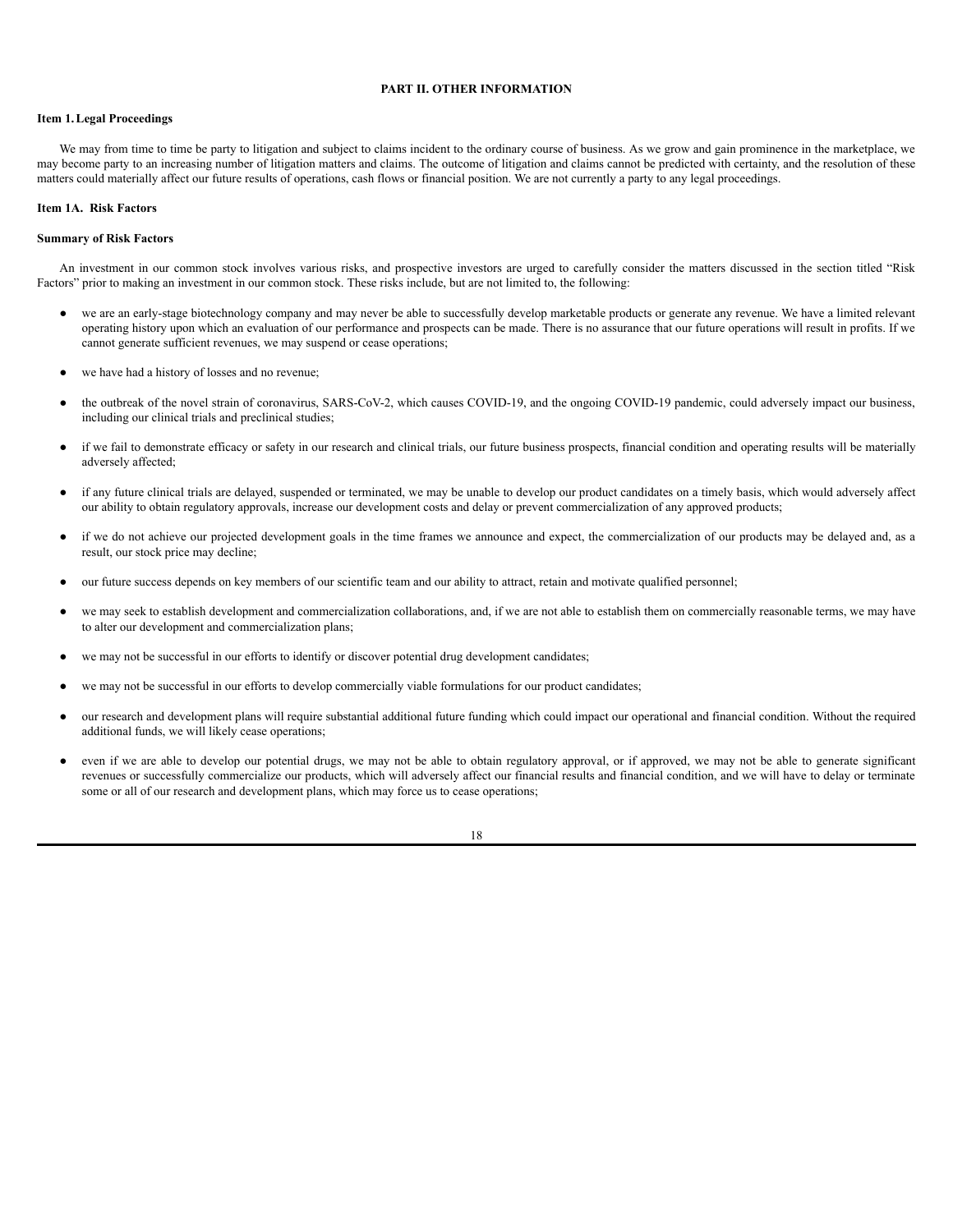- if we do not maintain the support of qualified scientific collaborators, our revenue, growth and profitability will likely be limited, which would have a material adverse effect on our business;
- we expect to rely on third parties to conduct our clinical trials and some aspects of our research and preclinical testing. These third parties may not perform satisfactorily, including failing to meet deadlines for the completion of such trials, research or preclinical testing;
- we contract with third parties for the manufacture of our peptide materials for research and preclinical testing and expect to continue to do so for any future product candidate advanced to clinical trials and commercialization. This reliance on third parties increases the risk that we will not have sufficient quantities of our research peptide materials, product candidates or medicines, or that such supply will not be available to us at an acceptable cost, which could delay, prevent or impair our research, development or commercialization efforts;
- we may not be able to develop drug candidates, market or generate sales of our products to the extent anticipated. Our business may fail, and investors could lose all of their investment in our Company;
- interim and preliminary or topline data from our clinical trials that we announce or publish from time to time may change as more patient data become available and are subject to audit and verification procedures that could result in material changes in the final data;
- we expect to expand our drug development and regulatory capabilities, and as a result, we may encounter difficulties in managing our growth, which could disrupt our operations; and
- the use of any of our products in clinical trials may expose us to liability claims, which may cost us significant amounts of money to defend against or pay out, causing our business to suffer.

CohBar operates in an environment that involves a number of risks and uncertainties. The risks and uncertainties described in this Quarterly Report on Form 10-Q are not the only risks and uncertainties that we face. Additional risks and uncertainties that presently are not considered material or are not known to us, and therefore are not mentioned herein, may impair our business operations. If any of the risks described in this Quarterly Report on Form 10-Q actually occur, our business, operating results and financial position could be adversely affected.

## **Risks Related to Our Financial Position and Need for Additional Capital**

## *We have had a history of losses and no revenue.*

We have generated substantial accumulated losses since our inception. We have not generated any revenues from our operations to date and do not expect to generate any revenue in the near future. As a result, our management expects the business to continue to experience negative cash flow for the foreseeable future. We can offer no assurance that we will ever operate profitably or that we will generate positive cash flow in the future.

Until we can generate significant revenues, if ever, we expect to satisfy our future cash needs through equity or debt financing. We will need to raise additional funds, and such funds may not be available on commercially acceptable terms, if at all. If we are unable to raise funds on acceptable terms, we may not be able to execute our business plan, take advantage of future opportunities, or respond to competitive pressures or unanticipated requirements. This may seriously harm our business, financial condition and results of operations. In the event we are not able to continue operations, investors will likely suffer a complete loss of their investments in our securities.

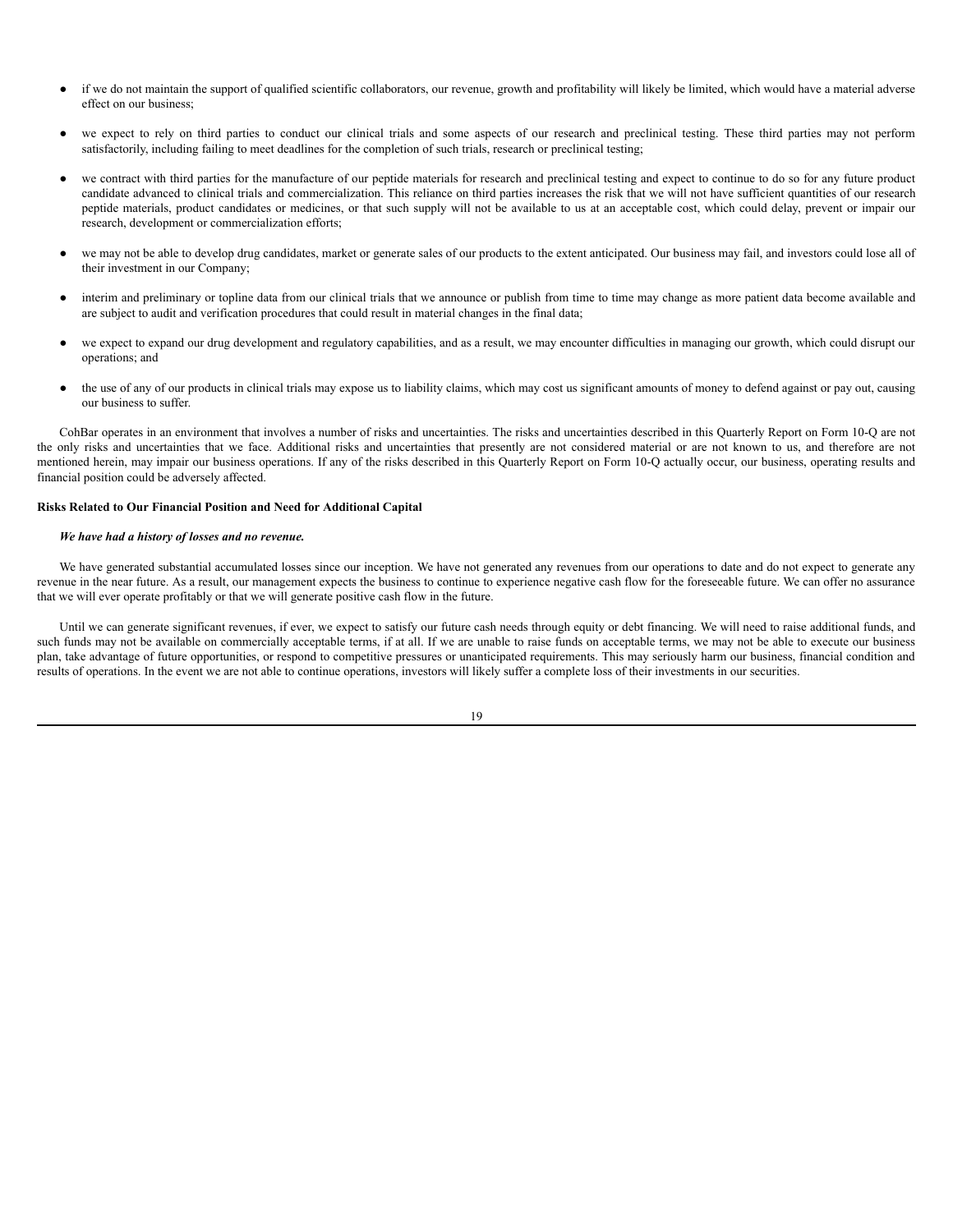## We are an early-stage biotechnology company and may never be able to successfully develop marketable products or generate any revenue. We have a limited relevant operating history upon which an evaluation of our performance and prospects can be made. There is no assurance that our future operations will result in profits. If we *cannot generate suf icient revenues, we may suspend or cease operations.*

We are an early-stage company. Our operations to date have been limited to organizing and staffing our Company, business planning, raising capital, identifying MDPs for further research, developing our intellectual property portfolio, performing research on identified MDPs and our novel analogs and progressing our most advanced drug candidate into and through clinical studies. We have not generated any revenues to date. All of our novel peptide analogs are in the concept, research or early clinical stages. Moreover, we cannot be certain that our research and development efforts will be successful or, if successful, that our novel peptide analogs will ever be approved by the FDA. Typically, it takes 10 to 12 years to develop one new medicine from the time it is discovered to when it is available for treating patients, and longer timeframes are not uncommon. Even if approved, our products may not generate commercial revenues. We have no relevant operating history upon which an evaluation of our performance and prospects can be made. We are subject to all of the business risks associated with a new enterprise, including, but not limited to, risks of unforeseen capital requirements, failure of potential drug candidates either in research, preclinical testing or in clinical trials, and failure to establish business relationships and competitive advantages against other companies. If we fail to become profitable, we may be forced to suspend or cease operations.

## The outbreak of the novel strain of coronavirus, SARS-CoV-2, which causes COVID-19, and the ongoing COVID-19 pandemic, could adversely impact our business, *including our clinical trials and preclinical studies.*

Public health crises such as pandemics or similar outbreaks could adversely impact our business. In response to the global COVID-19 pandemic, we have modified our business practices by restricting nonessential travel, implementing a partial work from home policy for our employees and instituting new safety protocols for our lab to enable essential on-site work to continue. We continue to monitor the impact of COVID-19 on ongoing activities at our external research and development partner sites.

Timely enrollment in our clinical trials is dependent upon global clinical trial sites, which may be adversely affected by global health matters, such as pandemics. These and any additional delays in our clinical trials could increase our development costs, delay or prevent the availability of topline data expected to be available from the trial, delay our product development and regulatory submission process, result in the termination of the trial or make it difficult to raise additional capital.

As a result of the COVID-19 outbreak, or similar pandemics, we may experience disruptions that could severely impact our business, clinical trials and preclinical studies, including:

- delays or difficulties in recruiting, enrolling and retaining patients in our clinical trials;
- delays or difficulties in clinical site initiation, including difficulties in recruiting clinical site investigators and clinical site staff;
- disruptions in the supply chain and the manufacture or shipment of both drug substance and finished drug product for our product candidates for preclinical testing and clinical trials;
- delays or disruptions in non-clinical experiments and investigational new drug application-enabling good laboratory practice standard toxicology studies due to unforeseen circumstances in the supply chain;
- increased rates of patients withdrawing from our clinical trials following enrollment as a result of contracting COVID-19, being forced to quarantine or not accepting home health visits;

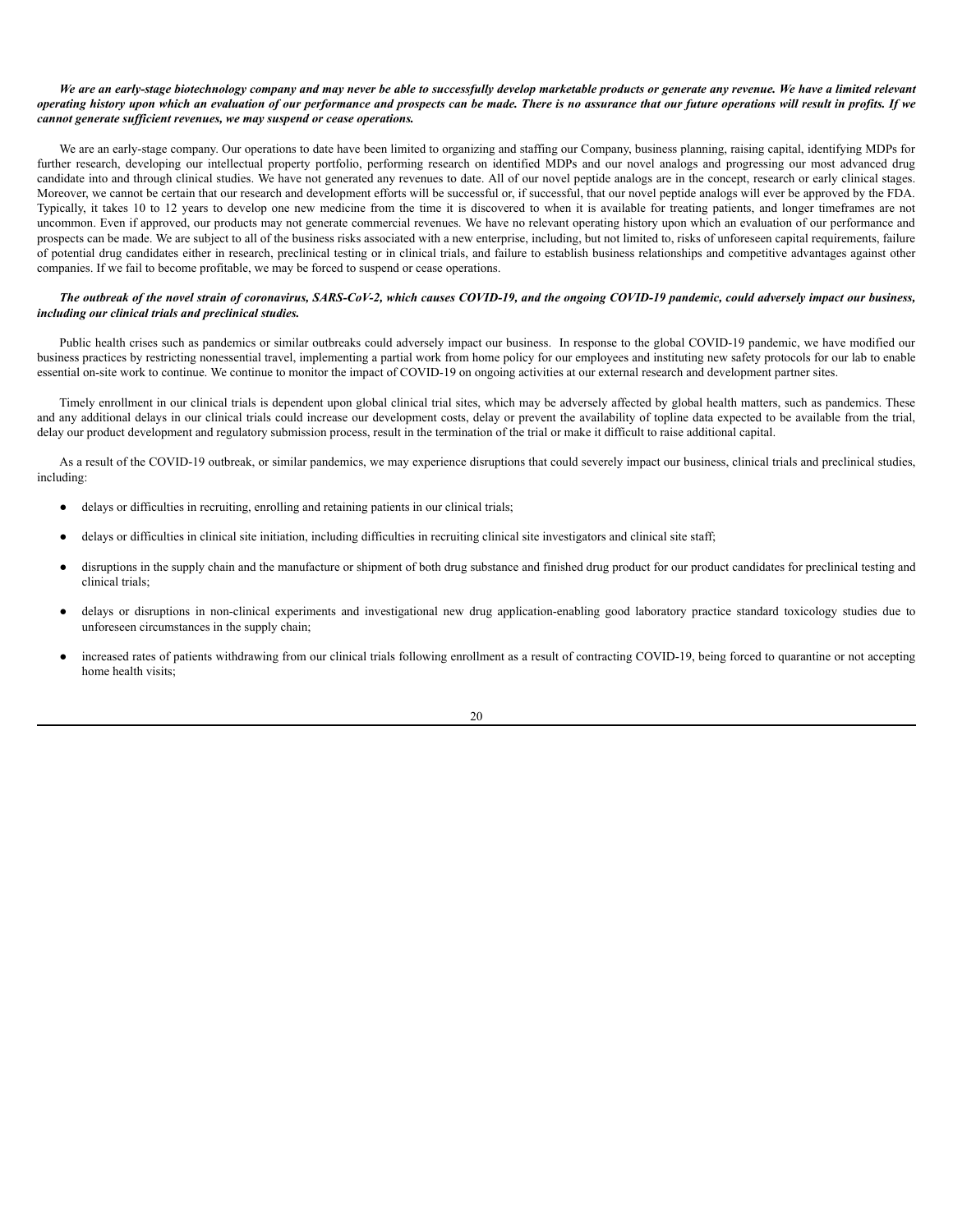- diversion of healthcare resources away from the conduct of clinical trials, including the diversion of hospitals serving as our clinical trial sites and hospital staff supporting the conduct of our clinical trials;
- interruption of key clinical trial activities, such as clinical trial site data monitoring, due to limitations on travel imposed or recommended by federal or state governments, employers and others or interruption of clinical trial subject visits and study procedures (particularly any procedures that may be deemed non-essential), which may impact the integrity of subject data and clinical study endpoints;
- interruption or delays in the operations of the FDA and comparable foreign regulatory agencies, which may impact approval timelines;
- limitations on employee resources that would otherwise be focused on the conduct of our preclinical studies and clinical trials, including because of sickness of employees or their families, the desire of employees to avoid contact with large groups of people, an increased reliance on working from home or mass transit disruptions;
- interruption of, or delays in receiving, supplies of our product candidates from our contract manufacturing organizations due to staffing shortages, production slowdowns or stoppages and disruptions in delivery systems; and
- reduced ability to engage with the medical, investor and partnering communities due to the cancellation of conferences scheduled throughout the year.

In addition, the trading prices for our common stock and other biopharmaceutical companies have been highly volatile as a result of the COVID-19 pandemic and the resulting impact on economic activity. As COVID-19 transitions from a pandemic to an endemic disease, we are uncertain about its ongoing effect on both domestic and worldwide economic activity, which may continue to be unpredictable. As a result, we may face difficulties raising capital through sales of our common stock or other equitylinked securities, and any such sales may be on unfavorable terms to us and potentially dilutive to existing stockholders.

The extent to which the pandemic may impact our business, clinical trials and preclinical studies will depend on future developments, which are highly uncertain and cannot be predicted with confidence, such as the duration of the pandemic, the emergence of novel variants of SARS-CoV-2, the impact of vaccinations and vaccination rates, travel restrictions and actions to contain the virus or treat its impact, such as social distancing and quarantines or lock-downs in the United States and other countries, business closures or business disruptions and the effectiveness of actions taken in the United States and other countries to contain and treat the disease. For example, primarily due to COVID-19 related restrictions and disruption, we have experienced delays in shipping raw materials to our partners in China, which has delayed certain of our investigational new drug application-enabling activities.

## If we fail to demonstrate efficacy or safety in our research and clinical trials, our future business prospects, financial condition and operating results will be materially *adversely af ected.*

The success of our research and development efforts will greatly depend on our ability to demonstrate efficacy of our novel peptide analogs in non-clinical studies, as well as in clinical trials. Non-clinical studies involve testing potential drug candidates in appropriate non-human disease models to demonstrate efficacy and safety. Regulatory agencies evaluate these data carefully before they will approve clinical testing in humans. If certain non-clinical data reveals potential safety issues or the results are inconsistent with an expectation of the potential drug's efficacy in humans, the program may be discontinued or the regulatory agencies may require additional testing before allowing human clinical trials. This additional testing will increase program expenses and extend timelines. We may decide to suspend further testing on our potential drugs if, in the judgment of our management and advisors, the non-clinical test results do not support further development.

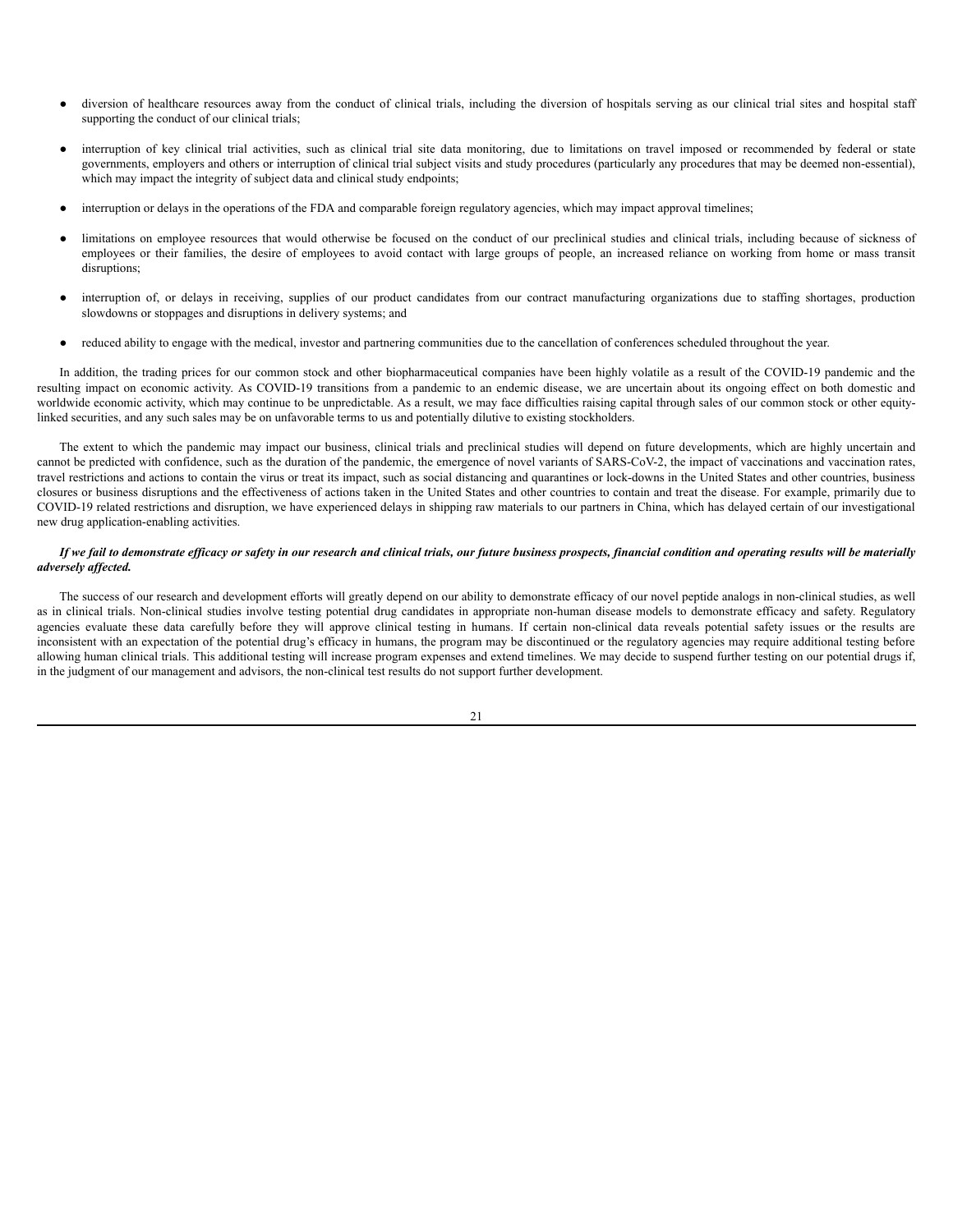Moreover, success in research, preclinical testing and early clinical trials does not ensure that later clinical trials will be successful, and we cannot be sure that the results of later clinical trials will replicate the results of prior clinical trials and non-clinical testing. The clinical trial process may fail to demonstrate that our potential drug candidates are safe for humans and effective for indicated uses. This failure would cause us to abandon a drug candidate and may delay development of other potential drug candidates. Any delay in, or termination of, our non-clinical testing or clinical trials will delay the filing of an investigational new drug application and new drug application with the FDA or the equivalent applications with pharmaceutical regulatory authorities outside the United States and, ultimately, our ability to commercialize our potential drugs and generate product revenues. In addition, our Phase 1a/1b trial of CB4211, our most advanced drug candidate, involved, and we expect that our other early clinical trials will involve, small patient populations. Because of these small sample sizes, the results of these early clinical trials, including the topline data from our CB4211 Phase 1a/1b trial, may not be indicative of future results.

### **Risks Related to Discovery, Development and Commercialization**

## If any future clinical trials are delayed, suspended or terminated, we may be unable to develop our product candidates on a timely basis, which would adversely affect our ability to obtain regulatory approvals, increase our development costs and delay or prevent commercialization of any approved products.

We cannot predict whether we will encounter problems with our planned or future clinical trials that will cause regulatory agencies, institutional review boards, or us to suspend or delay a trial. For example, in November 2018, we announced the temporary suspension of the Phase 1a/1b clinical trial for CB4211 in order to address injection site reactions, and we resumed the trial in June 2019. In November 2019, we announced the completion of the Phase 1a portion of the clinical trial and the commencement of the recruiting phase of the final Phase 1b stage of the study. However, in March 2020, we announced a delay in the completion of this trial due to a pause by some of our clinical research organization partners in all of their activities related to the study in response to developments relating to the COVID-19 pandemic. While we announced the resumption of our Phase 1b study in July 2020, our clinical activities could be delayed again in the future. Additionally, the FDA's review of any prior or future submissions related to completed, ongoing, or planned clinical trials of our product candidates, or future information requests from the FDA could result in the delay or suspension of any ongoing or planned clinical trials to address any concerns.

Clinical trials and clinical data collection protocols can be delayed for a variety of reasons, including:

- unanticipated consequences of the formulation of the product candidate requiring us to pause the trial to investigate alternative formulations;
- the occurrence of unacceptable drug-related side effects or adverse events experienced by participants in our clinical trials;
- discussions with the FDA regarding the scope or design of our clinical trials and clinical data collection protocols;
- delays or the inability to obtain required approvals from institutional review boards or other responsible entities at clinical sites selected for participation in our existing or future clinical trials;
- adverse findings in clinical or nonclinical studies related to the safety of our product candidates in humans;
- the amendment of clinical trial or data collection protocols to reflect changes in regulatory requirements and guidance or other reasons, as well as subsequent reexamination of amendments of clinical trial or data collection protocols by institutional review boards or other responsible bodies; and
- the need to repeat or conduct additional clinical trials as a result of inconclusive or negative results, failure to replicate positive early clinical data in subsequent clinical trials, failure to deliver an efficacious dose of a product candidate, poorly executed testing, a failure of a clinical site to adhere to the clinical protocol, an unacceptable study design or other problems.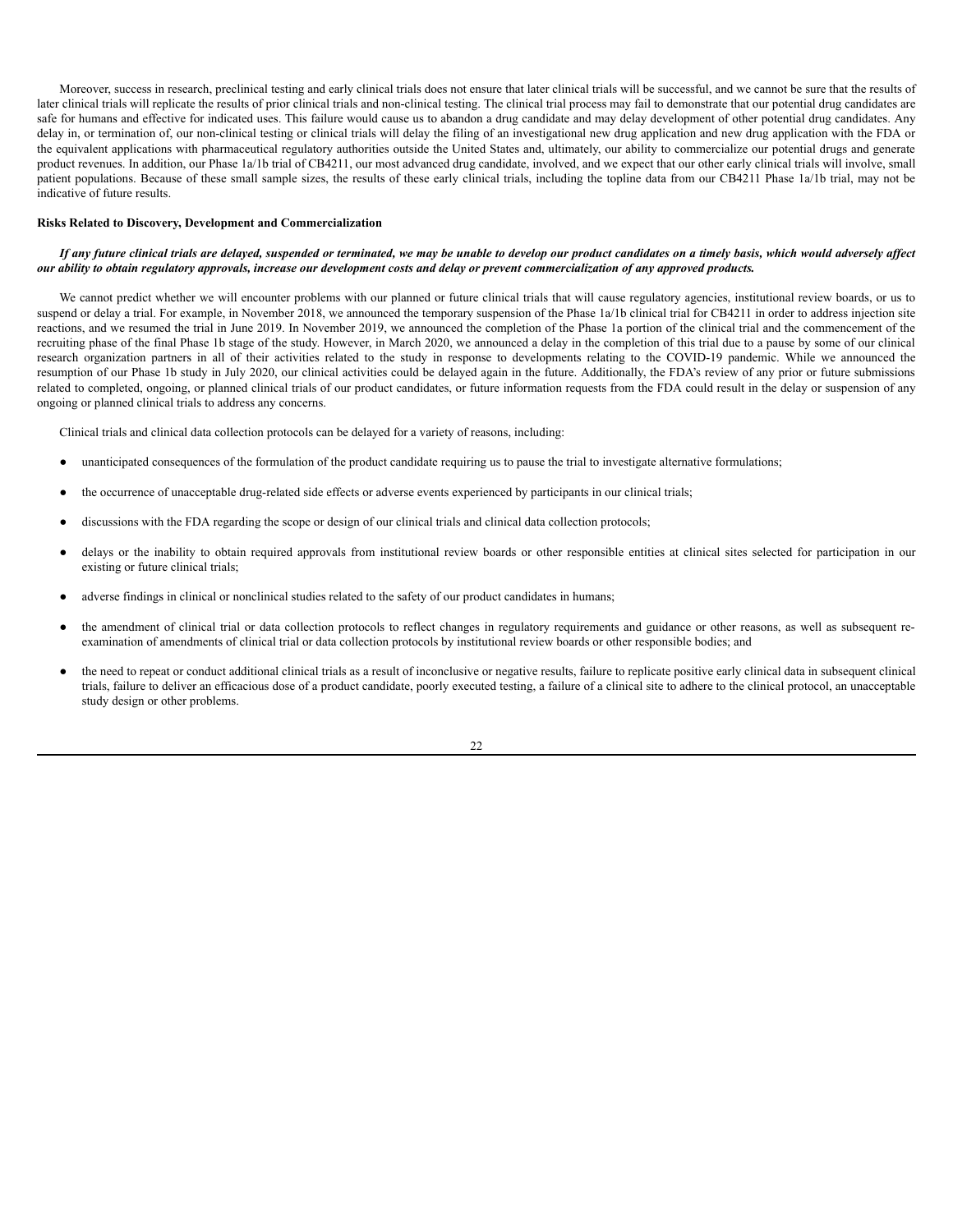In addition, a clinical trial or development program may be suspended or terminated by us, institutional review boards, the FDA or other responsible bodies due to a number of factors, including:

- failure to conduct the clinical trial in accordance with regulatory requirements or our clinical protocols;
- inspection of the clinical trial operations or trial sites by the FDA or other regulatory authorities resulting in the imposition of a clinical hold;
- inability to resume a suspended trial in a timely manner, which we cannot predict with certainty, if at all;
- unforeseen safety issues or any determination that a trial presents unacceptable health risks;
- inability to deliver an efficacious dose of a product candidate; and
- lack of adequate funding to continue the clinical trial.

If the results of our clinical trials are not available when we expect or if we encounter any delay in the analysis of data from our clinical trials, we may be unable to conduct additional clinical trials on the schedule we anticipate. Many of the factors that cause, or lead to, a delay in the commencement or completion of clinical trials may also ultimately lead to the denial of regulatory approval of a product candidate. Any delays in completing a clinical trial could increase our development costs, delay or prevent the availability of topline data expected to be available from the trial, delay our product development and regulatory submission process or make it difficult to raise additional capital.

## If we do not achieve our projected development goals in the time frames we announce and expect, the commercialization of our products may be delayed and, as a *result, our stock price may decline.*

From time to time, we estimate the timing of the anticipated accomplishment of various scientific, clinical, regulatory and other product development goals, which we sometimes refer to as milestones. These milestones may include the commencement or completion of scientific studies and clinical trials and the submission of regulatory filings. From time to time, we may publicly announce the expected timing of some of these milestones. All of these milestones are and will be based on numerous assumptions, including timely performance by our contract research organizations ("CROs") and other vendors, positive clinical and preclinical results, our ability to develop commercially viable formulations for our product candidates, the addition of a corporate partner for our CB4211 program, and sufficient funding from partnering and general fundraising. The actual timing of these milestones can vary dramatically compared to our estimates, in some cases for reasons beyond our control. If we do not meet these milestones as publicly announced, or at all, our revenue may be lower than expected, the commercialization of our products may be delayed or never achieved and, as a result, our stock price may decline.

## Our future success depends on key members of our management and scientific teams and our ability to attract, retain and motivate qualified personnel.

Recruiting and retaining qualified senior management and scientific, clinical, and operations management and personnel will be critical to our success. We may not be able to attract and retain these personnel on acceptable terms given the competition among numerous pharmaceutical and biopharmaceutical companies for similar personnel. We also experience competition for the hiring of scientific and clinical personnel from universities and research institutions.

We are highly dependent on our key management and scientific teams, including our Chief Executive Officer and Chief Financial Officer who are employed "at will," meaning they may terminate the employment relationship at any time. We do not maintain "key person" insurance for any of the key members of our team. The loss of the services of any of these persons could impede the achievement of our research, development and commercialization objectives. We have in the past and may in the future continue to experience changes in our executive management team resulting from the departure of executives or subsequent hiring of new executives, which may be disruptive to our business. For example, Kenneth Cundy resigned from his role of Chief Scientific Officer effective March 31, 2022. Any changes in business strategies can create uncertainty, may negatively impact our ability to execute our business strategy quickly and effectively and may ultimately be unsuccessful. The impact of hiring new executives may not be immediately realized.

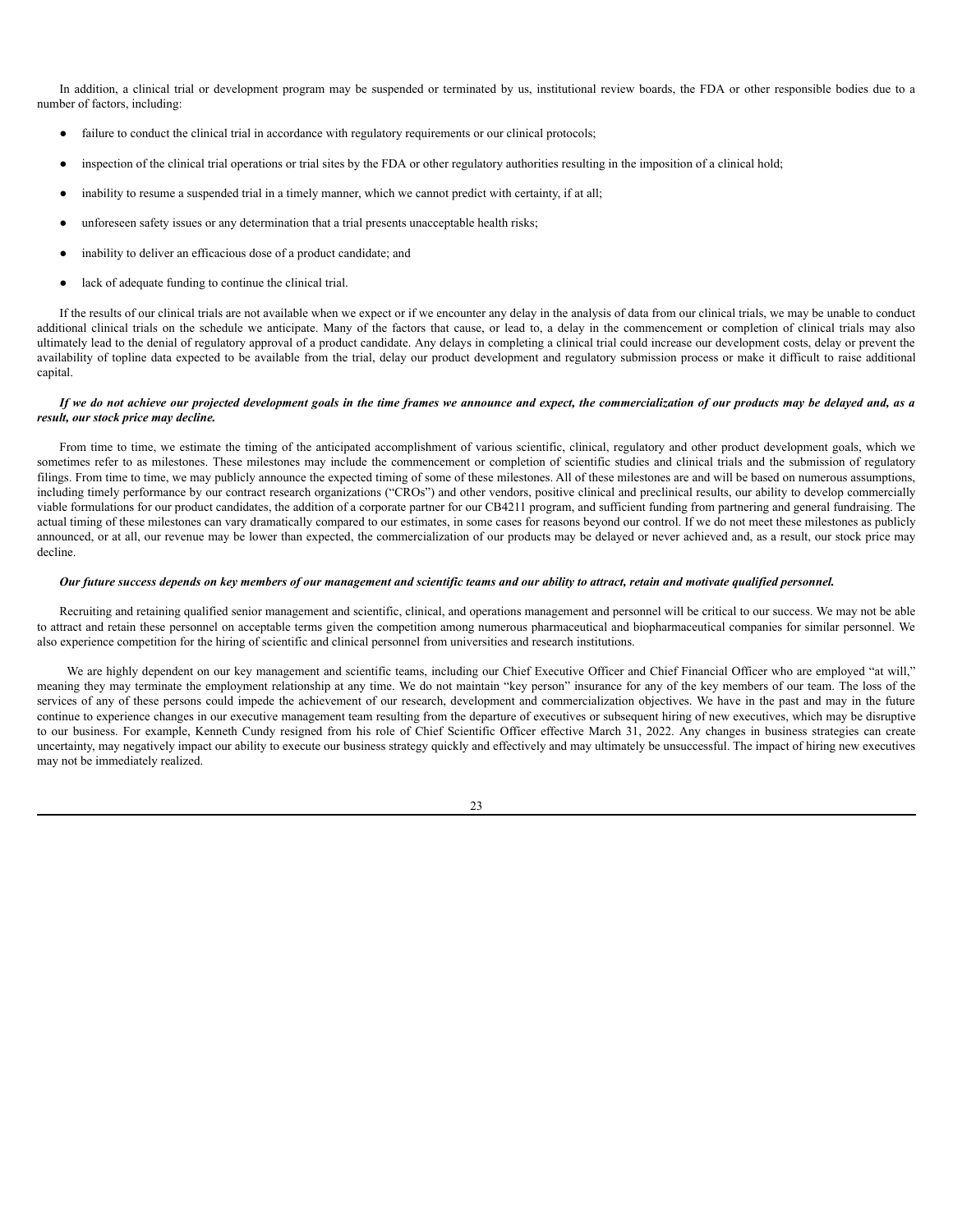We rely on consultants and advisors from time to time, including drug discovery and development advisors, to assist us in formulating our research and development strategy. Agreements with these advisors typically may be terminated by either party, for any reason, on relatively short notice. In addition, our consultants and advisors, including our founders, may be employed by employers other than us and may have commitments under consulting or advisory contracts with other entities that may limit their availability to us.

## We may seek to establish development and commercialization collaborations, and, if we are not able to establish them on commercially reasonable terms, we may have *to alter our development and commercialization plans.*

Our potential drug development programs and the potential commercialization of our drug candidates will require substantial additional cash to fund expenses. We may decide to collaborate with biopharmaceutical companies in connection with the development or commercialization of our potential drug candidates. For example, we intend to partner CB4211 before moving this program forward into further clinical trials. There is no guarantee that we will be able to establish a partnership for the CB4211 program on favorable terms, if at all. If we are unable to establish such a partnership, our CB4211 program may be delayed or terminated, which may cause our stock price to decline or otherwise result in adverse effects on our business.

We face significant competition in seeking appropriate collaborators. Whether we reach a definitive collaboration agreement will depend, among other things, upon our assessment of the collaborator's resources and expertise, the terms and conditions of the proposed collaboration and the proposed collaborator's evaluation of a number of factors. Those factors may include the design or results of clinical trials, the likelihood of approval by the FDA or similar regulatory authorities outside the United States, the potential market for the subject product candidate, the costs and complexities of manufacturing and delivering such product candidate to patients, the potential reimbursement rates for such product candidates, the potential of competing products, the existence of uncertainty with respect to our ownership of technology, which can exist if there is a challenge to such ownership without regard to the merits of the challenge, and industry and market conditions generally. The collaborator may also consider alternative product candidates or technologies for similar disease indications on which to collaborate, and whether such alternative collaboration project could be more attractive than one with us for our product candidate.

There are a limited number of large biopharmaceutical companies with whom we could potentially collaborate, and collaborations are complex and time-consuming to negotiate and document. We may not be able to negotiate collaborations on a timely basis, on acceptable terms or at all. If we are unable to do so, we may have to curtail the development of the product candidate for which we are seeking to collaborate, reduce or delay its development program or one or more of our other development programs, delay its potential commercialization or reduce the scope of any sales or marketing activities, or increase our expenditures and undertake development or commercialization activities at our own expense. If we elect to increase our expenditures to fund development or commercialization activities on our own, we may need to obtain additional capital, which may not be available to us on acceptable terms or at all. If we do not have sufficient funds, we may not be able to further develop our product candidates or bring them to market and generate product revenue.

## *We may not be successful in our ef orts to identify or discover potential drug development candidates.*

A key element of our strategy is to identify and test MDPs and novel analogs that play a role in cellular processes underlying our targeted disease indications. A significant portion of the research that we are conducting involves emerging scientific knowledge and drug discovery methods. Our drug discovery efforts may not be successful in identifying novel peptide analogs that are useful in treating disease. Our research programs may initially show promise in identifying potential drug development candidates, yet fail to yield candidates for preclinical and clinical development for a number of reasons, including:

- the research methodology used may not be successful in identifying appropriate potential drug development candidates;
- we may not be able to identify the mechanism of action for potential drug candidates, which may make it more difficult to develop and commercialize such drug candidates due to the potential desire of the FDA and other regulatory bodies, potential partners, physicians and patients to understand such mechanism of action; or
- potential drug development candidates may, on further study, be shown not to be effective in humans, or to have unacceptable toxicities, harmful side effects, properties that make them difficult or impossible to formulate in a commercial fashion, or other characteristics that indicate that they are unlikely to be medicines that will receive marketing approval and achieve market acceptance.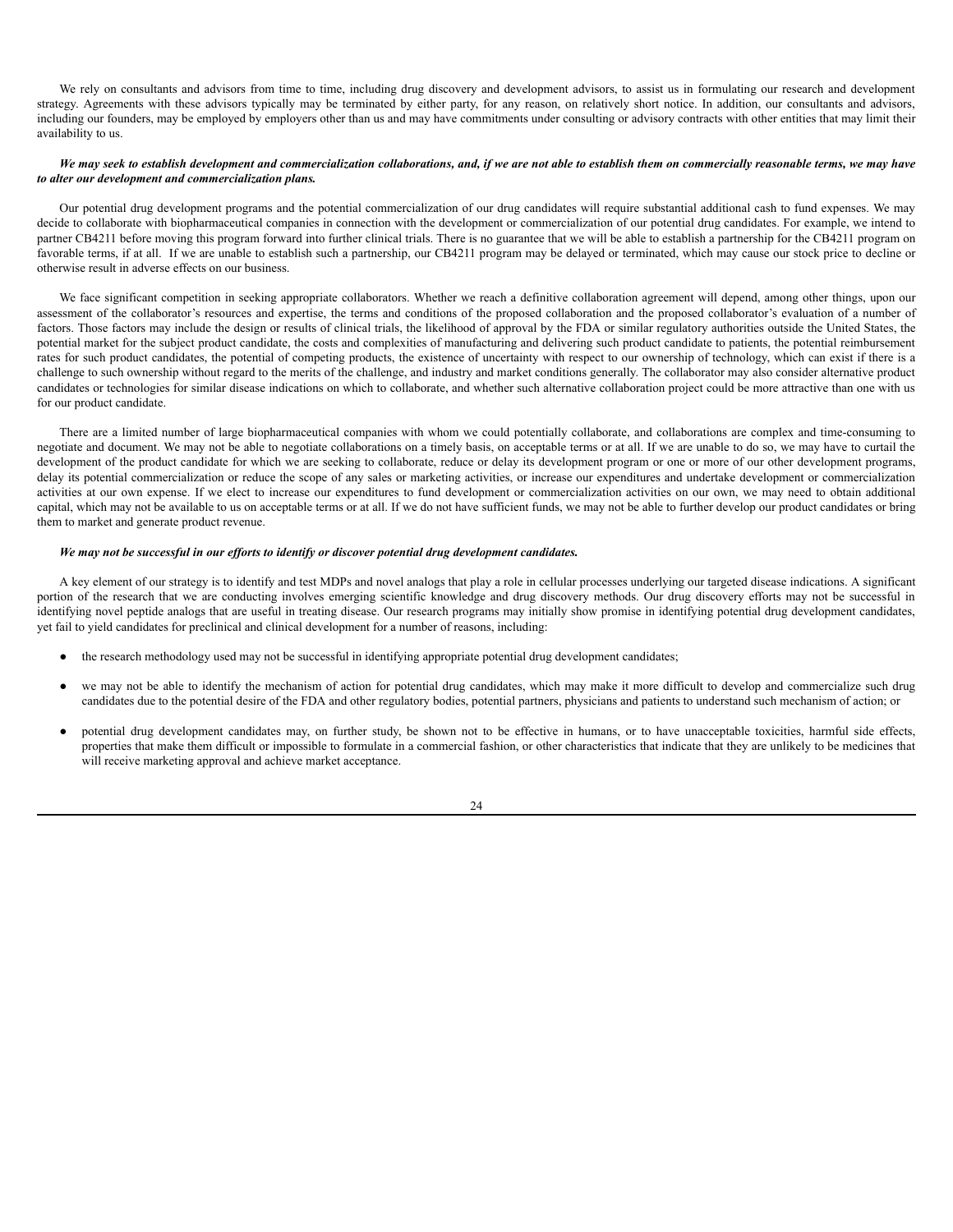Research programs to identify new product candidates require substantial technical, financial and human resources. We may choose to focus our efforts and resources on a potential product candidate that ultimately proves to be unsuccessful. As a result, we may forego or delay pursuit of opportunities with other product candidates or for other disease indications that later prove to have greater commercial potential. Our resource allocation decisions may cause us to fail to timely capitalize on viable commercial products or profitable market opportunities. If we are unable to progress our most advanced drug candidate through clinical development or identify other novel peptide analogs that are suitable for preclinical and clinical development, we will not be able to generate product revenues in future periods, which likely would result in significant harm to our financial position and negatively affect our ability to continue our operations.

## We may not be successful in our efforts to develop commercially viable formulations for our product candidates.

Our product candidates are comprised of novel peptide analogs. We expect that our product candidates will need to be delivered via subcutaneous injection and may cause local injection site reactions ("ISRs"), which is a common finding in peptide therapeutic product candidates. While not necessarily adverse to patients' health, ISRs could substantially limit the commercial appeal of our product candidates, and we may decide or be required to perform additional preclinical studies or to halt or delay further clinical development of our product candidates. For example, in November 2018, we announced a temporary suspension of the Phase 1a stage of our Phase 1a/1b clinical study of CB4211 to address mild, but persistent ISRs. In March 2022, we announced that we had seen ISRs at the higher dose levels in our nonhuman primate toxicology studies for CB5138-3 and were delaying the filing of our IND in that program in part to address these ISRs. It is possible that other product candidates that we identify will also result in ISRs. Our approach to address these ISRs is to develop novel formulations that decrease or eliminate these reactions. If we are unable to successfully develop such formulations, we may decide to abandon those drug candidates. Our efforts to identify alternate drug candidates that do not cause ISRs will take additional time and expense and may not be successful.

### Our research and development plans will require substantial additional future funding which could impact our operational and financial condition. Without the *required additional funds, we will likely cease operations.*

It will take several years before we are able to develop potentially marketable products, if at all. Our research and development plans will require substantial additional capital to:

- conduct research, preclinical testing and human studies;
- manufacture any future drug development candidate or product at pilot and commercial scale; and
- establish and develop quality control, regulatory, and administrative capabilities to support these programs.

Our future operating and capital needs will depend on many factors, including:

- the pace of scientific progress in our research programs and the magnitude of these programs;
- the scope and results of preclinical testing and human studies;
- the time and costs involved in obtaining regulatory approvals;
- the time and costs involved in preparing, filing, prosecuting, securing, maintaining and enforcing intellectual property rights;
- competing technological and market developments;
- our ability to establish additional collaborations;
- changes in any future collaborations;
- the cost of manufacturing our drug products; and
- the cost and effectiveness of efforts to commercialize and market our products.

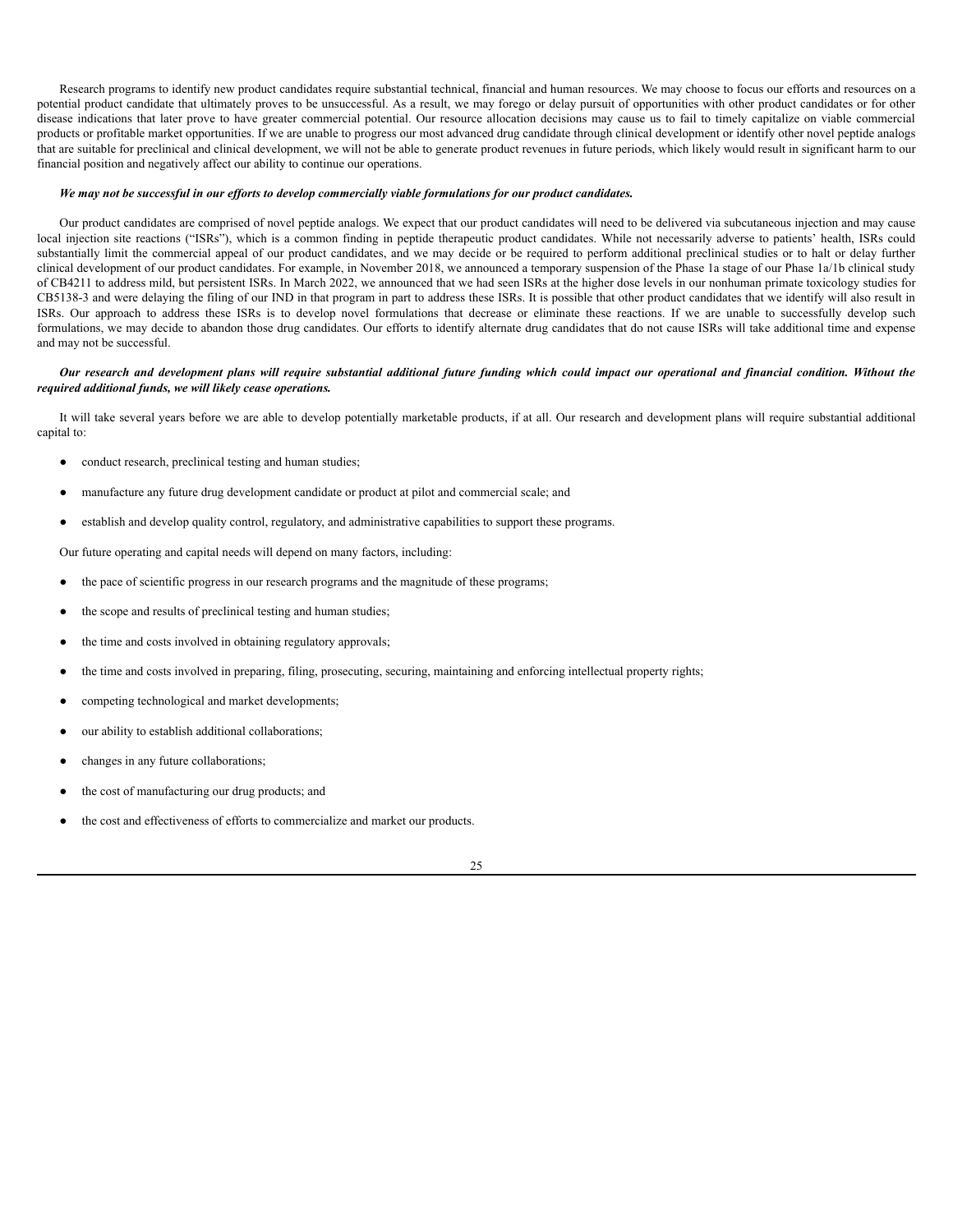We base our outlook regarding the need for funds on many uncertain variables. Such uncertainties include the success of our research and development initiatives, regulatory approvals, the timing of events outside our direct control such as negotiations with potential strategic partners, and other factors. Any of these uncertain events can significantly change our cash requirements as they determine such one-time events as the receipt or payment of major milestones and other payments.

Additional funds will be required to support our operations, and if we are unable to obtain them on favorable terms or at all, we may be required to cease or reduce further research and development of our drug product programs, sell or abandon some or all of our intellectual property, merge with another entity or cease operations.

## Even if we are able to develop our potential drugs, we may not be able to obtain regulatory approval, or if approved, we may not be able to generate significant revenues or successfully commercialize our products, which will adversely affect our financial results and financial condition, and we will have to delay or terminate some *or all of our research and development plans, which may force us to cease operations.*

All our potential drug candidates will require extensive additional research and development, including preclinical testing and clinical trials, as well as regulatory approvals, before we can market them. We cannot predict if or when any potential drug candidate we intend to develop will be approved for marketing. There are many reasons that we may fail in our efforts to develop our potential drug candidates. These include:

- the possibility that preclinical testing or clinical trials may show that our potential drugs are ineffective and/or cause harmful side effects or toxicities;
- we may not be able to develop commercially viable formulations for our potential drug candidates;
- our potential drugs may prove to be too expensive to manufacture or administer to patients;
- our potential drugs may have routes of administration that are less convenient or acceptable to patients;
- our potential drugs may fail to receive necessary regulatory approvals from the FDA or foreign regulatory authorities in a timely manner, or at all;
- even if our potential drugs are approved, we may not be able to produce them in commercial quantities or at reasonable costs;
- even if our potential drugs are approved, they may not achieve commercial acceptance;
- even if our potential drugs are approved and commercially launched, they may not receive desirable payor reimbursement and formulary access;
- regulatory or governmental authorities may apply restrictions to any of our potential drugs, which could adversely affect their commercial success; and
- the proprietary rights of other parties may prevent us or our potential collaborative partners from marketing our potential drugs.

If we fail to develop our potential drug candidates, our financial results and financial condition will be adversely affected, we will have to delay or terminate some or all of our research and development plans and may be forced to cease operations.

### **Risks Related to Our Reliance on Third Parties**

## If we do not maintain the support of qualified scientific collaborators, our revenue, growth and profitability will likely be limited, which would have a material adverse *ef ect on our business.*

We will need to maintain our existing relationships with leading scientists and/or establish new relationships with scientific collaborators. We believe that such relationships are pivotal to establishing products using our technologies as a standard of care for various disease indications. There is no assurance that our founders, scientific advisors or research partners will continue to work with us or that we will be able to attract additional research partners. If we are not able to establish scientific relationships to assist in our research and development, we may not be able to successfully develop our potential drug candidates. If this happens, our business will be adversely affected.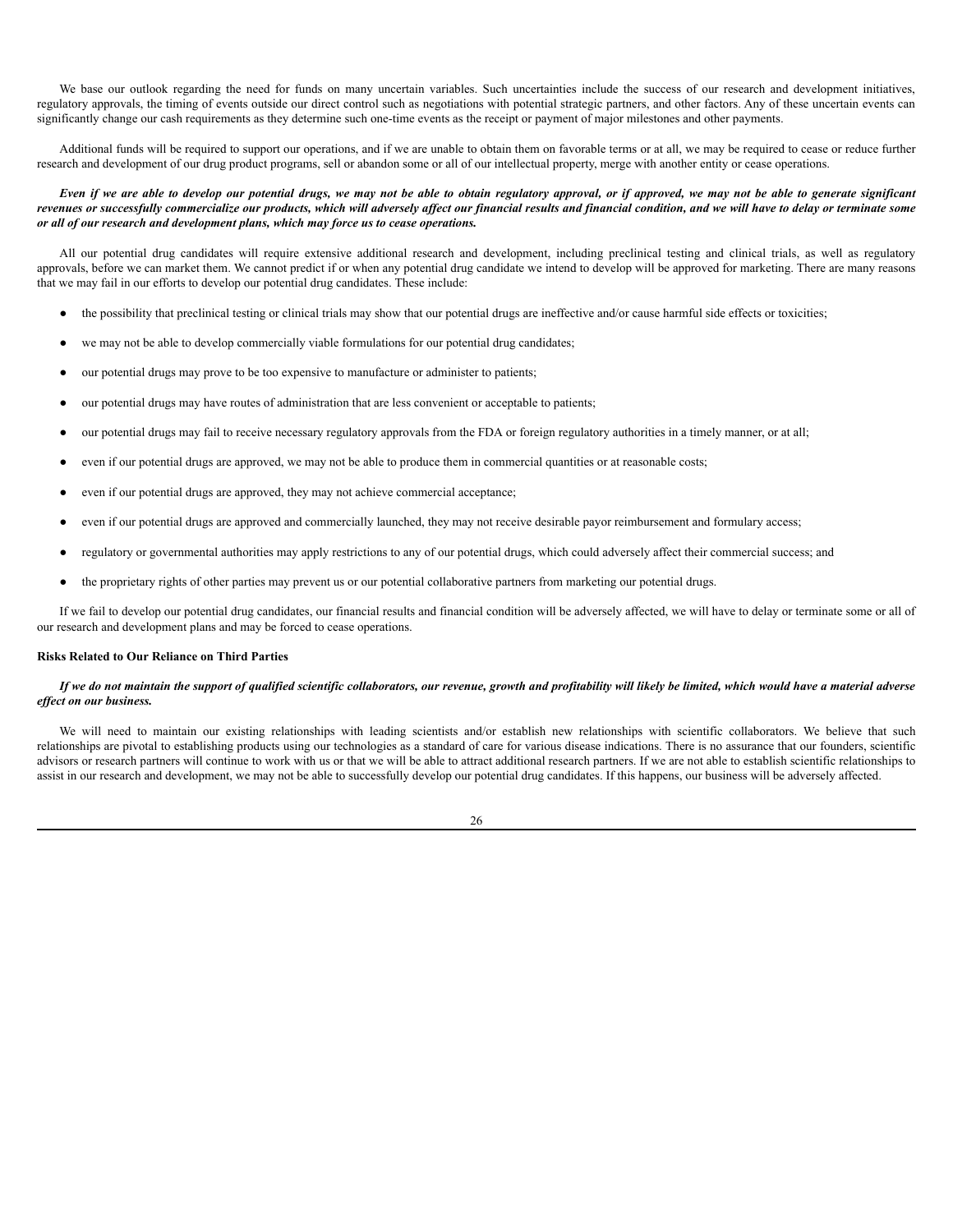## We expect to rely on third parties to conduct our clinical trials and some aspects of our research and preclinical testing. These third parties may not perform satisfactorily, including failing to meet deadlines for the completion of such trials, research or preclinical testing.

We currently rely on third parties to conduct some aspects of our research and expect to continue to rely on third parties to conduct additional aspects of our research and preclinical testing, as well as any future clinical trials. Any of these third parties may terminate their engagements with us at any time. If we need to enter into alternative arrangements, it would delay our product research and development activities.

Our reliance on these third parties for research and development activities will reduce our control over these activities but will not relieve us of our responsibilities. For example, we will remain responsible for ensuring that each of our clinical trials is conducted in accordance with the general investigational plan and protocols for the trial. Moreover, the FDA requires us to comply with standards, commonly referred to as Good Clinical Practices, for conducting, recording and reporting the results of clinical trials to assure that data and reported results are credible and accurate and that the rights, integrity and confidentiality of trial participants are protected. We also are required to register ongoing clinical trials and post the results of completed clinical trials on a government-sponsored database, ClinicalTrials.gov, within certain timeframes. Failure to do so can result in fines, adverse publicity and civil and criminal sanctions.

Furthermore, these third parties may also have relationships with other entities, some of which may be our competitors. If these third parties do not successfully carry out their contractual duties, meet expected deadlines or conduct our clinical trials in accordance with regulatory requirements or our stated protocols, we will not be able to obtain, or may be delayed in obtaining, marketing approvals for our drug candidates and will not be able to, or may be delayed in our efforts to, successfully commercialize our medicines. For example, we experienced delays in receiving the data from our third-party CRO conducting our CB4211 Phase 1b study, which delayed our analysis and release of topline data.

We currently rely, and expect to continue to rely, on other third parties to store and distribute drug supplies for our clinical trials. Any performance failure on the part of our distributors could delay clinical development or marketing approval of our drug candidates or commercialization of our products, producing additional losses and depriving us of potential product revenue.

## We contract with third parties for the manufacture of our peptide materials for research and preclinical testing and expect to continue to do so for any future product candidate advanced to clinical trials and commercialization. This reliance on third parties increases the risk that we will not have sufficient quantities of our research peptide materials, product candidates or medicines, or that such supply will not be available to us at an acceptable cost, which could delay, prevent or impair our research, *development or commercialization ef orts.*

We do not have manufacturing facilities adequate to produce our research peptide materials or supplies of any future product candidate. We currently rely, and expect to continue to rely, on third-party manufacturers for the manufacture of our peptide materials, our current and any future product candidates for preclinical and clinical testing, and for commercial supply of any of these product candidates for which we or future collaborators obtain marketing approval. We do not have long term supply agreements with any third-party manufacturers, and we purchase our research peptides on a purchase order basis.

We may be unable to establish any agreements with third-party manufacturers or to do so on acceptable terms. Even if we are able to establish agreements with third-party manufacturers, reliance on third-party manufacturers entails additional risks, including:

- reliance on the third party for producing the peptide materials or product candidates according to the detailed specifications;
- reliance on the third party for regulatory compliance and quality assurance;

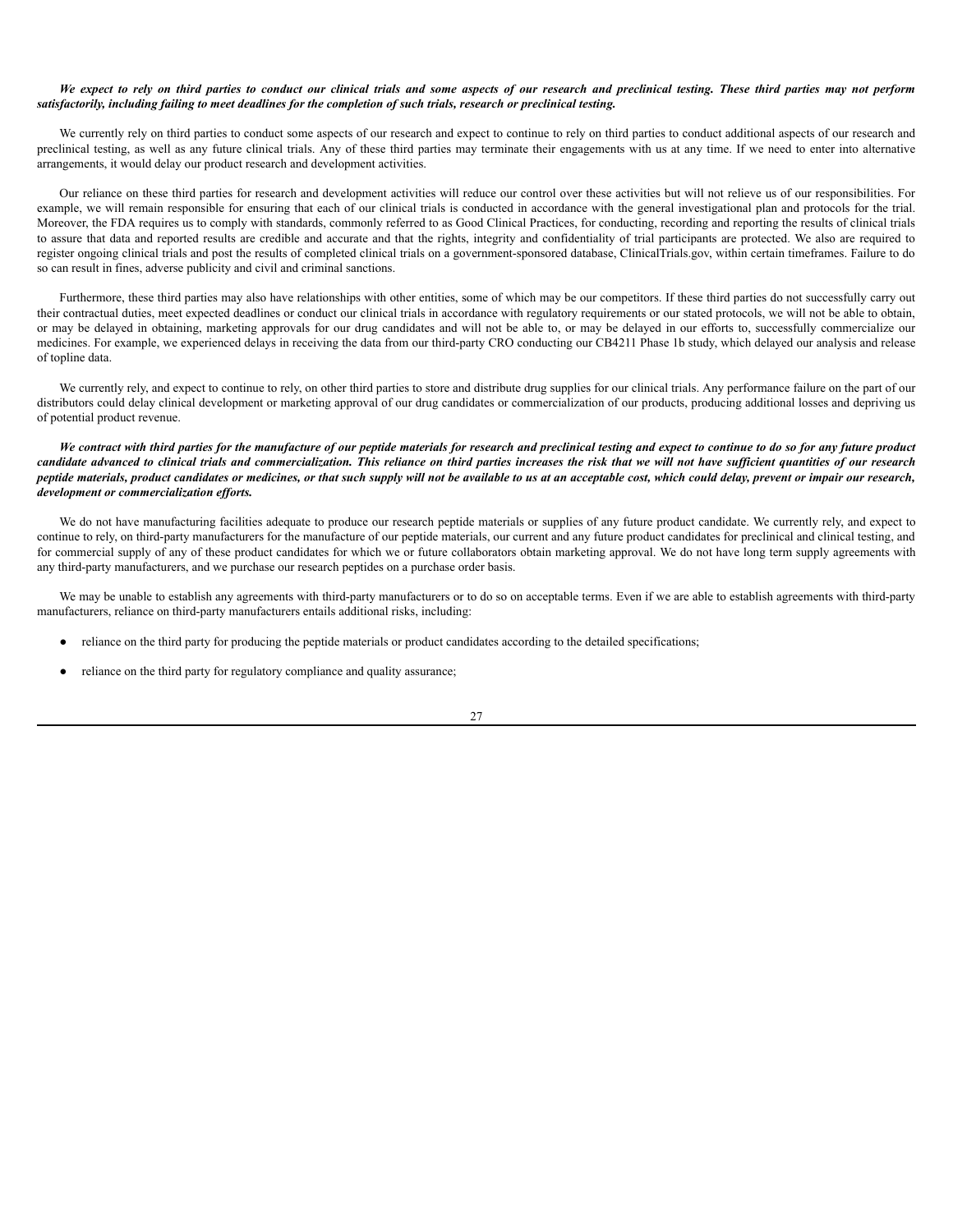- the possible breach of the manufacturing agreement by the third party;
- the possible termination or nonrenewal of the agreement by the third party at a time that is costly or inconvenient for us; and
- reliance on the third party for regulatory compliance, quality assurance, and safety and pharmacovigilance reporting.

Third-party manufacturers may not be able to comply with cGMP as enforced by the FDA, or regulations or similar regulatory requirements outside the United States. Our failure, or the failure of our third-party manufacturers, to comply with applicable regulations could result in us being subject to sanctions, including fines, injunctions, civil penalties, delays, suspension or withdrawal of approvals, license revocation, seizures or recalls of product candidates or medicines, operating restrictions and criminal prosecutions, any of which could significantly and adversely affect supplies of our medicines and harm our business and results of operations.

Any drug candidate that we may develop may compete with other drug candidates and products for access to manufacturing facilities. There are a limited number of manufacturers that operate under cGMP regulations and that might be capable of manufacturing for us.

Our current and anticipated future dependence upon others for the manufacture of our investigational materials or future product candidates or medicines may adversely affect our future profit margins and our ability to commercialize any medicines that receive marketing approval on a timely and competitive basis.

## **Risks Related to Product Development and Regulatory Approval**

Even if we are successful in developing drug candidates, we may not be able to market or generate sales of our products to the extent anticipated. Our business may *fail, and investors could lose all of their investment in our Company.*

Assuming that we are successful in developing our potential drug candidates and receiving regulatory clearances to market our potential products, our ability to successfully penetrate the market and generate sales of those products may be limited by a number of factors, including the following:

- if our competitors receive regulatory approvals for and begin marketing similar products in the United States, the European Union ("EU"), Japan and other territories before we do, greater awareness of their products as compared to ours will cause our competitive position to suffer;
- information from our competitors or the academic community indicating that current products or new products are more effective or offer compelling other benefits than our future products could impede our market penetration or decrease our future market share; and
- the pricing and reimbursement environment for our future products, as well as pricing and reimbursement decisions by our competitors and by payers, may have an effect on our revenues.

If any of these occur, our business could be adversely affected.

### Interim and preliminary or topline data from our clinical trials that we announce or publish from time to time may change as more patient data become available and *are subject to audit and verification procedures that could result in material changes in the final data.*

From time to time, we may publish interim topline or preliminary data from our clinical trials. Interim data from clinical trials that we may complete are subject to the risk that one or more of the clinical outcomes may materially change as patient enrollment continues and more patient data become available. Preliminary or topline data also remain subject to audit and verification procedures that may result in the final data being materially different from the preliminary or topline data we previously published. As a result, interim and preliminary data should be viewed with caution until the final data are available. Adverse differences between interim or preliminary or topline data and final data could significantly harm our reputation and business prospects.

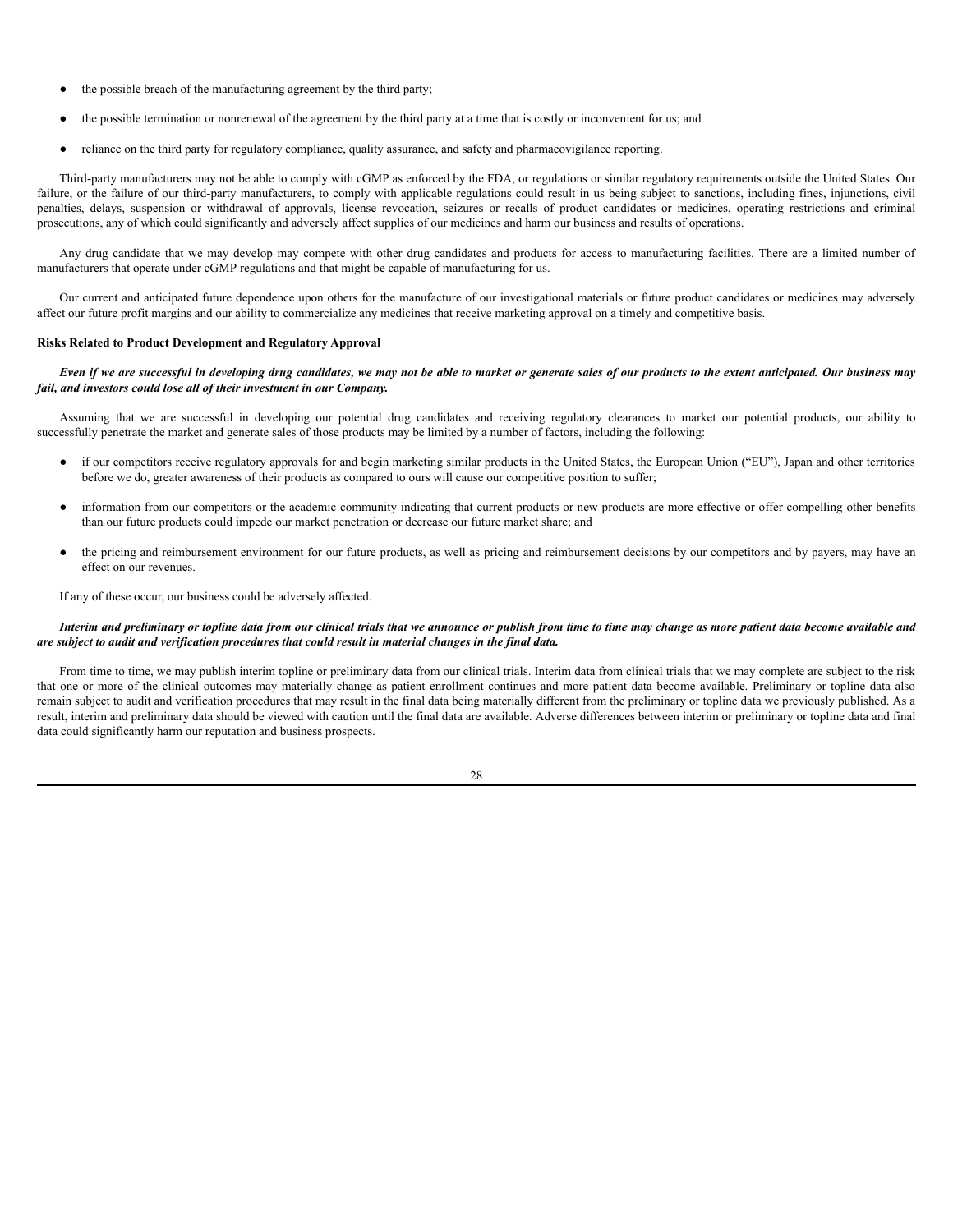## Any product candidate we are able to develop and commercialize would compete in the marketplace with existing therapies and new therapies that may become available in the future. These competitive therapies may be more effective, safer, less costly, more easily administered or offer other advantages over any product we seek to *market.*

Although there are no currently approved therapies for the treatment of NASH, there are numerous therapies in development, including those in clinical trials that are more advanced than ours. Additionally, there are numerous therapies currently marketed to treat IPF, diabetes, cancer, and other diseases for which our potential product candidates may be indicated. These therapies are varied in their design, therapeutic application and mechanism of action and may provide significant competition for any of our product candidates for which we obtain market approval. New products may also become available that provide efficacy, safety, convenience and other benefits that are not provided by currently marketed therapies. As a result, they may provide significant competition for any of our product candidates for which we obtain market approval. Our commercial opportunity could be reduced or eliminated if our competitors develop and commercialize products that are safer, more effective, have fewer or less severe side effects, are more conveniently administered or stored or are less expensive than any products that we may develop. Our competitors also may obtain FDA or other regulatory approval for their products more rapidly than we may obtain approval for ours, which could result in our competitors establishing a strong market position before we are able to enter the market. In addition, our ability to compete may be affected in many cases by insurers' or other third-party payers' reimbursement polices seeking to encourage the use of existing products that are generic or are otherwise less expensive to provide.

## We expect to expand our drug development and regulatory capabilities, and as a result, we may encounter difficulties in managing our growth, which could disrupt our *operations.*

We expect to experience significant growth in the scope of our operations, particularly in the areas of drug development and commercialization and regulatory affairs. To manage our anticipated future growth, we must continue to implement and improve our managerial, operational and financial systems, expand our facilities and continue to recruit and train additional qualified personnel, which we may not be able to attract. We expect that if our drug candidates continue to progress into and in development, we may require significant additional investment in personnel, management systems and resources, particularly in the build out of our clinical and commercial capabilities. Over the next several years, we may experience significant growth in the number of our employees and the scope of our operations, particularly in the areas of drug development, regulatory affairs and sales and marketing. Due to our limited financial resources and our limited operating history, we may not be able to effectively manage the expected expansion of our operations. The physical expansion of our operations may lead to significant costs and may divert our management and business development resources. Any inability to manage growth could delay the execution of our business plans or disrupt our operations.

## The use of any of our products in clinical trials, and the results of those trials, may expose us to liability claims, which may cost us significant amounts of money to *defend against or pay out, causing our business to suf er.*

The nature of our business exposes us to potential liability risks inherent in the testing, manufacturing and marketing of our products. If any of our drug candidates are used in clinical trials, or if any of our drug candidates become marketed products, they could potentially harm people or allegedly harm people, possibly subjecting us to costly and damaging product liability claims. Some of the patients who participate in clinical trials are already ill when they enter a trial or may intentionally or unintentionally fail to meet the exclusion criteria. The waivers we obtain may not be enforceable and may not protect us from liability or the costs of product liability litigation. Although we obtained product liability insurance, which we believe is adequate, we are subject to the risk that our insurance will not be sufficient to cover claims. We anticipate that we will need to increase our insurance coverage if we successfully commercialize any product candidate. The insurance costs along with the defense or payment of liabilities above the amount of coverage could cost us significant amounts of money and management distraction from other elements of the business, decrease demand for any product candidates that we may develop, injure our reputation and attract significant negative media attention, and lead to the withdrawal of clinical trial participants, causing our business to suffer. We may not be able to maintain insurance coverage at a reasonable cost or in an amount adequate to satisfy any liability that may arise.

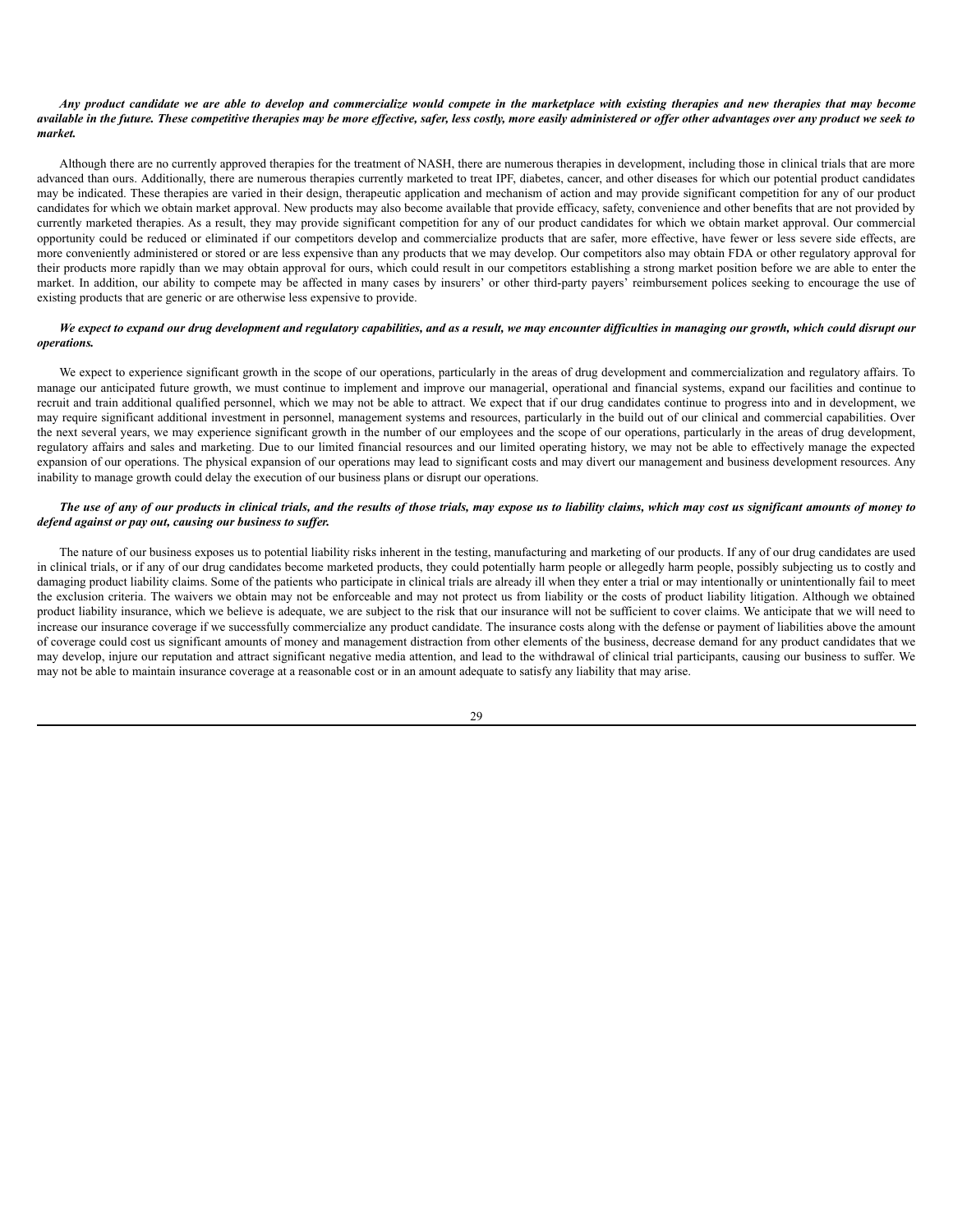## Compliance with laws and regulations pertaining to the privacy and security of health information may be time consuming, difficult and costly, particularly in light of *increased focus on privacy issues in countries around the world, including the United States and the EU.*

We are subject to various domestic and international privacy and security regulations. The confidentiality, collection, use and disclosure of personal data, including clinical trial patient-specific information, are subject to governmental regulation generally in the country that the personal data were collected or used. In the United States, we are subject, or expect to be subject, to various state and federal privacy and data security regulations, including but not limited to the Health Insurance Portability and Accountability Act of 1996 ("HIPAA"), as amended by the Health Information Technology for Economic and Clinical Health Act of 2009. HIPAA mandates, among other things, the adoption of uniform standards for the electronic exchange of information in common health care transactions, as well as standards relating to the privacy and security of individually identifiable health information, which require the adoption of administrative, physical and technical safeguards to protect such information. In the EU, personal data includes any information that relates to an identified or identifiable natural person with health information carrying additional obligations, including obtaining the explicit consent from the individual for collection, use or disclosure of the information. In addition, the protection of and cross-border transfers of such data out of the EU has become more stringent with the EU's General Data Protection Regulation which came into effect in May 2018. Furthermore, the legislative and regulatory landscape for privacy and data protection continues to evolve, and there has been an increasing amount of focus on privacy and data protection issues. The United States and the EU and its member states continue to issue new privacy and data protection rules and regulations that relate to personal data and health information. Compliance with these laws may be time consuming, difficult and costly. If we fail to comply with applicable laws, regulations or duties relating to the use, privacy or security of personal data, we could be subject to the imposition of significant civil and criminal penalties, be forced to alter our business practices and suffer reputational harm.

## We may not be able to obtain agreement with regulatory authorities regarding an acceptable development plan for our product candidates, the outcome of our clinical trials may not be favorable or, even if favorable, regulatory authorities may not find the results of our clinical trials to be sufficient for marketing approval.

In the United States, the FDA generally requires two adequate and well-controlled pivotal clinical trials to approve a new drug application ("NDA"). Furthermore, for full approval of an NDA, the FDA requires a demonstration of efficacy based on a clinical benefit endpoint. The FDA may grant accelerated approval based on a surrogate endpoint reasonably likely to predict clinical benefit. Even though our pivotal clinical trials for a specific indication may achieve their primary endpoints and may be reasonably believed by us to be likely to predict clinical benefit, the FDA may not accept the results of such trials or approve our product candidates on an accelerated basis, or at all. It is also possible that the FDA may refuse to accept for filing and review any regulatory application we submit for regulatory approval in the United States. Even if our regulatory application is accepted for review, there may be delays in the FDA's review process and the FDA may determine that such regulatory application does not contain adequate clinical or other data or support the approval of our product candidate. In such a case, the FDA may issue a complete response letter that may require that we conduct and/or complete additional clinical trials and preclinical studies or provide additional information or data before it will reconsider an application for approval. Any such requirements may be substantial, expensive and time-consuming, and there is no guarantee that we will continue to pursue such application or that the FDA will ultimately decide that any such application supports the approval of our product candidate. Furthermore, the FDA may also refer any regulatory application to an advisory committee for review and recommendation as to whether, and under what conditions, the application should be approved. While the FDA is not bound by the recommendation of an advisory committee, it considers such recommendations carefully when making decisions. Delay or failure to obtain, or unexpected costs in obtaining, the regulatory approval necessary to bring a potential product to market could decrease our ability to generate sufficient revenue to maintain our business.

## The regulatory approval process is lengthy, expensive and uncertain, and we may be unable to obtain regulatory approval for our product candidates under applicable regulatory requirements. The denial or delay of any such approval would delay commercialization of our product candidates and adversely impact our ability to generate *revenue, our business and our results of operations.*

The development, research, testing, manufacturing, labeling, approval, selling, import, export, marketing, promotion and distribution of drug products are subject to extensive and evolving regulation by federal, state and local governmental authorities in the United States, principally the FDA, and by foreign regulatory authorities, which regulations differ from country to country. Neither we nor any future collaborator is permitted to market any of our product candidates in the United States until we receive regulatory approval of an NDA from the FDA.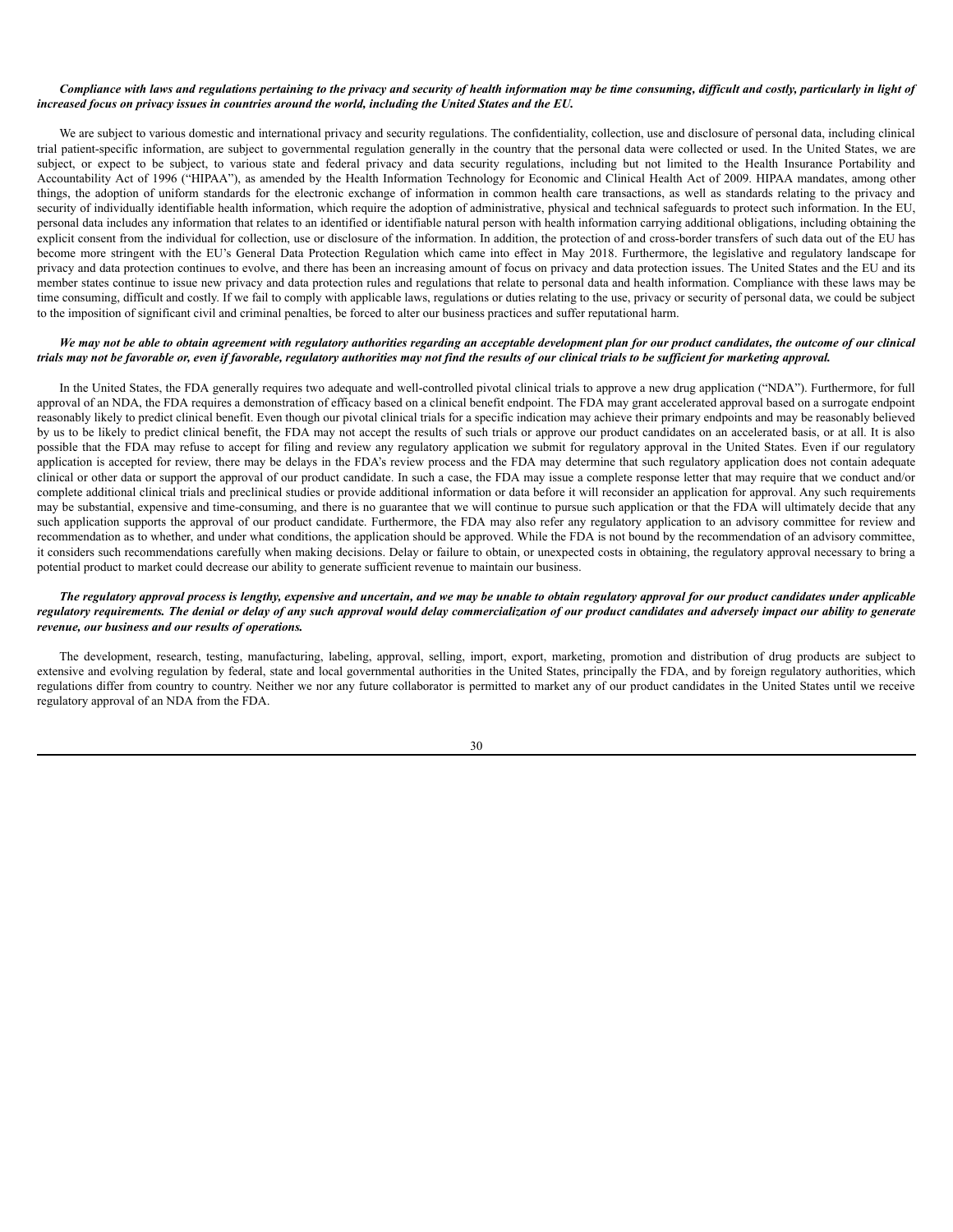Obtaining regulatory approval of an NDA can be a lengthy, expensive and uncertain process. Prior to obtaining approval to commercialize our product candidate in the United States or abroad, we or our collaborators must demonstrate with substantial evidence from well-controlled clinical trials, and to the satisfaction of the FDA or other foreign regulatory authorities, that such product candidates are safe and effective for their intended uses. The number of nonclinical studies and clinical trials that will be required for regulatory approval varies depending on the product candidate, the disease or condition that the product candidate is designed to address, and the regulations applicable to any particular product candidate.

Results from nonclinical studies and clinical trials can be interpreted in different ways. Even if we believe the nonclinical or clinical data for our product candidates are promising, such data may not be sufficient to support approval by the FDA and other regulatory authorities. Administering product candidates to humans may produce undesirable side effects, which could interrupt, delay or halt clinical trials and result in the FDA or other regulatory authorities denying approval of a product candidate for any or all indications. The FDA may also require us to conduct additional studies or trials for our product candidates either prior to or post-approval, such as additional clinical pharmacology studies or safety or efficacy studies or trials, or it may object to elements of our clinical development program such as the primary endpoints or the number of subjects in our clinical trials.

The FDA or any foreign regulatory bodies can delay, limit or deny approval of our product candidates or require us to conduct additional nonclinical or clinical testing or abandon a program for many reasons, including:

- the FDA or the applicable foreign regulatory authority's disagreement with the design or implementation of our clinical trials;
- negative or ambiguous results from our clinical trials or results that may not meet the level of statistical significance required by the FDA or comparable foreign regulatory authorities for approval;
- serious and unexpected drug-related side effects experienced by participants in our clinical trials;
- our inability to demonstrate to the satisfaction of the FDA or the applicable foreign regulatory authority that our product candidates are safe and effective for the proposed indication;
- the FDA's or the applicable foreign regulatory authority's disagreement with the interpretation of data from nonclinical studies or clinical trials;
- our inability to demonstrate the clinical and other benefits of our product candidates outweigh any safety or other perceived risks;
- the FDA's or the applicable foreign regulatory authority's requirement for additional nonclinical studies or clinical trials;
- the FDA's or the applicable foreign regulatory authority's disagreement regarding the formulation, labeling and/or the specifications of our product candidates;
- the FDA's or the applicable foreign regulatory authority's failure to approve the manufacturing processes or facilities of third-party manufacturers with which we contract;
- the potential for approval policies or regulations of the FDA or the applicable foreign regulatory authorities to significantly change in a manner rendering our clinical data insufficient for approval; or
- the FDA or the applicable foreign regulatory authority's disagreement with the sufficiency of the clinical, non-clinical and/or quality data in the NDA or comparable marketing authorization application.

Of the large number of drugs in development, only a small percentage successfully complete the FDA or other regulatory approval processes and are commercialized. The lengthy development and approval process as well as the unpredictability of future clinical trial results may result in our failing to obtain regulatory approval to market our product candidates, which would significantly harm our business, financial condition, results of operations and prospects.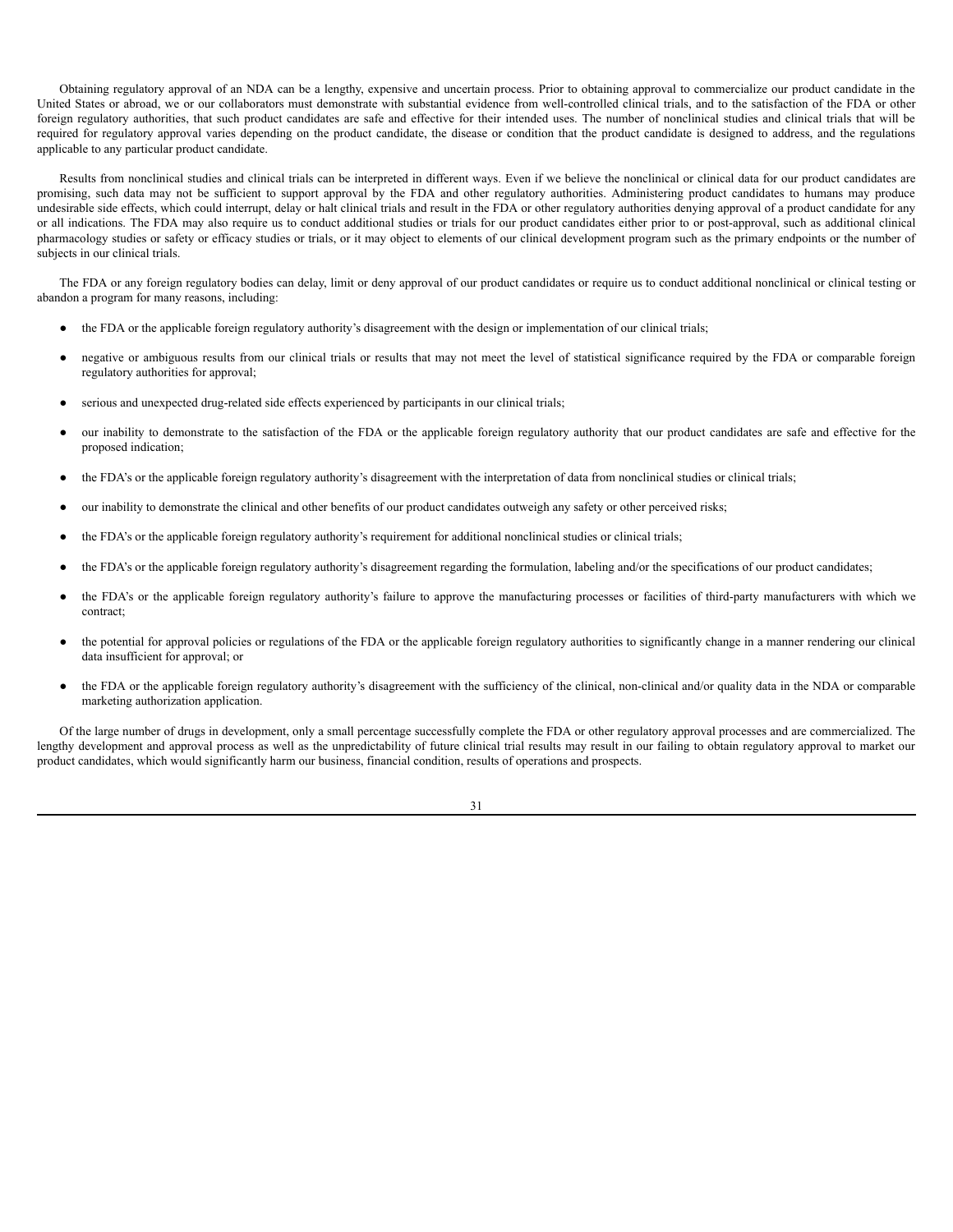## Any product candidate for which we obtain marketing approval will be subject to extensive post-marketing regulatory requirements and could be subject to postmarketing restrictions or withdrawal from the market, and we may be subject to penalties if we fail to comply with regulatory requirements or if we experience *unanticipated problems with our product candidates, when and if any of them are approved.*

Our product candidates and the activities associated with their development and potential commercialization, including their testing, manufacturing, recordkeeping, labeling, storage, approval, advertising, promotion, sale and distribution, are subject to comprehensive regulation by the FDA and other U.S. and international regulatory authorities. These requirements include submissions of safety and other post-marketing information and reports, registration and listing requirements, requirements relating to manufacturing, including current cGMPs, quality control, quality assurance and corresponding maintenance of records and documents, including periodic inspections by the FDA and other regulatory authorities and requirements regarding the distribution of samples to providers and recordkeeping.

The FDA may also impose requirements for costly post-marketing studies or clinical trials and surveillance to monitor the safety or efficacy of any approved product. The FDA closely regulates the post-approval marketing and promotion of drugs and biologics to ensure drugs and biologics are marketed only for the approved disease indications and in accordance with the provisions of the approved labeling. The FDA imposes stringent restrictions on manufacturers' communications regarding use of their products. If we promote our product candidates in a manner inconsistent with FDA-approved labeling or otherwise not in compliance with FDA regulations, we may be subject to enforcement action. Violations of the Food, Drug, and Cosmetic Act relating to the promotion of prescription drugs may lead to investigations alleging violations of federal and state healthcare fraud and abuse laws, as well as state consumer protection laws and similar laws in international jurisdictions.

In addition, later discovery of previously unknown adverse events or other problems with our product candidates, manufacturers or manufacturing processes, or failure to comply with regulatory requirements, may yield various results, including:

- restrictions on such product candidates, manufacturers or manufacturing processes;
- restrictions on the labeling or marketing of a product;
- restrictions on product distribution or use;
- requirements to conduct post-marketing studies or clinical trials;
- warning or untitled letters;
- withdrawal of any approved product from the market;
- refusal to approve pending applications or supplements to approved applications that we submit;
- recall of product candidates;
- restrictions on product distribution or use;
- fines, restitution or disgorgement of profits or revenues;
- suspension or withdrawal of marketing approvals;
- refusal to permit the import or export of our product candidates;
- product seizure; and
- injunctions or the imposition of civil or criminal penalties.

Non-compliance with European requirements regarding safety monitoring or pharmacovigilance, and with requirements related to the development of products for the pediatric population, can also result in significant financial penalties. Similarly, failure to comply with the EU's requirements regarding the protection of personal information can also lead to significant penalties and sanctions.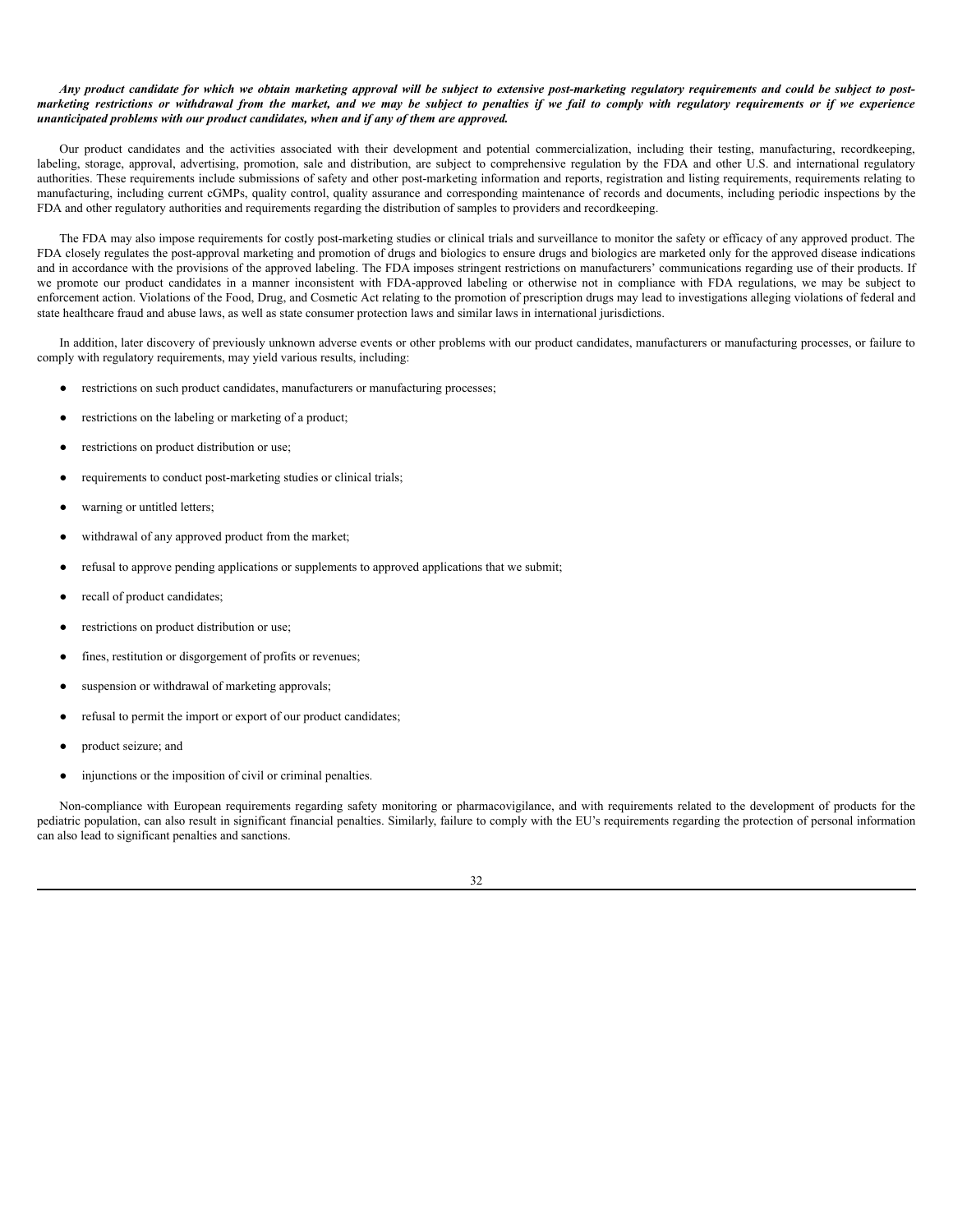The patent positions of biopharmaceutical products are complex and uncertain, and we may not be able to protect our patented or other intellectual property. If we cannot protect this property, we may be prevented from using it, or our competitors may use it, and our business could suffer significant harm. Also, the time and money we spend on acquiring and enforcing patents and other intellectual property will reduce the time and money we have available for our research and development, possibly *resulting in a slow down or cessation of our research and development.*

We own or exclusively license patents and patent applications related to our MDPs and potential drug candidates comprised of novel analogs and we anticipate continuing to develop our intellectual property portfolio. However, neither patents nor patent applications ensure the protection of our intellectual property for a number of reasons, including the following:

- The United States Supreme Court rendered a decision in Molecular Pathology vs. Myriad Genetics, Inc., 133 S.Ct. 2107 (2013) ("Myriad"), in which the court held that naturally occurring DNA segments are products of nature and not patentable as compositions of matter. On March 4, 2014, the United States Patent and Trademark Office ("USPTO") issued guidelines for examination of such claims that, among other things, extended the Myriad decision to any natural product. Since MDPs are natural products isolated from cells, the USPTO guidelines may affect allowability of some of our patent claims (pertaining to natural MDP sequences) that are filed in the USPTO but are not yet issued. Further, while the USPTO guidelines are not binding on the courts, it is likely that as the law of subject matter eligibility continues to develop, Myriad will be extended to natural products other than DNA. Thus, our issued U.S. patent claims directed to MDPs as compositions of matter may be vulnerable to challenge by competitors who seek to have our claims rendered invalid. While Myriad and the USPTO guidelines described above will affect our patents only in the United States, there is no certainty that similar laws or regulations will not be adopted in other jurisdictions.
- Competitors may interfere with our patenting process in a variety of ways. Competitors may claim that they invented the claimed invention prior to us. Competitors may also claim that we are infringing their patents and restrict our freedom to operate. Competitors may also contest our patents and patent applications, if issued, by showing in various patent offices that, among other reasons, the patented subject matter was not original, was not novel or was obvious. In litigation, a competitor could claim that our patents and patent applications are not valid or enforceable for a number of reasons. If a court agrees, we would lose some or all of our patent protection.
- As a company, we have no meaningful experience with competitors interfering with our patents or patent applications. In order to enforce our intellectual property, we may need to file a lawsuit against a competitor. Enforcing our intellectual property in a lawsuit can take significant time and money. We may not have the resources to enforce our intellectual property if a third party infringes an issued patent claim. Infringement lawsuits may require significant time and money resources. If we do not have such resources, for patents that we have licensed from a third party, the licensor is not obligated to help us enforce our patent rights. If the licensor does take action by filing a lawsuit claiming infringement, we will not be able to participate in the suit and therefore will not have control over the proceedings or the outcome of the suit.
- Because of the time, money and effort involved in obtaining and enforcing patents, our management may spend less time and resources on developing potential drug candidates than they otherwise would, which could increase our operating expenses and delay product programs.
- There can be no assurance that any of our patent applications, including any licensed patent applications, will result in the issuance of patents, and we cannot predict the breadth of claims that may be allowed in our currently pending patent applications or in patent applications we may file or license from others in the future.
- Issuance of a patent may not provide much practical protection. If we receive a patent of narrow scope, then it may be easy for competitors to design products that do not infringe our patent(s).
- We have limited ability to expand coverage of our licensed patent related to SHLP-2 and our licensed patent application related to SHLP-6 outside of the United States. The lack of patent protection in international jurisdictions may inhibit our ability to advance our drug candidates in these markets.
- If a court decides that the method of manufacture or use of any of our drug candidates infringes on a third-party patent, we may have to pay substantial damages for infringement.
- A court may prohibit us from making, selling or licensing a potential drug candidate unless the patent holder grants a license. A patent holder is not required to grant a license. If a license is available, we may have to pay substantial royalties or grant cross licenses to our patents, and the license terms may be unacceptable.
- Redesigning our potential drug candidates so that they do not infringe on other patents may not be possible or could require substantial funds and time.

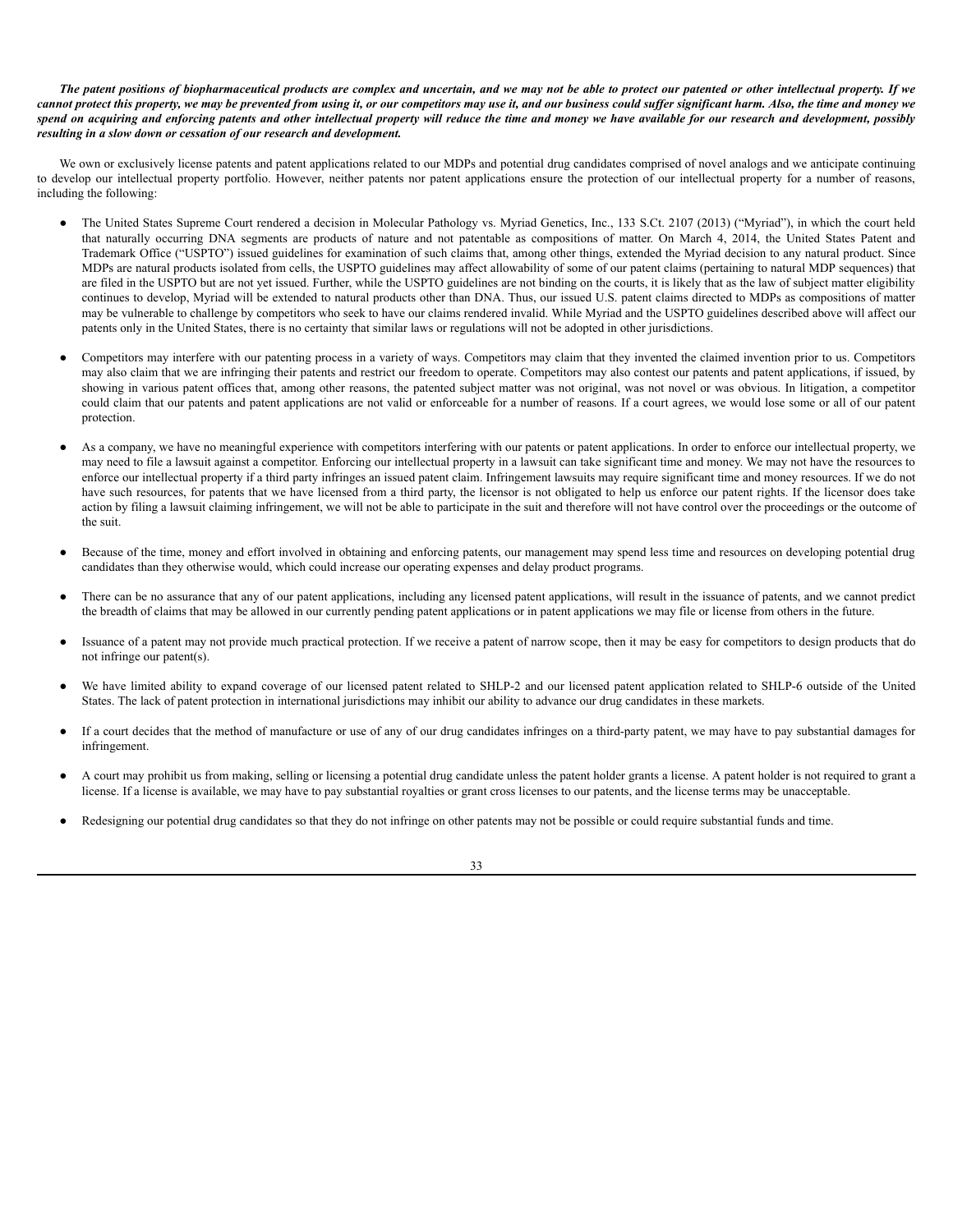It is also unclear whether our trade secrets are adequately protected. While we use reasonable efforts to protect our trade secrets, our employees or consultants may unintentionally or willfully disclose our information to competitors. Enforcing a claim that someone illegally obtained and is using our trade secrets is expensive and time consuming, and the outcome is unpredictable. In addition, courts outside the United States are sometimes less willing to protect trade secrets. Our competitors may independently develop equivalent knowledge, methods and know-how. We may also support and collaborate in research conducted by government organizations, hospitals, universities or other educational institutions. These research partners may be unable or unwilling to grant us exclusive rights to technology or products derived from these collaborations prior to entering into the relationship.

If we do not obtain required intellectual property rights, we could encounter delays in our drug development efforts while we attempt to design around other patents or even be prohibited from developing, manufacturing or selling potential drug candidates requiring these rights or licenses. There is also a risk that disputes may arise as to the rights to technology or potential drug candidates developed in collaboration with other parties.

## **General Risk Factors**

## If we fail to establish and maintain proper and effective internal control over financial reporting in the future, our ability to produce accurate and timely financial statements could be impaired, which could harm our operating results, investors' views of us and, as a result, the value of our common stock.

The Sarbanes-Oxley Act requires, among other things, that we maintain effective internal controls for financial reporting and disclosure controls and procedures and that we furnish a report by management on, among other things, the effectiveness of our internal control over financial reporting. This assessment needs to include disclosure of any material weaknesses identified by our management in our internal control over financial reporting. A material weakness is a deficiency, or combination of deficiencies, in internal control over financial reporting that results in more than a reasonable possibility that a material misstatement of annual or interim financial statements will not be prevented or detected on a timely basis. Section 404 of the Sarbanes-Oxley Act also generally requires an attestation from our independent registered public accounting firm on the effectiveness of our internal control over financial reporting. However, for as long as we are not an accelerated filer or large accelerated filer, we intend to take advantage of the exemption permitting us not to comply with the independent registered public accounting firm attestation requirement.

Our compliance with Section 404 will require us to document and evaluate our internal control over financial reporting, which is both costly and challenging. In this regard, we will need to continue to dedicate internal resources, potentially engage outside consultants and adopt a detailed work plan to assess and document the adequacy of internal control over financial reporting, continue steps to improve control processes as appropriate, validate through testing that controls are functioning as documented and implement a continuous reporting and improvement process for internal control over financial reporting. Despite our efforts, there is a risk that we will not be able to conclude that our internal control over financial reporting is effective as required by Section 404. If we identify one or more material weaknesses, it could result in an adverse reaction in the financial markets due to a loss of confidence in the reliability of our consolidated financial statements. In addition, if we are not able to continue to meet these requirements, we may not be able to remain listed on The Nasdaq Capital Market ("Nasdaq").

As we continue to grow, we expect to hire additional personnel and may utilize external temporary resources to implement, document and modify policies and procedures to maintain effective internal controls. However, it is possible that we may identify deficiencies and weaknesses in our internal controls. If material weaknesses or deficiencies in our internal controls exist and go undetected or unremediated, our consolidated financial statements could contain material misstatements that, when discovered in the future, could cause us to fail to meet our future reporting obligations and cause the price of our common stock to decline.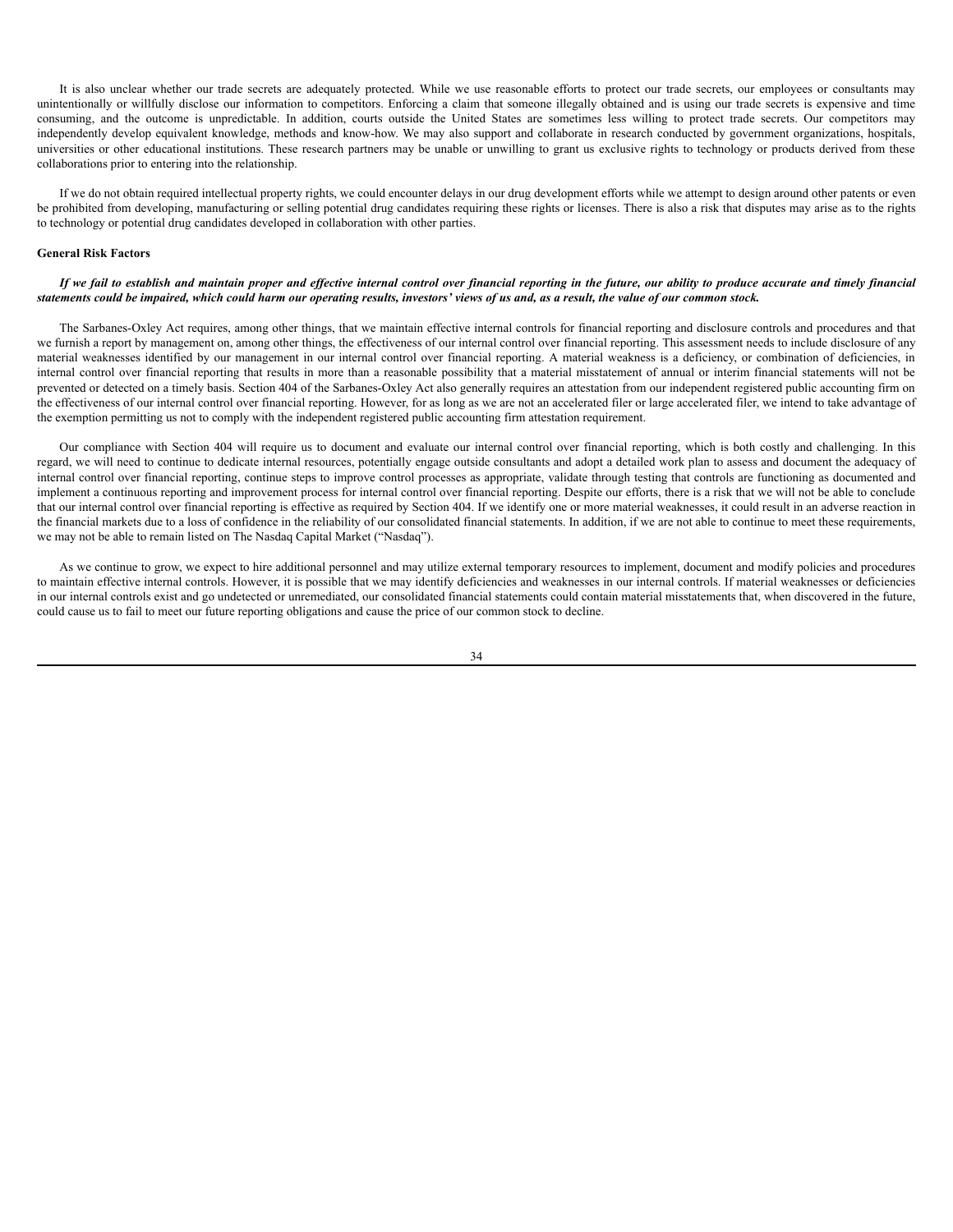#### *Significant disruptions of information technology systems or security breaches could adversely af ect our business.*

We are increasingly dependent upon information technology systems, infrastructure and data to operate our business. In the ordinary course of business, we collect, store and transmit large amounts of confidential information (including, among other things, trade secrets or other intellectual property, proprietary business information and personal information). It is critical that we do so in a secure manner to maintain the confidentiality and integrity of such confidential information. We also have outsourced elements of our operations to third parties, and as a result we manage a number of third-party vendors who may or could have access to our confidential information. Attacks on information technology systems are increasing in their frequency, levels of persistence, sophistication and intensity, and they are being conducted by increasingly sophisticated and organized groups and individuals with a wide range of motives and expertise. The size and complexity of our information technology systems, and those of third-party vendors with whom we contract, and the large amounts of confidential information stored on those systems, make such systems vulnerable to service interruptions or to security breaches from inadvertent or intentional actions by our employees, third-party vendors, and/or business partners, or from cyber-attacks by malicious third parties. Cyber-attacks could include the deployment of harmful malware, ransomware, denial-of-service attacks, social engineering and other means to affect service reliability and threaten the confidentiality, integrity and availability of information.

Significant disruptions of our information technology systems, or those of our third-party vendors, or security breaches could adversely affect our business operations and/or result in the loss, misappropriation and/or unauthorized access, use or disclosure of, or the prevention of access to, confidential information, including, among other things, trade secrets or other intellectual property, proprietary business information and personal information, and could result in financial, legal, business and reputational harm to us.

Any failure or perceived failure by us or any third-party collaborators, service providers, contractors or consultants to comply with our privacy, confidentiality, data security or similar obligations to third parties, or any data security incidents or other security breaches that result in the unauthorized access, release or transfer of sensitive information, including personally identifiable information, may result in governmental investigations, enforcement actions, regulatory fines, litigation or public statements against us, could cause third parties to lose trust in us or could result in claims by third parties asserting that we have breached our privacy, confidentiality, data security or similar obligations, any of which could have a material adverse effect on our reputation, business, financial condition or results of operations. Moreover, data security incidents and other security breaches can be difficult to detect, and any delay in identifying them may lead to increased harm. While we have implemented data security measures intended to protect our information technology systems and infrastructure, there can be no assurance that such measures will successfully prevent service interruptions or data security incidents.

## If securities or industry analysts do not publish or cease publishing research or reports about us, our business or our market, or if they change their recommendations *regarding our stock adversely, our stock price and trading volume could decline.*

The trading market for our common stock will be influenced by the research and reports that industry or securities analysts may publish about us, our business, our market or our competitors. If any of the analysts who may cover us change their recommendation regarding our stock adversely, or provide more favorable relative recommendations about our competitors, our stock price would likely decline. If any analysts who may cover us were to cease coverage of our Company or fail to regularly publish reports on us, we could lose visibility in the financial markets, which in turn could cause our stock price or trading volume to decline.

## The price of our common stock may be volatile and fluctuate substantially, which could result in substantial losses for holders of our common stock.

The market price of our common stock has been and is likely to continue to be volatile. The stock market in general, and the market for biotechnology companies in particular has experienced extreme volatility that has often been unrelated to the operating performance of particular companies. The market price for our common stock may be influenced by many factors, including:

- results of preclinical studies or clinical trials of our product candidates or those of our competitors:
- unanticipated or serious safety concerns related to the use of any of our product candidates;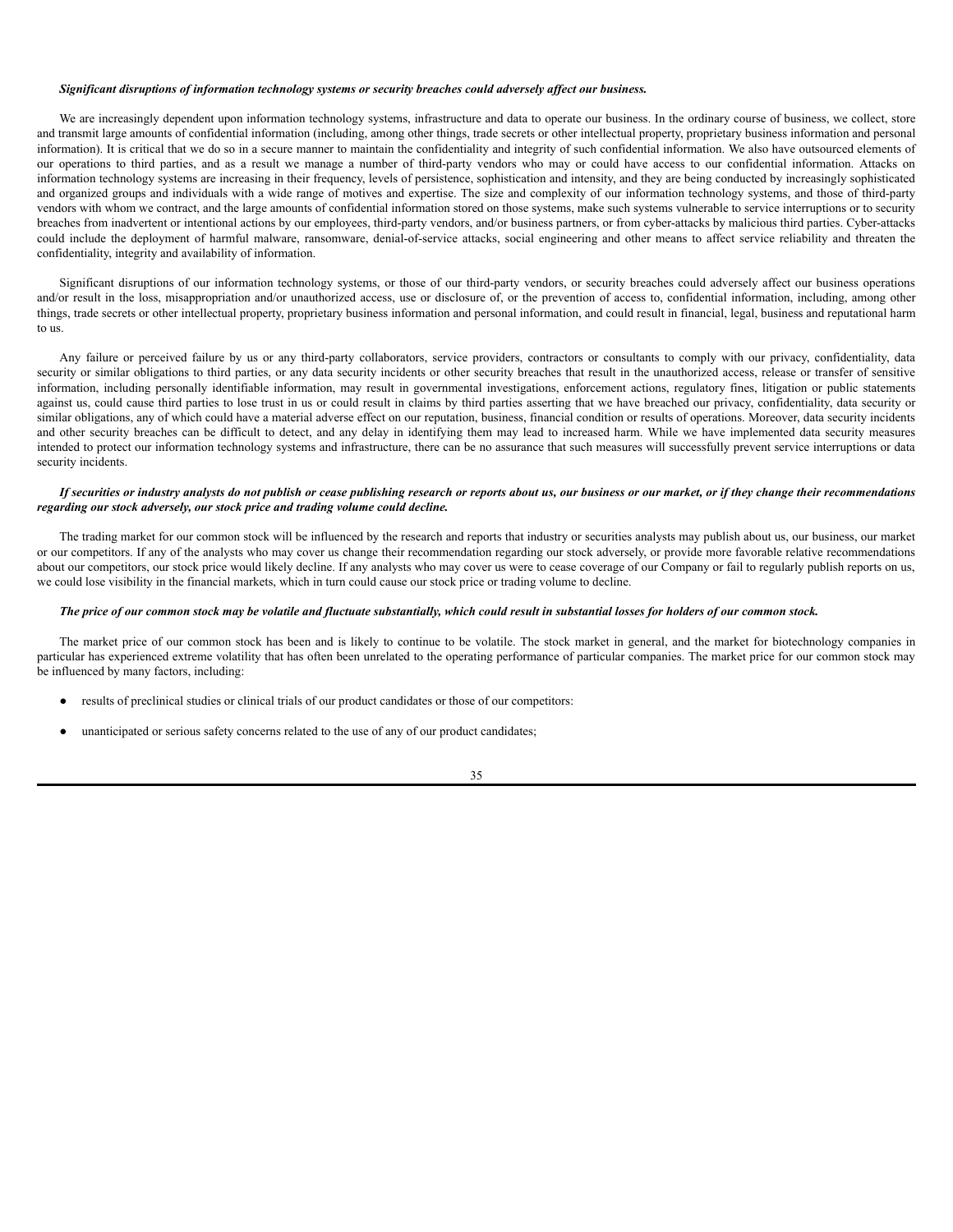- challenges in developing commercially viable formulations for our product candidates;
- adverse regulatory decisions, including failure to receive regulatory approval for any of our product candidates;
- the success of competitive drugs or technologies;
- regulatory or legal developments in the United States and other countries applicable to our product candidates;
- the size and growth of our prospective patient populations;
- developments concerning our collaborators, our external manufacturers or in-house manufacturing capabilities;
- inability to obtain adequate product supply for any product candidate for preclinical studies, clinical trials or future commercial sale or inability to do so at acceptable prices;
- developments or disputes concerning patent applications, issued patents or other proprietary rights;
- the recruitment or departure of key personnel;
- the level of expenses related to any of our product candidates or clinical development programs;
- the results of our efforts to discover, develop, acquire or in-license additional product candidates or drugs;
- actual or anticipated changes in estimates as to financial results, development timelines or recommendations by securities analysts or publications of research reports about us or our industry;
- variations in our financial results or those of companies that are perceived to be similar to us;
- changes in the structure of healthcare payment systems;
- market conditions in the biotechnology sector;
- our cash position or the announcement or expectation of additional financing efforts;
- general economic, industry and market conditions; and
- other factors, including those described in this "Risk Factors" section, many of which are beyond our control.

## The price of our common stock does not meet the requirements for continued listing on Nasdaq. If we fail to regain compliance with the minimum listing requirements, our common stock will be subject to delisting. Our ability to publicly or privately sell equity securities and the liquidity of our common stock could be *adversely af ected if our common stock is delisted.*

The continued listing standards of Nasdaq require, among other things, that the minimum bid price of a listed company's stock be at or above \$1.00. If the closing minimum bid price is below \$1.00 for a period of more than 30 consecutive trading days, the listed company will fail to be in compliance with Nasdaq's listing rules and, if it does not regain compliance within the grace period, will be subject to delisting. As previously reported, on November 10, 2021, we received a notice from the Nasdaq Listing Qualifications Department notifying us that for 30 consecutive trading days, the bid price of our common stock had closed below the minimum \$1.00 per share requirement. In accordance with Nasdaq's listing rules, we were afforded a grace period of 180 calendar days, or until May 9, 2022, to regain compliance with the bid price requirement. In order to regain compliance, the bid price of our common stock must close at a price of at least \$1.00 per share for a minimum of 10 consecutive trading days.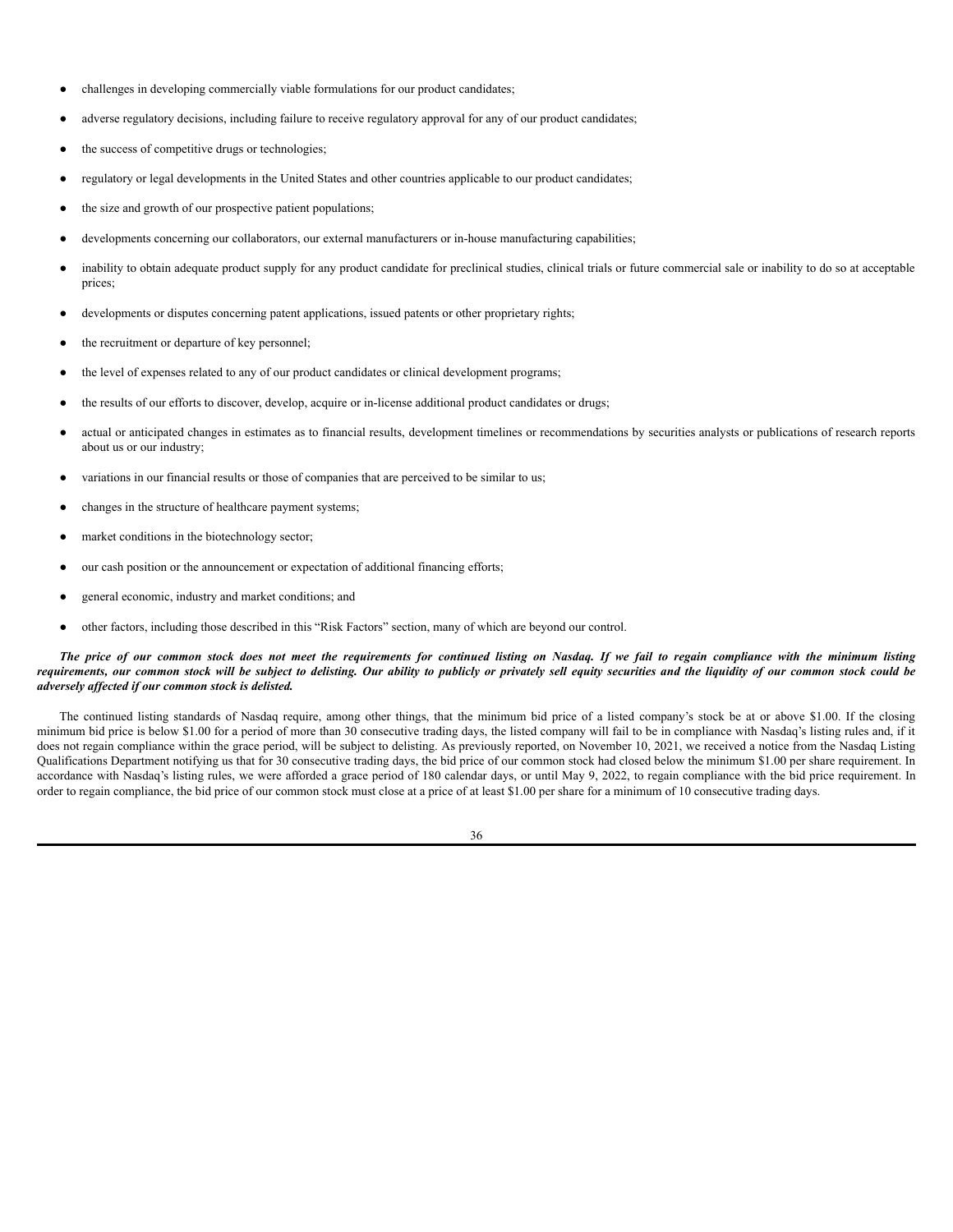On May 10, 2022, Nasdaq notified us that we did not regain compliance by May 9, 2022, but that Nasdaq had granted us an additional 180 day period to regain compliance because we met the continued listing requirement for market value of publicly held shares and all other applicable Nasdaq listing requirements (other than the minimum closing bid price requirement) and we provided written notice to Nasdaq of our intention to cure the deficiency during the second compliance period, by effecting a reverse stock split, if necessary. Pursuant to the May 10, 2022 letter from Nasdaq and additional grace period granted thereby, we now have until November 7, 2022 to regain compliance with Nasdaq's \$1.00 minimum bid requirement.

We cannot provide any guarantee that we will regain compliance during the grace period or be able to maintain compliance with Nasdaq's listing requirements in the future. If we are not able to regain compliance during the grace period, or any extension of the grace period for which we may be eligible, our common stock will be subject to delisting. Delisting from Nasdaq could adversely affect our ability to raise additional financing through the public or private sale of equity securities, would significantly affect the ability of investors to trade our securities and would negatively affect the value and liquidity of our common stock. Delisting could also have other negative results, including the potential loss of confidence by employees, the loss of institutional investor interest and fewer business development opportunities.

## The requirements of being a public company may strain our resources, divert management's attention and require us to disclose information that is helpful to competitors, make us more attractive to potential litigants and make it more difficult to attract and retain qualified personnel.

As a public company, we are subject to the reporting requirements of the Securities Act of 1933, as amended, the Exchange Act, the Sarbanes-Oxley Act, the Dodd-Frank Wall Street Reform and Consumer Protection Act of 2010, and applicable Canadian securities rules and regulations. Despite recent reforms made possible by the JOBS Act, compliance with these rules and regulations creates significant legal and financial compliance costs and makes some activities difficult, time-consuming or costly. The Exchange Act and applicable Canadian provincial securities legislation require, among other things, that we file annual, quarterly and current reports with respect to our business and operating results.

Additionally, the Sarbanes-Oxley Act and the related rules and regulations of the SEC and Nasdaq require us to implement particular corporate governance practices and adhere to a variety of reporting requirements and complex accounting rules. Among other things, we are subject to rules regarding the independence of the members of our board of directors and committees of the board and their experience in finance and accounting matters, rules regarding the diversity of our board of directors and certain of our executive officers are required to provide certifications in connection with our quarterly and annual reports filed with the SEC. The perceived personal risk associated with these rules may deter qualified individuals from accepting these positions. Accordingly, we may be unable to attract and retain qualified officers and directors. If we are unable to attract and retain qualified officers and directors, our business and our ability to maintain the listing of our shares of common stock on Nasdaq or another stock exchange could be adversely affected.

We are also subject to more stringent state law requirements. For example, under California law, were required to have at least three female directors on our board of directors and one director from an "underrepresented community" starting December 31, 2021, and will be required to have two additional directors from an "underrepresented community" starting December 31, 2022. A director from an "underrepresented community" means a director who self-identifies as Black, African American, Hispanic, Latino, Asian, Pacific Islander, Native American, Native Hawaiian, Alaska Native, gay, lesbian, bisexual or transgender. If we fail to comply with either of these requirements, we could be fined by the California Secretary of State, our reputation may be adversely affected and certain investors may divest their holdings in our common stock.

#### *Changes in U.S. federal income and other tax laws could adversely af ect us.*

New U.S. legislation or regulations that could affect our tax burden could be enacted by the U.S. government. We cannot predict the timing or extent of such taxrelated developments that could have a negative impact on our financial results. Additionally, we use our best judgment in attempting to quantify and reserve for these tax obligations. However, a challenge by a taxing authority, our ability to utilize tax benefits such as carryforwards or tax credits, or a deviation from other taxrelated assumptions could have a material adverse effect on our business, results of operations, or financial condition.

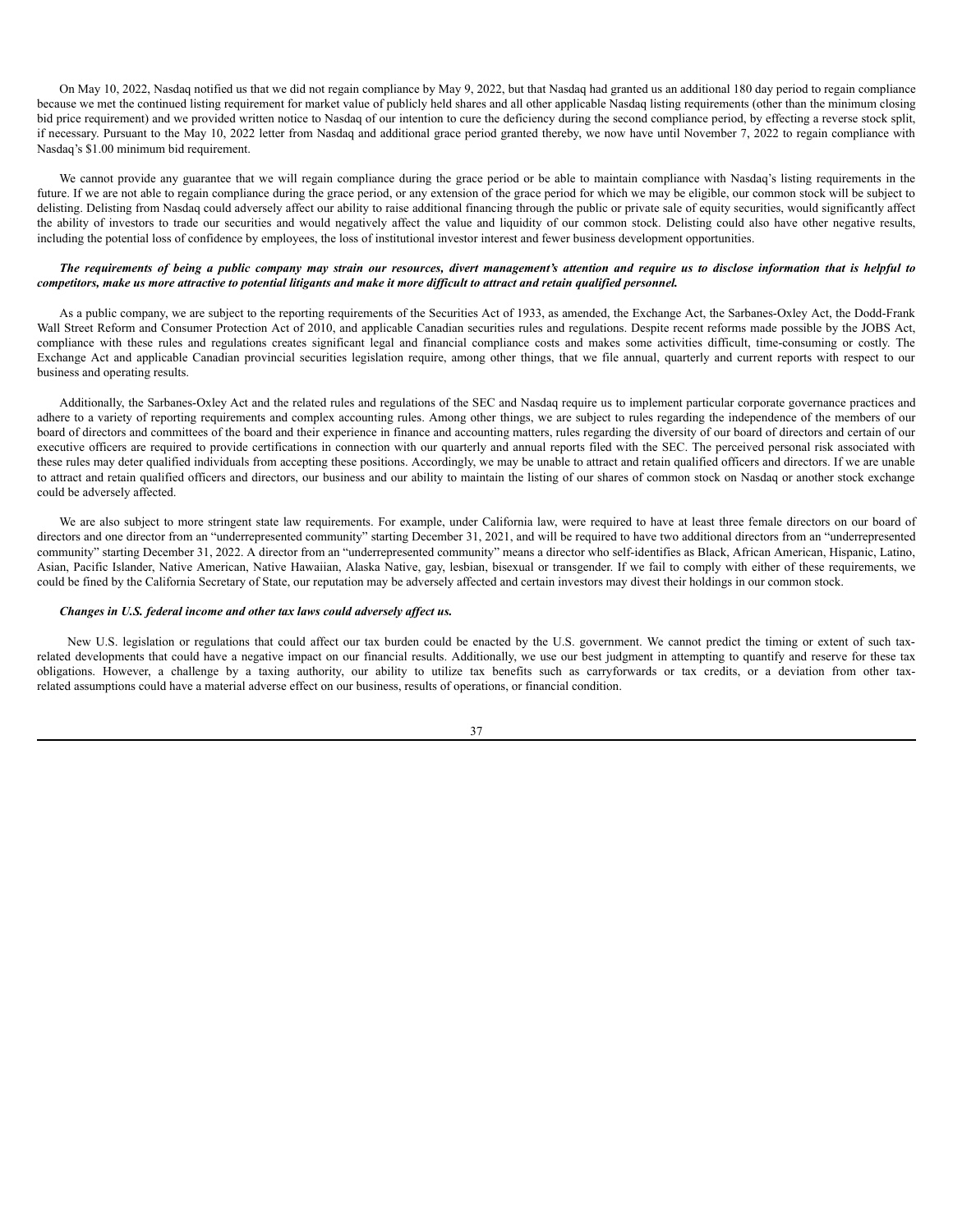### Unfavorable global economic conditions could adversely affect our business, financial condition or results of operations.

Our results of operations could be adversely affected by general conditions in the global economy and in the global financial markets. For example, the global financial crisis caused extreme volatility and disruptions in the capital and credit markets and the recent and ongoing armed conflict in Ukraine may have similar impacts on the global financial markets. A severe or prolonged economic downturn, such as a global financial crisis, could result in a variety of risks to our business, including, weakened demand for our product candidates and our ability to raise additional capital when needed on acceptable terms, if at all. A weak or declining economy could also strain our suppliers, possibly resulting in supply disruptions. Any of the foregoing could harm our business, and we cannot anticipate all of the ways in which the current economic climate and financial market conditions could adversely impact our business.

## We or the third parties upon whom we depend may be adversely affected by natural disasters, and our business continuity and disaster recovery plans may not *adequately protect us from a serious disaster.*

Natural disasters could severely disrupt our operations and have a material adverse effect on our business, results of operations, financial condition and prospects. For example, our corporate headquarters are located in the San Francisco Bay Area, which has experienced both severe earthquakes and the effects of wildfires. We do not carry earthquake insurance. In addition, the long-term effects of climate change on general economic conditions and the biopharmaceutical industry in particular are unclear, and may heighten or intensify existing risk of natural disasters. If an earthquake, wildfire, other natural disaster, power outage or other event occurred that prevented us from using all or a significant portion of our headquarters, that damaged critical infrastructure or that otherwise disrupted operations, it may be difficult or, in certain cases, impossible for us to continue our business for a substantial period of time. The disaster recovery and business continuity plans we have in place may prove inadequate in the event of a serious disaster or similar event. We may incur substantial expenses as a result of the limited nature of our disaster recovery and business continuity plans, which could have a material adverse effect on our business.

## Our employees, directors, principal investigators, CROs and consultants may engage in misconduct or other improper activities, including non-compliance with *regulatory standards and requirements and insider trading.*

We are exposed to the risk of fraud or other misconduct by our employees, directors, principal investigators, consultants and commercial partners. Misconduct by these parties could include intentional failures to comply with the regulations of FDA and non-U.S. regulators, provide accurate information to the FDA and non-U.S. regulators, comply with healthcare fraud and abuse laws and regulations in the United States and abroad, report financial information or data accurately or disclose unauthorized activities to us. In particular, sales, marketing and business arrangements in the healthcare industry are subject to extensive laws and regulations intended to prevent fraud, misconduct, kickbacks, self-dealing and other abusive practices. These laws and regulations may restrict or prohibit a wide range of pricing, discounting, marketing and promotion, sales commission, customer incentive programs and other business arrangements. Such misconduct could also involve the improper use of information obtained in the course of clinical studies, which could result in regulatory sanctions and cause serious harm to our reputation. We have adopted a code of ethics, but it is not always possible to identify and deter employee or director misconduct, and the precautions we take to detect and prevent this activity may not be effective in controlling unknown or unmanaged risks or losses or in protecting us from governmental investigations or other actions or lawsuits stemming from a failure to comply with these laws or regulations. If any such actions are instituted against us, and we are not successful in defending ourselves or asserting our rights, those actions could have a significant impact on our business, including the imposition of significant fines or other sanctions.

## <span id="page-39-0"></span>**Item 2. Unregistered Sales of Equity Securities and Use of Proceeds**

*Sales of Unregistered Securities*

None.

*Use of Proceeds from Registered Securities*

None.

## <span id="page-39-1"></span>**Item 3. Defaults Upon Senior Securities**

None.

<span id="page-39-2"></span>**Item 4. Mine Safety Disclosures**

None.

## <span id="page-39-3"></span>**Item 5. Other Information**

None.

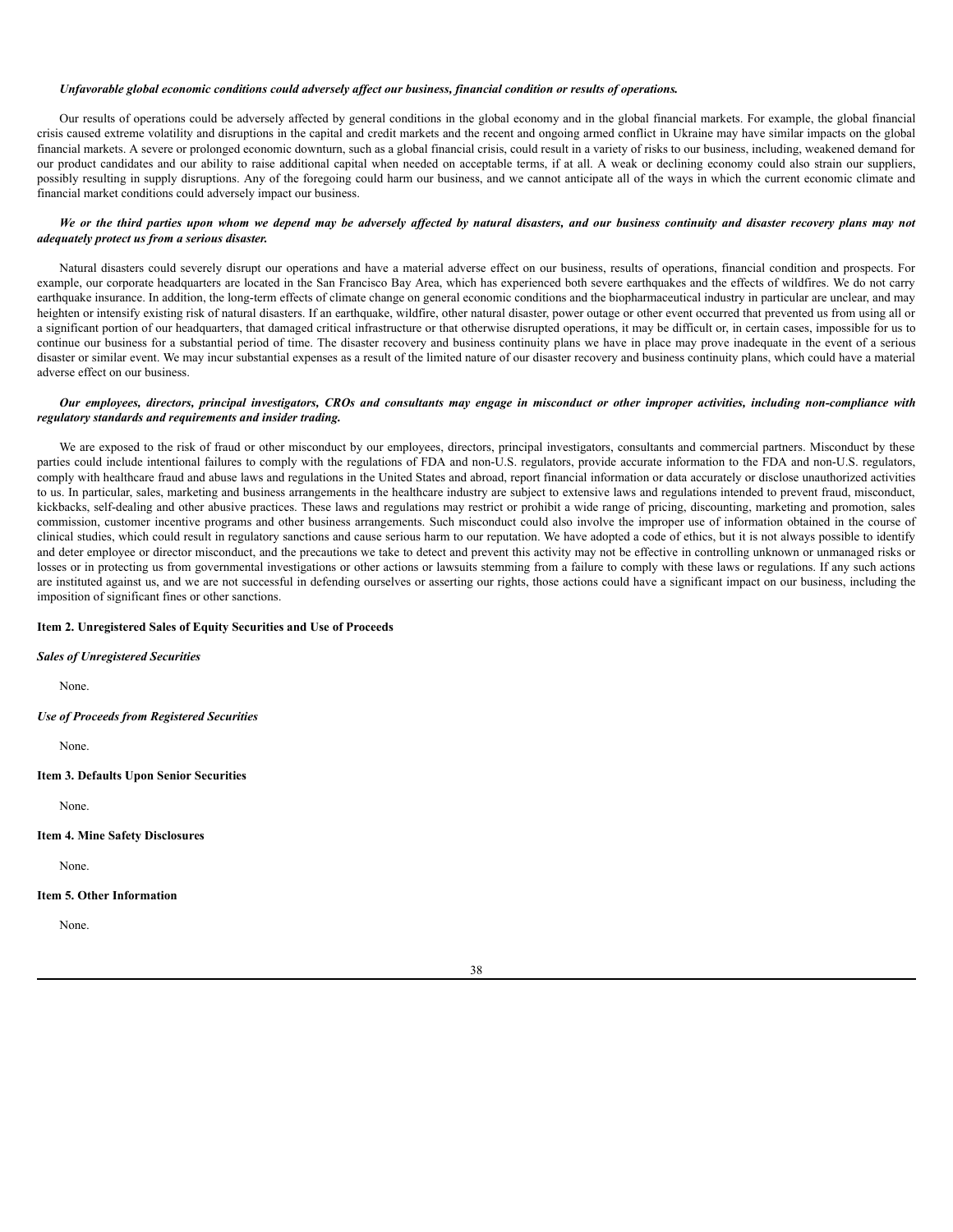# <span id="page-40-0"></span>**Item 6. Exhibits**

The following exhibits are filed herewith and this list is intended to constitute the exhibit index.

| <b>Exhibit</b> |                                                                                                                                                            |
|----------------|------------------------------------------------------------------------------------------------------------------------------------------------------------|
| <b>Number</b>  | <b>Description</b>                                                                                                                                         |
| 31.1           | Certification of Principal Executive Officer Pursuant to Rule 13-14(a) or Rule 15d-14(a) of the Securities Exchange Act of 1934 as Adopted Pursuant to     |
|                | Section 302 of the Sarbanes-Oxley Act of 2002                                                                                                              |
| 31.2           | Certification of Principal Financial Officer Pursuant to Rule 13-14(a) or Rule 15d-14(a) of the Securities Exchange Act of 1934 as Adopted Pursuant to     |
|                | Section 302 of the Sarbanes-Oxley Act of 2002                                                                                                              |
| 32.1           | Certification of Principal Executive Officer and Principal Financial Officer Pursuant to 18 U.S.C. Section 1350, as Adopted Pursuant to Section 906 of the |
|                | Sarbanes-Oxley Act of 2002                                                                                                                                 |
| $101$ . INS    | Inline XBRL Instance Document                                                                                                                              |
| 101.SCH        | Inline XBRL Taxonomy Extension Schema Document                                                                                                             |
| 101.CAL        | Inline XBRL Taxonomy Extension Calculation Linkbase Document                                                                                               |
| 101.DEF        | Inline XBRL Taxonomy Extension Definition Linkbase Document                                                                                                |
| 101.LAB        | Inline XBRL Taxonomy Extension Label Linkbase Document                                                                                                     |
| 101.PRE        | Inline XBRL Taxonomy Extension Presentation Linkbase Document                                                                                              |
| 104            | Cover Page Interactive Data File (formatted as Inline XBRL, and contained in Exhibit 101)                                                                  |
|                |                                                                                                                                                            |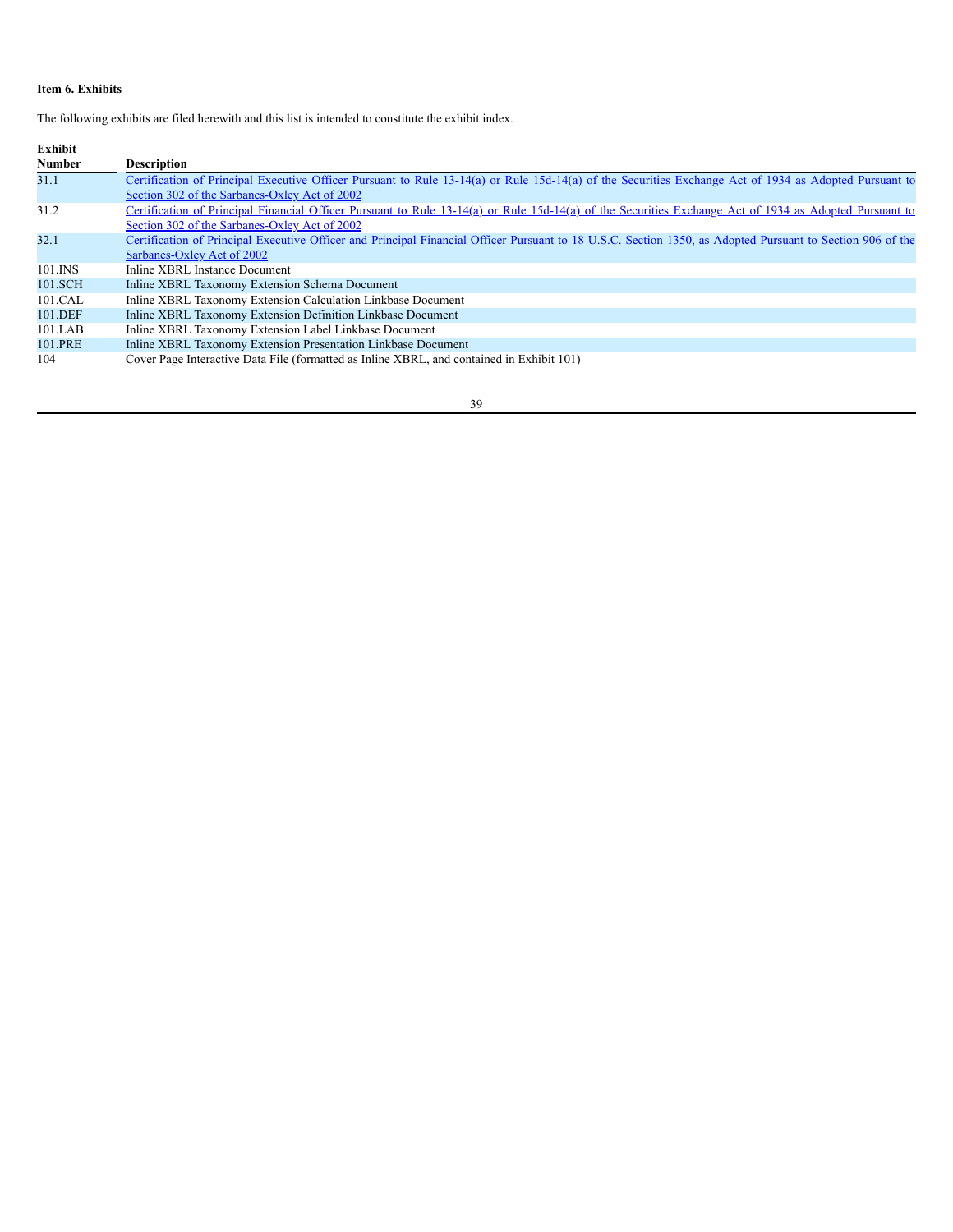# **SIGNATURES**

<span id="page-41-0"></span>Pursuant to the requirements of Section 13 or 15(d) of the Securities Exchange Act of 1934, the registrant has duly caused this report to be signed on its behalf by the undersigned, thereunto duly authorized on.

# Date: May 16, 2022 By: /s/ Jeffrey F. Biunno

Jeffrey F. Biunno Chief Financial Officer, Treasurer and Secretary (Principal Financial Officer)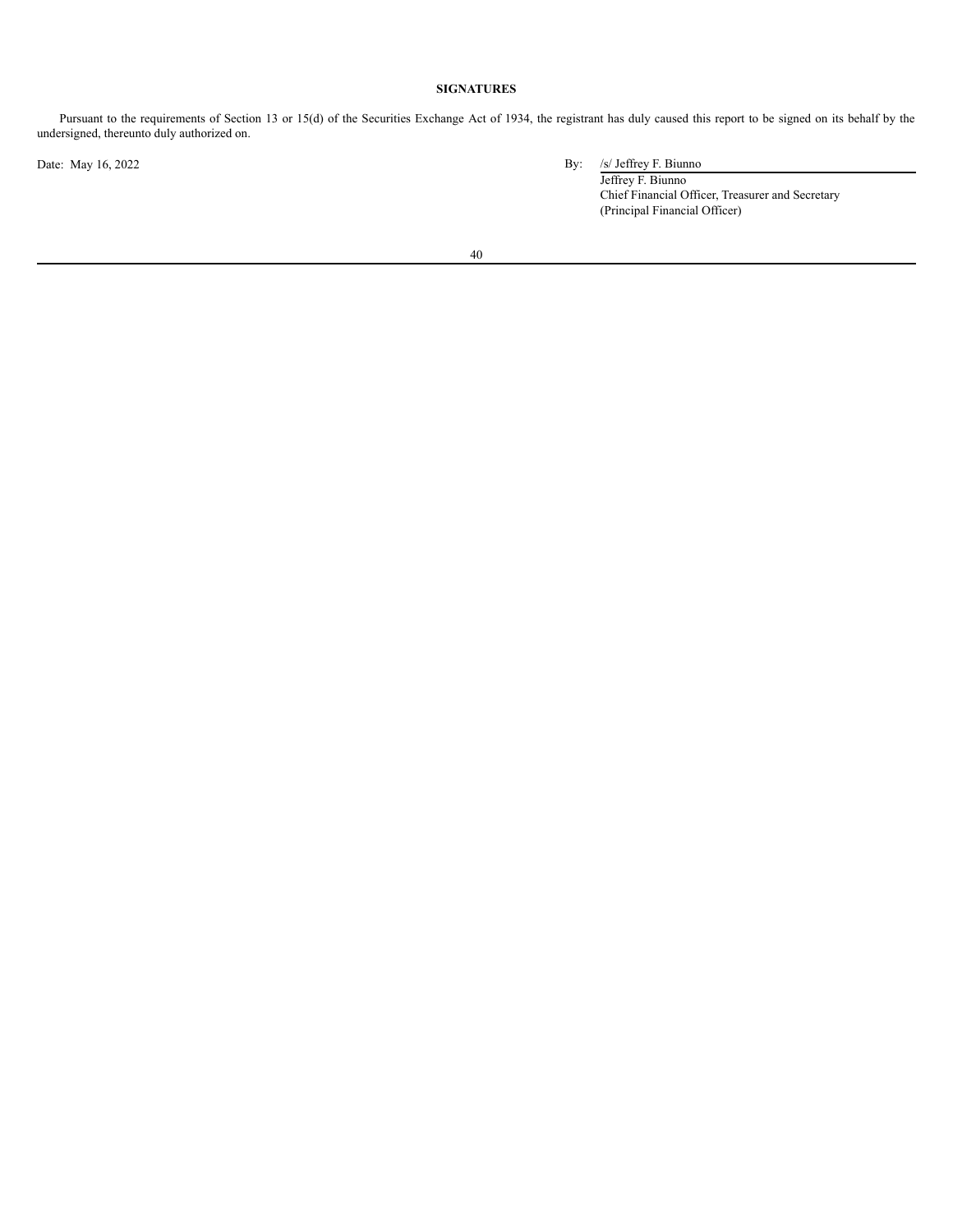## **CERTIFICATION OF PRINCIPAL EXECUTIVE OFFICER PURSUANT TO SECTION 302 OF THE SARBANES-OXLEY ACT OF 2002**

I, Joseph Sarret, certify that:

- 1. I have reviewed this Quarterly Report on Form 10-Q of CohBar, Inc.;
- 2. Based on my knowledge, this report does not contain any untrue statement of a material fact or omit to state a material fact necessary to make the statements made, in light of the circumstances under which such statements were made, not misleading with respect to the period covered by this report;
- 3. Based on my knowledge, the financial statements, and other financial information included in this report, fairly present in all material respects the financial condition, results of operations and cash flows of the registrant as of, and for, the periods presented in this report;
- 4. The registrant's other certifying officer and I are responsible for establishing and maintaining disclosure controls and procedures (as defined in Exchange Act Rules 13a-15(e) and 15d-15(e)) and internal control over financial reporting (as defined in Exchange Act Rules 13a-15(f) and 15d-15(f)) for the registrant and have:
	- a. Designed such disclosure controls and procedures, or caused such disclosure controls and procedures to be designed under our supervision, to ensure that material information relating to the registrant, including its consolidated subsidiaries, is made known to us by others within those entities, particularly during the period in which this report is being prepared;
	- b. Designed such internal control over financial reporting, or caused such internal control over financial reporting to be designed under our supervision, to provide reasonable assurance regarding the reliability of financial reporting and the preparation of financial statements for external purposes in accordance with general accepted accounting principles;
	- c. Evaluated the effectiveness of the registrant's disclosure controls and procedures and presented in this report our conclusions about the effectiveness of the disclosure controls and procedures, as of the end of the period covered by this report based on such evaluation; and
	- d. Disclosed in this report any change in the registrant's internal control over financial reporting that occurred during the registrant's most recent fiscal quarter (the registrant's fourth fiscal quarter in the case of an annual report) that has materially affected, or is reasonably likely to materially affect, the registrant's internal control over financial reporting.
- 5. The registrant's other certifying officer and I have disclosed, based on our most recent evaluation of internal control over financial reporting, to the registrant's auditors and the audit committee of the registrant's board of directors (or persons performing the equivalent functions):
	- a. All significant deficiencies and material weaknesses in the design or operation of internal control over financial reporting which are reasonably likely to adversely affect the registrant's ability to record, process, summarize and report financial information; and
	- b. Any fraud, whether or not material, that involves management or other employees who have a significant role in the registrant's internal control over financial reporting.

May 16, 2022 / /s/ Joseph Sarret

Date Joseph Sarret Chief Executive Officer (Principal Executive Officer)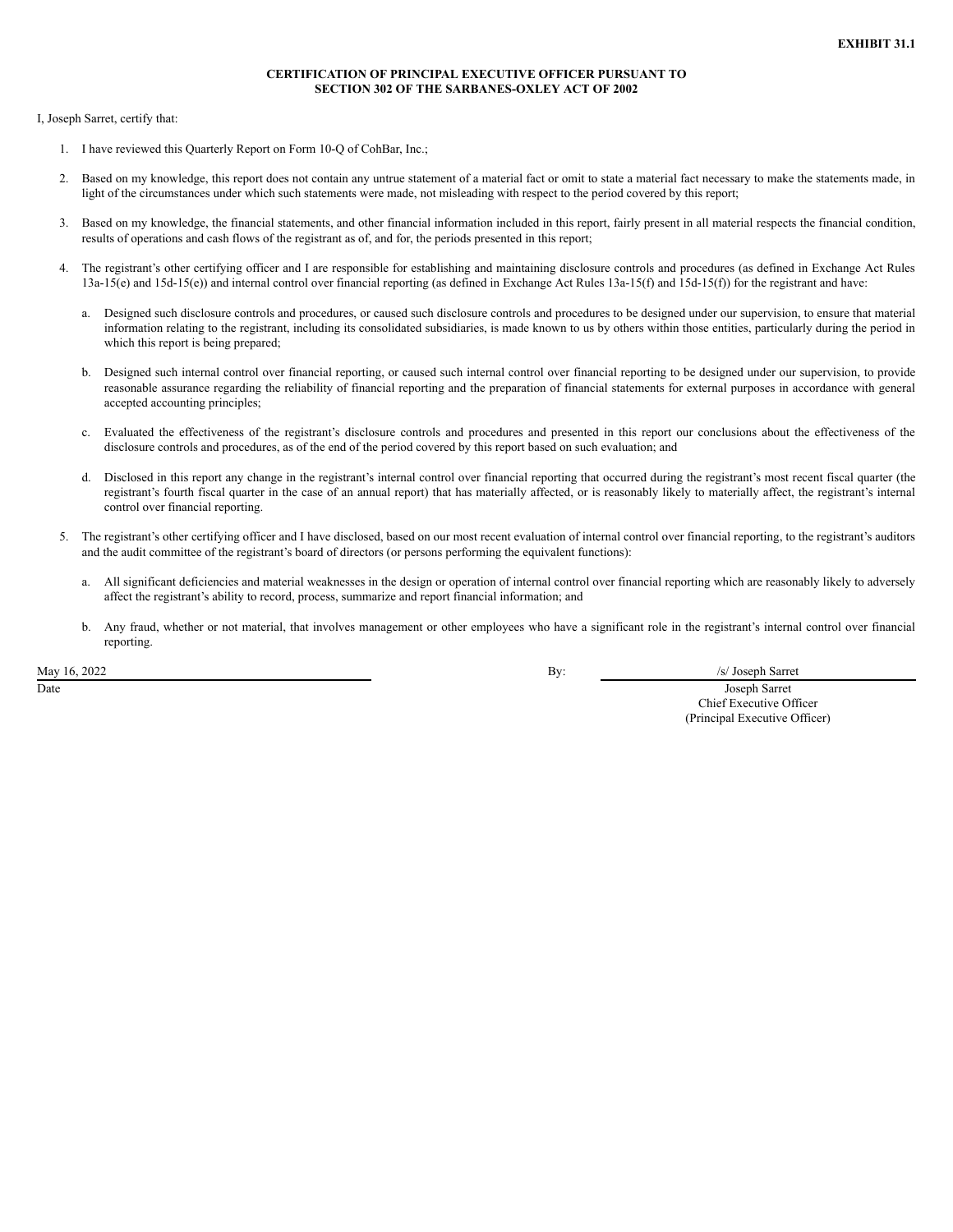## **CERTIFICATION OF PRINCIPAL FINANCIAL OFFICER PURSUANT TO SECTION 302 OF THE SARBANES-OXLEY ACT OF 2002**

I, Jeffrey F. Biunno, certify that:

- 1. I have reviewed this Quarterly Report on Form 10-Q of CohBar, Inc.;
- 2. Based on my knowledge, this report does not contain any untrue statement of a material fact or omit to state a material fact necessary to make the statements made, in light of the circumstances under which such statements were made, not misleading with respect to the period covered by this report;
- 3. Based on my knowledge, the financial statements, and other financial information included in this report, fairly present in all material respects the financial condition, results of operations and cash flows of the registrant as of, and for, the periods presented in this report;
- 4. The registrant's other certifying officer and I are responsible for establishing and maintaining disclosure controls and procedures (as defined in Exchange Act Rules 13a-15(e) and 15d-15(e)) and internal control over financial reporting (as defined in Exchange Act Rules 13a-15(f) and 15d-15(f)) for the registrant and have:
	- a. Designed such disclosure controls and procedures, or caused such disclosure controls and procedures to be designed under our supervision, to ensure that material information relating to the registrant, including its consolidated subsidiaries, is made known to us by others within those entities, particularly during the period in which this report is being prepared;
	- b. Designed such internal control over financial reporting, or caused such internal control over financial reporting to be designed under our supervision, to provide reasonable assurance regarding the reliability of financial reporting and the preparation of financial statements for external purposes in accordance with general accepted accounting principles;
	- c. Evaluated the effectiveness of the registrant's disclosure controls and procedures and presented in this report our conclusions about the effectiveness of the disclosure controls and procedures, as of the end of the period covered by this report based on such evaluation; and
	- d. Disclosed in this report any change in the registrant's internal control over financial reporting that occurred during the registrant's most recent fiscal quarter (the registrant's fourth fiscal quarter in the case of an annual report) that has materially affected, or is reasonably likely to materially affect, the registrant's internal control over financial reporting.
- 5. The registrant's other certifying officer and I have disclosed, based on our most recent evaluation of internal control over financial reporting, to the registrant's auditors and the audit committee of the registrant's board of directors (or persons performing the equivalent functions):
	- a. All significant deficiencies and material weaknesses in the design or operation of internal control over financial reporting which are reasonably likely to adversely affect the registrant's ability to record, process, summarize and report financial information; and
	- b. Any fraud, whether or not material, that involves management or other employees who have a significant role in the registrant's internal control over financial reporting.

May 16, 2022 / /s/ Jeffrey F. Biunno

Date Jeffrey F. Biunno Chief Financial Officer (Principal Financial Officer)